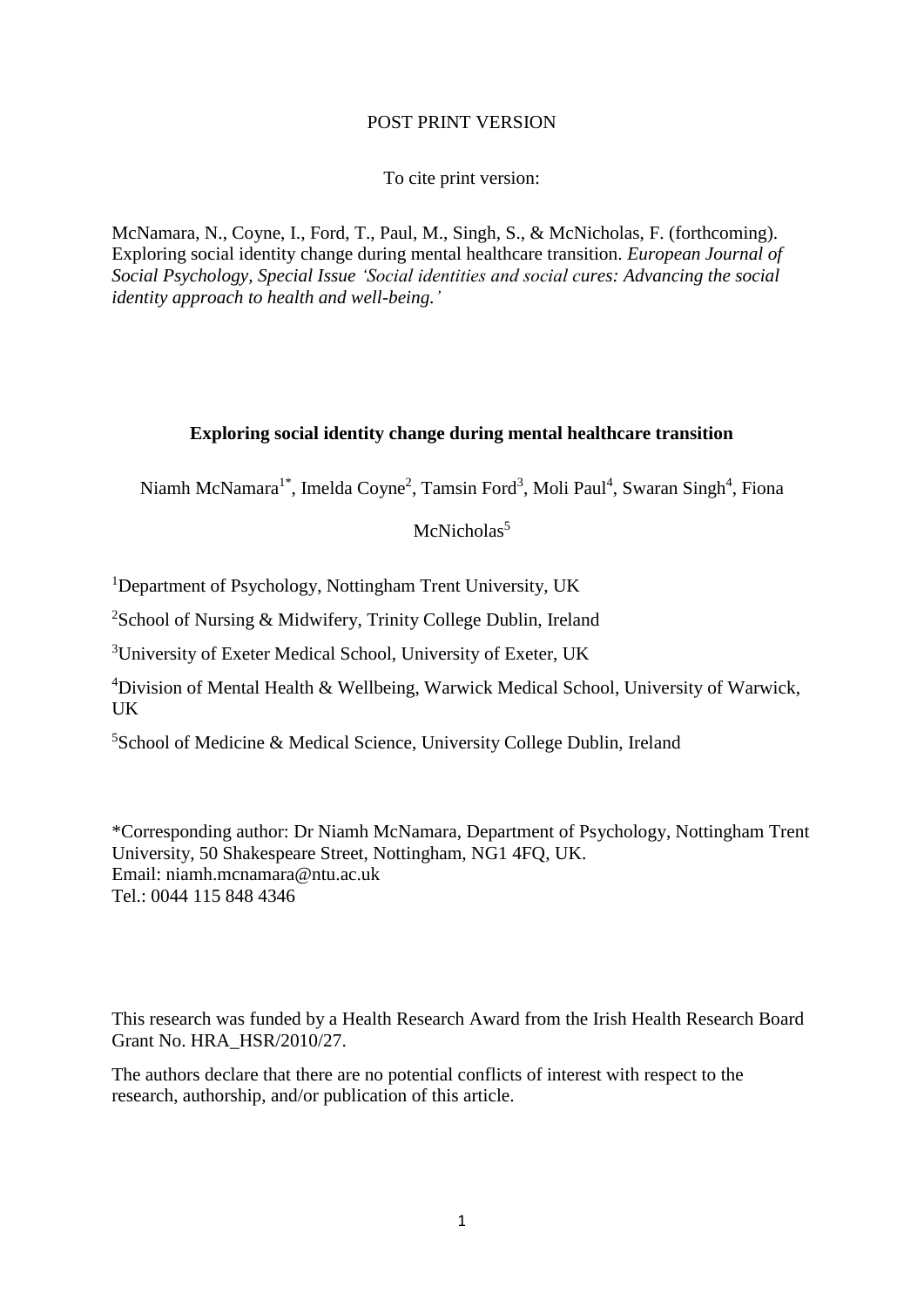#### **Abstract**

Adolescents attending Child & Adolescent Mental Health Services (CAMHS) requiring ongoing care are transferred to adult services (AMHS) at eighteen. Many young people with service needs are not being referred, or are refusing referral to AMHS. This study explored these issues from a social identity change perspective. Transcripts of interviews conducted with young people  $(n=11)$ , their parents  $(n=5)$  and child  $(n=11)$  and adult  $(n=8)$ psychiatrists were thematically analysed. Transition to AMHS confirmed an illness identity. Young people adopting this identity saw continued service engagement as identity-congruent. Disengagement was attributed to failure to adopt an illness identity or to an emerging adult identity associated with greater independence. Fractious professional relationships hindered transition and delayed the formation of a therapeutic alliance with AMHS staff. Disengagement post-transfer was linked to incompatibility between the AMHS service remit and specific illness identities. This study demonstrates how an intersection between identities shapes service engagement and disengagement.

**Keywords:** social identity change; transition; youth mental health; stigma; service engagement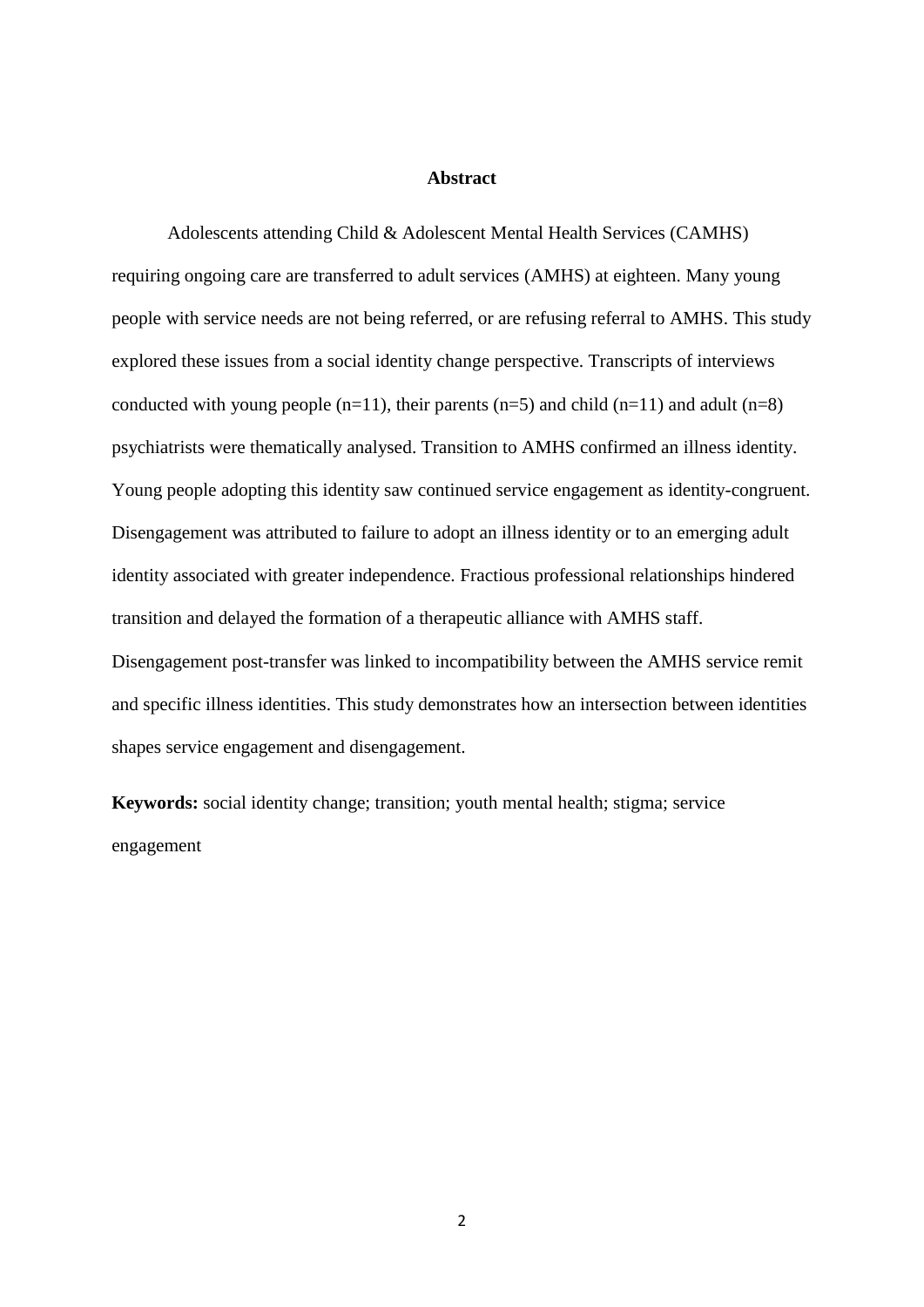#### **INTRODUCTION**

Although social identity processes are implicated in service use (see Stevenson, McNamara, & Muldoon, 2014; Walter, Jetten, Parsell, & Dingle, 2015), there has been limited research on how they shape clients' engagement with different types of services or the transition between them. Here, we address an important service transition, namely the transfer of young people with on-going mental health service needs from Child and Adolescent Mental Health Services (CAMHS) to Adult Mental Health Services (AMHS). Ensuring effective service transitions is an important determinant of health outcomes for young people (McGorry, 2007; Pottick, Bilder, Van der Stoep, Warner, & Alvarez, 2008). However, recent research reveals that services worldwide are failing to accomplish this (Davidson, Cappelli, & Vloet, 2011; Davis & Sondheimer, 2005; McGorry, 2007; McNicholas et al., 2015; Pottick et al., 2008; Singh et al., 2010) The result is service disengagement and declining health in this vulnerable group (Singh, 2009; Pottick et al., 2008; While, Forbes, Ullman, Lewis, Mathes, & Griffiths, 2004; Williams & Hewson, 2010; Viner, 1999).

Although the importance of transition as a significant event in the care of young people is recognised, it is rarely studied rigorously (Singh, Paul, Ford, Kramer & Weaver, 2008). Research remains at a descriptive level and does not offer a comprehensive insight into why the groups involved in service transition (i.e., young people, parents/carers, and clinicians) report predominantly negative experiences. Drawing on work in the 'social cure' tradition (Jetten, Haslam, & Haslam, 2012), we propose that part of the reason why mental healthcare transition is challenging is that it involves changes in multiple group memberships (i.e., from child to adult and from CAMHS to AMHS service user). It also confirms a move into a stigmatised group defined by a mental illness identity and as such could be considered a 'negative' transition (Haslam et al., 2008; Jetten & Pachana, 2012).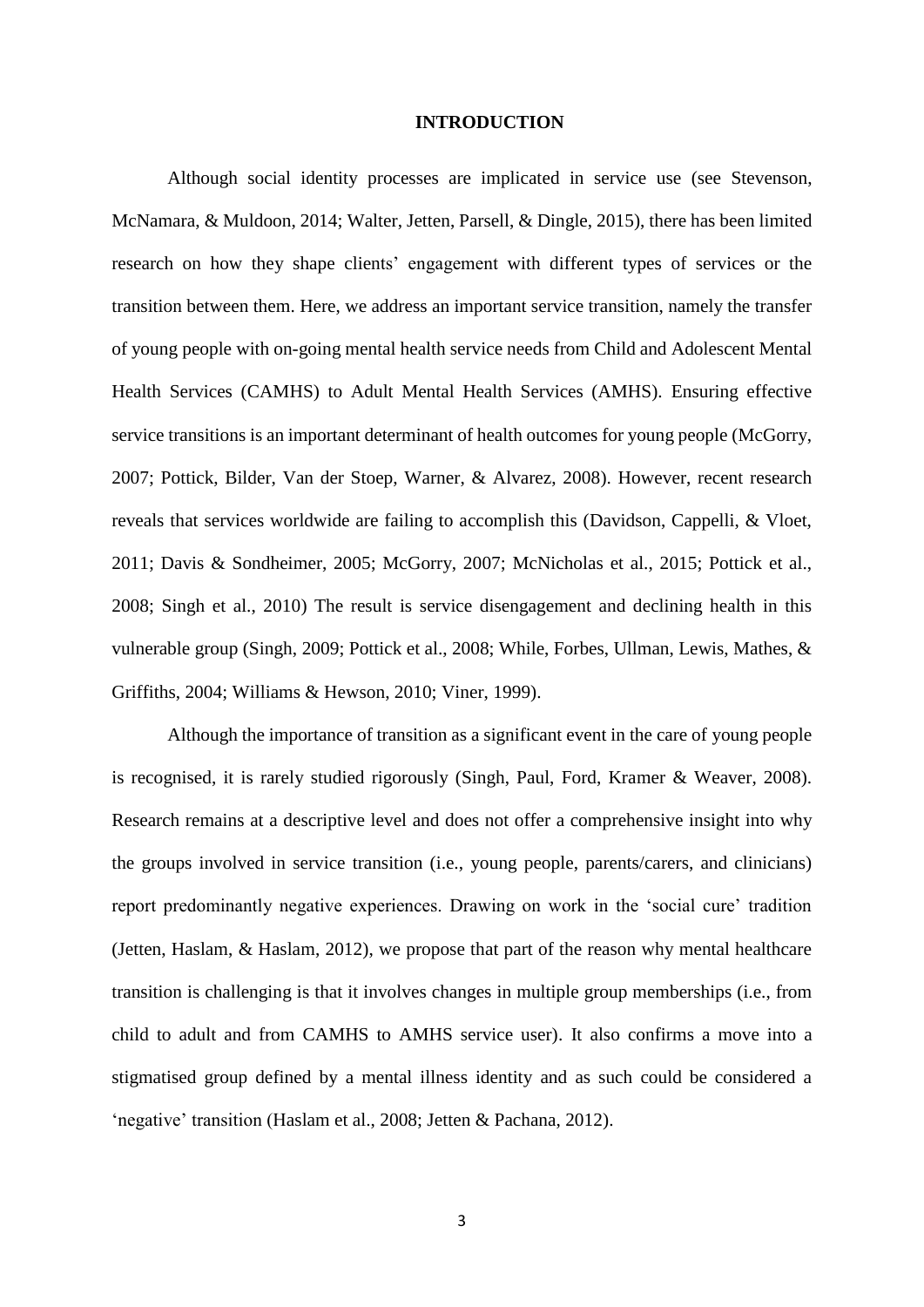There have been recent calls for evidence-based interventions that will facilitate positive service transitions (Embrett et al., 2016). The development of such interventions should be informed by an established theoretical framework. We argue here that an important first step towards this goal is to examine the service transition as a social psychological process. We apply the Social Identity Model of Identity Change (SIMIC) (Iyer, Jetten, Tsivrikos, Postmes, & Haslam, 2009) to explore the contribution that social identity processes make to adjusting to service transition. We argue that this framework can provide new insights into previously identified facilitators of and barriers to successful transition as well as contributing towards the development of theoretically-informed interventions.

# **The Social Identity Model of Identity Change: How group memberships facilitate & hinder adjustment to life transitions**

Transitions affect individual well-being because they disrupt important social connections (Chick & Meleis, 1986; Haslam, Holme, Haslam, Iyer, Jetten, & Williams, 2008) and pose a fundamental threat to how we make sense of ourselves and the world around us (Meleis et al., 2000). Accordingly, maintaining, re-establishing, or replacing lost connections are important characteristics of a healthy transition (Haslam et al., 2008; Iyer et al., 2009; Jetten & Pachana, 2012; Jones, Williams, Jetten, Haslam, Harris, & Gleibs, 2012; Meleis et al., 2000). Within the 'social cure' paradigm, SIMIC (Haslam et al., 2008; Iyer et al., 2009) proposes that an adaptive response to transition involves self-categorising in terms of a new group and deriving a meaningful social identity from this group membership (Iyer et al., 2009).

The new identity promotes adjustment to transition by acting as a source of social support and by providing specific goals and motivations that offer a sense of purpose posttransition (Dingle, Stark, Cruwys, & Best, 2015; Iyer et al., 2009). As illustrated in recent applications of this perspective to recovery from addiction and eating disorders, a sense of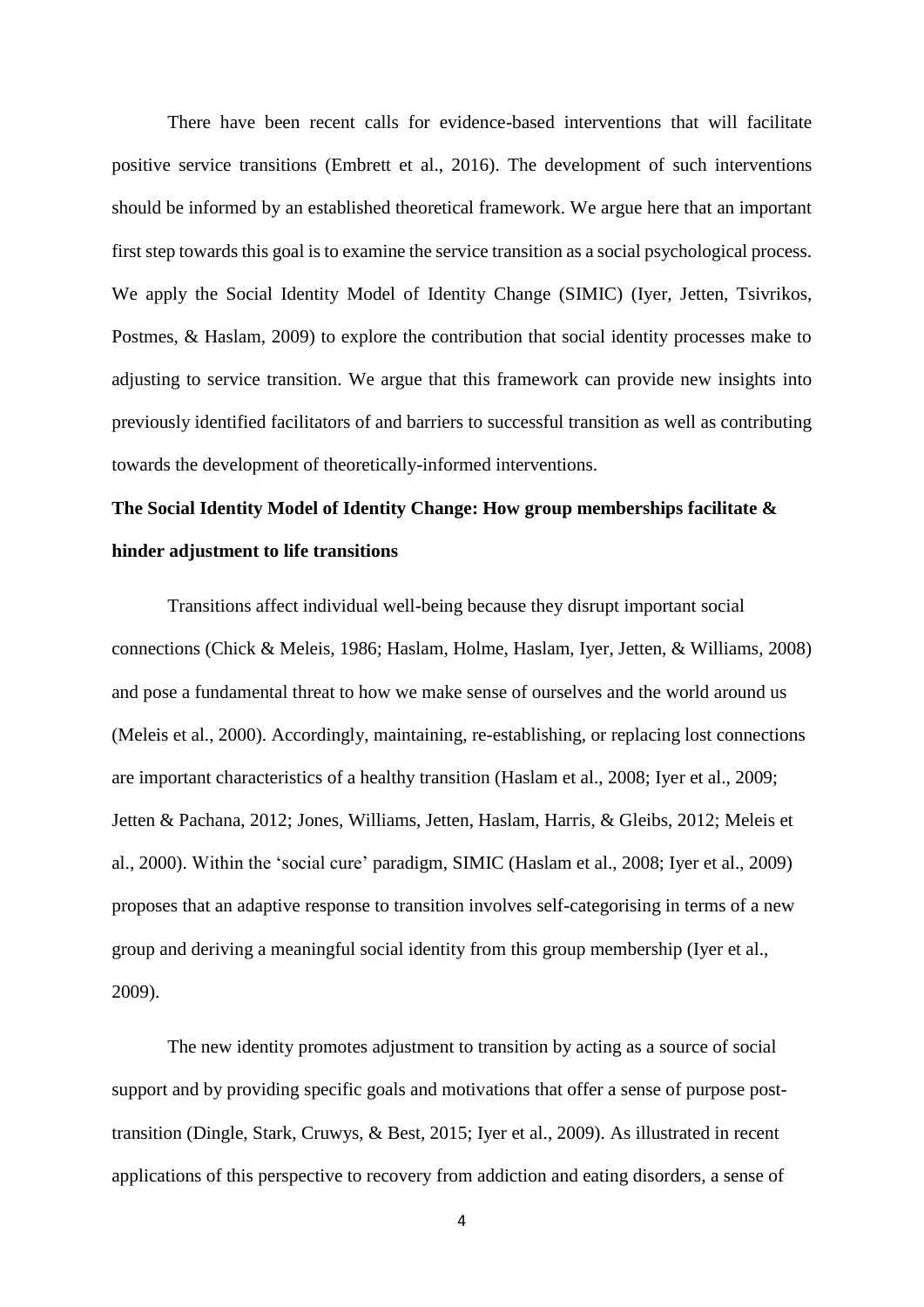shared identity with others transitioning from an addict or illness identity towards a recovery identity protects well-being through appropriate social support, the collective construction of a new recovery identity, and the sharing of coping strategies (Best, Beckwith, Haslam, Haslam, Jetten, Mawson, & Lubman, 2016; Dingle, Stark, et al., 2015; Frings & Albery, 2015; Hastings, McNamara, Allan, & Marriott, 2016; McNamara & Parsons, 2016). During the recovery process, successfully adopting the new identity (alongside dis-identification with the old identity) is associated with positive health outcomes including treatment engagement (Beckwith, Best, Dingle, Perryman, & Lubman, 2015) and reduced relapse rates (Buckingham, Frings, & Albery, 2013).

SIMIC outlines specific aspects of group membership that facilitate the adoption of a new identity. First, being a member of multiple social groups promotes the development of skills that allow individuals to more readily join new groups and successfully incorporate these into their identity networks (Haslam et al., 2008; Iyer et al., 2009). Furthermore, if the transition involves the loss of a single group membership, the individual's self-concept is not exclusively bound up in terms of the group that they are leaving (Ellemers, 2003) and this attenuates the adverse consequences of identity change (Haslam et al., 2008; Iyer et al., 2009). Multiple group memberships also provide access to several sources of support during transition (Haslam et al., 2008). Finally, there is a greater likelihood that at least some of these group memberships will remain post-transition, providing a sense of identity continuity (Haslam et al., 2008).

However, adopting a new identity is not a straightforward process. Individuals can resist change when the old identity is central to their self-concept (Ellemers, 2003), or when the new identity is perceived as socially stigmatised (Haslam et al., 2008; Jetten & Pachana, 2012). Such 'negative' transitions can have particularly adverse consequences for health and well-being (Haslam et al., 2008). Individuals affected can find themselves without a strong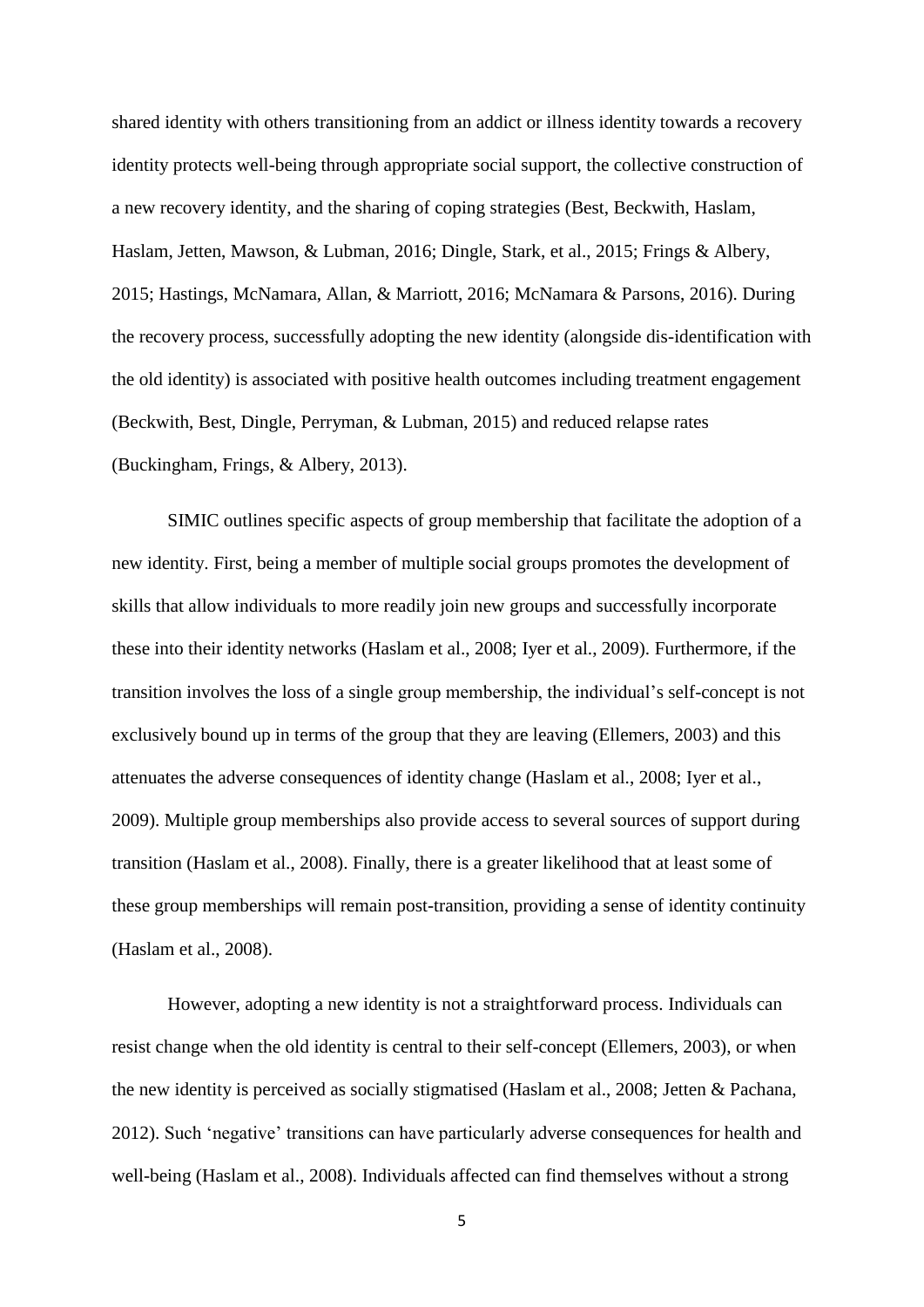support network, which can be particularly devastating if the transition is involuntary (Jetten & Pachana, 2012).

Changes in group memberships bring about changes in an individual's identity networks, which are themselves embedded in a wider social context (Iyer et al., 2009; Jetten & Pachana, 2012). The challenges associated with impoverished identity networks are exacerbated if the new identity is perceived as incompatible with existing identities (Haslam et al., 2008; Iyer et al., 2009). For example, Iyer et al. (2009) found that first year students who did not adjust to the transition to university were more likely to come from a lower social class background. These students did not perceive the university student identity as compatible with their existing group memberships. Situations like this can mean that the individual undergoing transition cannot rely on support from either their existing identity network or the new group they are joining (Iyer et al., 2009). Incompatibility within an identity network also threatens the individual's sense of identity continuity, resulting in a reluctance to embrace a new identity (Iyer et al., 2009).

In summary, the SIMIC model provides a clear framework for understanding why transitions are experienced as challenging alongside detailing aspects of group membership that protect well-being. In the following section, we consider research on experiences of mental healthcare transition before articulating how SIMIC can contribute to understanding, and improving, these service transitions.

## **The mental healthcare transition experience for young people**

The service transition process comprises three stages (NICE, 2016). First, there is the planning stage whereby the CAMHS clinician determines the future care needs of the young person. If they have an on-going service need and meet certain eligibility criteria, the clinician obtains consent for a referral to AMHS. Not everyone with mental health service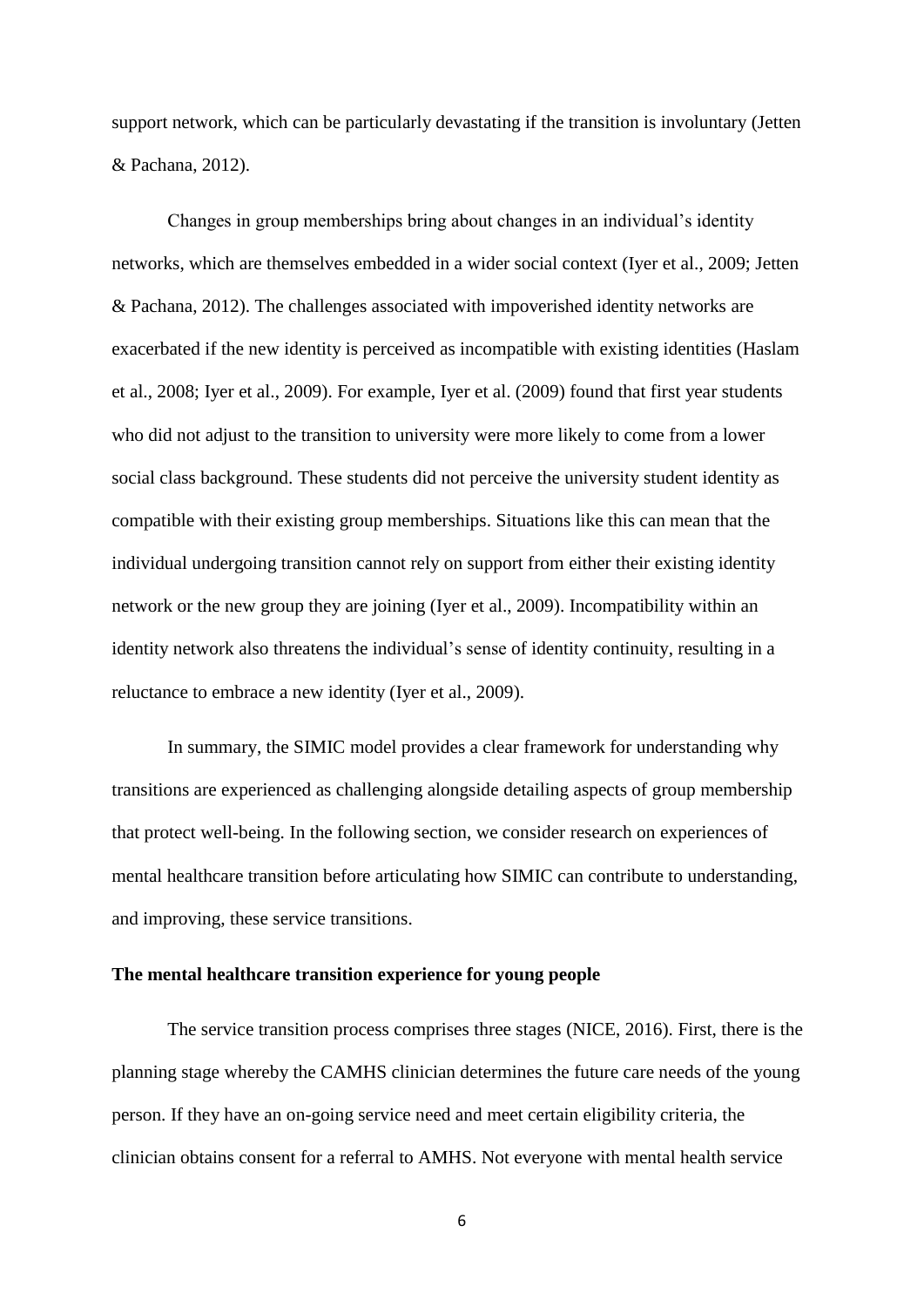needs progress past this stage (Singh et al., 2010; McNamara et al., 2013; McNicholas et al., 2015). Those presenting with an unconfirmed diagnosis or one that falls within the categories of emotional/neurotic disorders, eating disorders, conduct disorders, emerging personality disorders, or neurodevelopmental disorders are less likely to be referred to AMHS than those with a diagnosis of serious and enduring mental illness (e.g., schizophrenia or bipolar affective disorder) (Singh et al., 2010). The former diagnostic groups are also more likely to have suboptimal transition experiences when they are referred (McNicholas et al., 2015; Singh et al., 2010). There are instances of young people refusing a referral to AMHS (McNicholas et al., 2015), however previous research has not yielded any insight into the reasons for this.

The second transition stage, the transfer period, involves preparing the young person for the handover of care to AMHS. Fractious relationships between clinician groups have been consistently cited as contributing to problems encountered at this stage (Davis & Butler, 2002; Davis & Sondheimer, 2005; Embrett et al., 2016; Hovish et al., 2012; McLaren et al., 2013; Paul, Street, Wheeler, & Singh, 2015). Negative experiences are also more likely for young people undergoing multiple simultaneous transitions (Singh et al., 2010). This period is also negatively experienced by parents who find it difficult to adjust to the idea of reduced involvement in their child's care (Hovish et al., 2012).

The third and final transition stage is post-transfer engagement which comprises the initial appointments with AMHS staff. This is an important period for consolidating a new therapeutic relationship. While the initial development of this relationship should occur during the transfer period, given poor levels of interagency collaboration (Hovish et al., 2012; McLaren et al., 2013), it is often the case that the young person does not meet the new team until their first appointment. Singh et al. (2010) noted that one-fifth of cases transferred to AMHS in their study were later discharged without being seen. Few studies have considered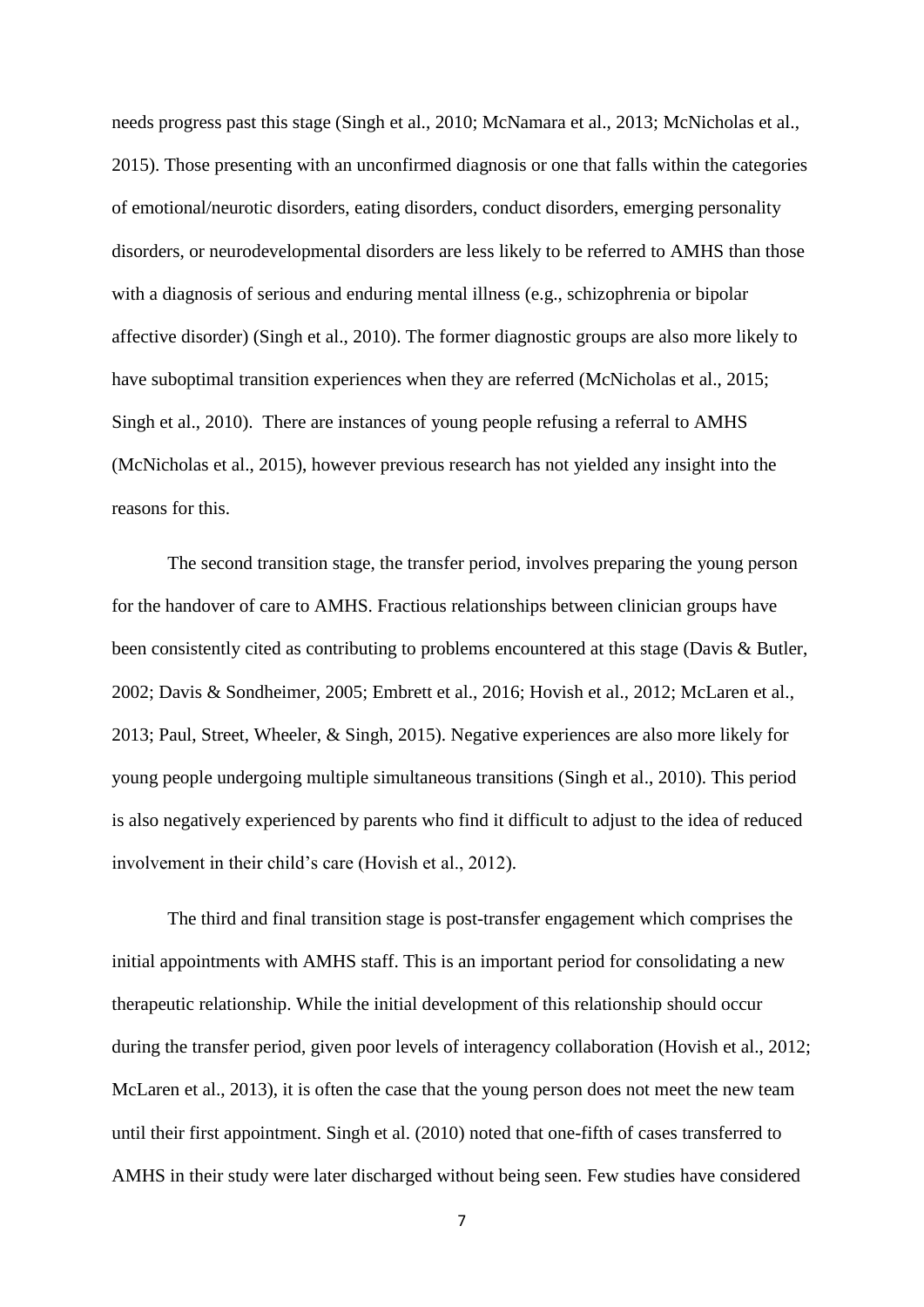factors impacting on engagement post-transfer, however McLaren et al. (2013) suggest that subsequent disengagement might represent a "reluctance to embrace change" on the part of young people (p.259). A failure on the part of AMHS to engage earlier in the transition process is also likely to contribute to poor attendance at the initial appointments.

In the next section, we outline the benefits of exploring service transitions as a site of identity change.

## **Applying SIMIC to mental healthcare transition**

Figure 1 details the main constituents of the SIMIC model. We have adapted the model to the current study to illustrate where concepts need to be extended and developed in order to understand the identity changes involved in mental healthcare transition.

## **(Figure 1 here)**

Here we characterise mental healthcare transition as involving dual identity change. This is one area where the current study could contribute to the development of SIMIC, which has so far considered one identity transition at a time. In the current context, access to AMHS is dependent on adoption of a serious and enduring mental illness diagnosis (Singh et al., 2010). Thus, the service transition makes salient a (potentially) permanent move into a socially stigmatised group. However, this potentially negative life change occurs in the context of the developmental transition to adulthood. This could be considered something of a positive change, particularly for young people involved with mental health services. Previous research has found that young people feel their voices are not heard in the decisionmaking process in CAMHS and desire greater input into their care (Coyne, McNamara, Healy, Gower, Sarkar, & McNicholas, 2015). While a move to AMHS might be seen as a negative life change, the fact that it occurs in the context of a positive life change may in some way buffer adverse effects on well-being. Specifically, the young person in AMHS will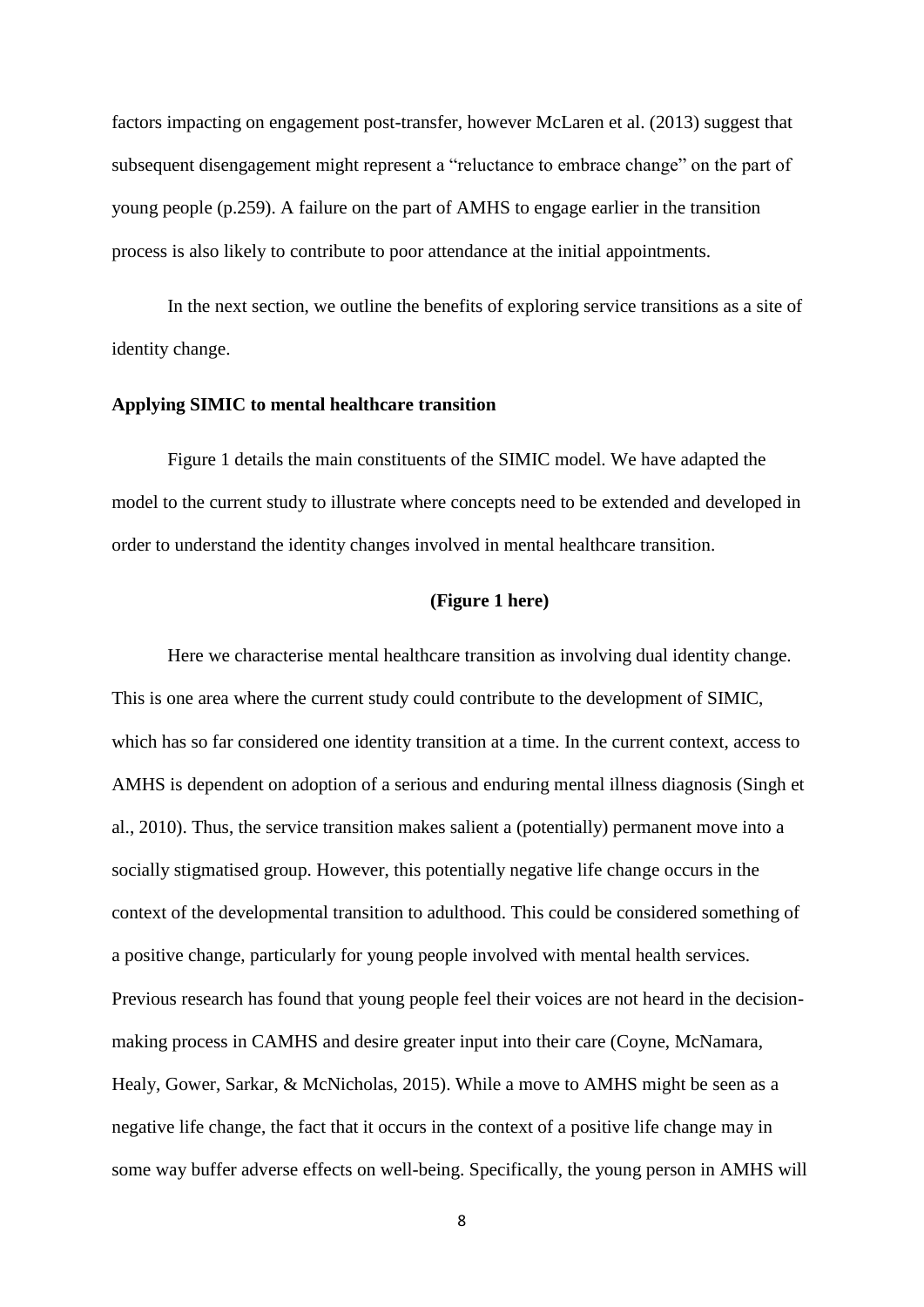achieve their desire of having greater input into their care pathway, as well as having reduced parental involvement in their care. However, this assumes a willingness to adopt a mental illness identity and also viewing entering adulthood as positive. It might be the case that a mental illness identity is not something which young people see as fitting with their potential future identities as they step into adulthood. Thus, young people's reluctance towards continued service engagement in adulthood could be a self-protective response to being potentially labelled mentally ill. We propose therefore that it is important to explore young people's feelings about moving into adulthood alongside how they self-categorise in response to their diagnosis in order to understand service (dis) engagement.

As suggested by SIMIC, the composition of the young person's identity networks will impact on service transition. We see multiple group memberships as remaining important in this transition, as per previous SIMIC research (Haslam et al., 2008; Iyer et al., 2009; Jones et al., 2012). For some young people living with chronic physical illness and transitioning between services, family has been shown to be a vital source of support (Hilliard et al., 2014). So maintaining this connection is important, implying that involving parents in an appropriate way in the transition process is essential (NICE, 2016).

Regarding clinician groups, the fact that many young people form a strong therapeutic alliance with their CAMHS teams suggests this group (like parents) can also act as a source of support during transition. Unfortunately, this group membership cannot be maintained post-transfer for obvious reasons. Nonetheless, the AMHS clinician group can be a new clinical team that can replace this lost connection and provide additional support during the transition process. NICE guidelines suggest a period of joint working during the transfer period to support the building of relationships with the new team (NICE, 2016). However, it is clear from previous research that the quality of support received during this stage is heavily dependent on the quality of interagency relationships. While SIMIC has considered ways in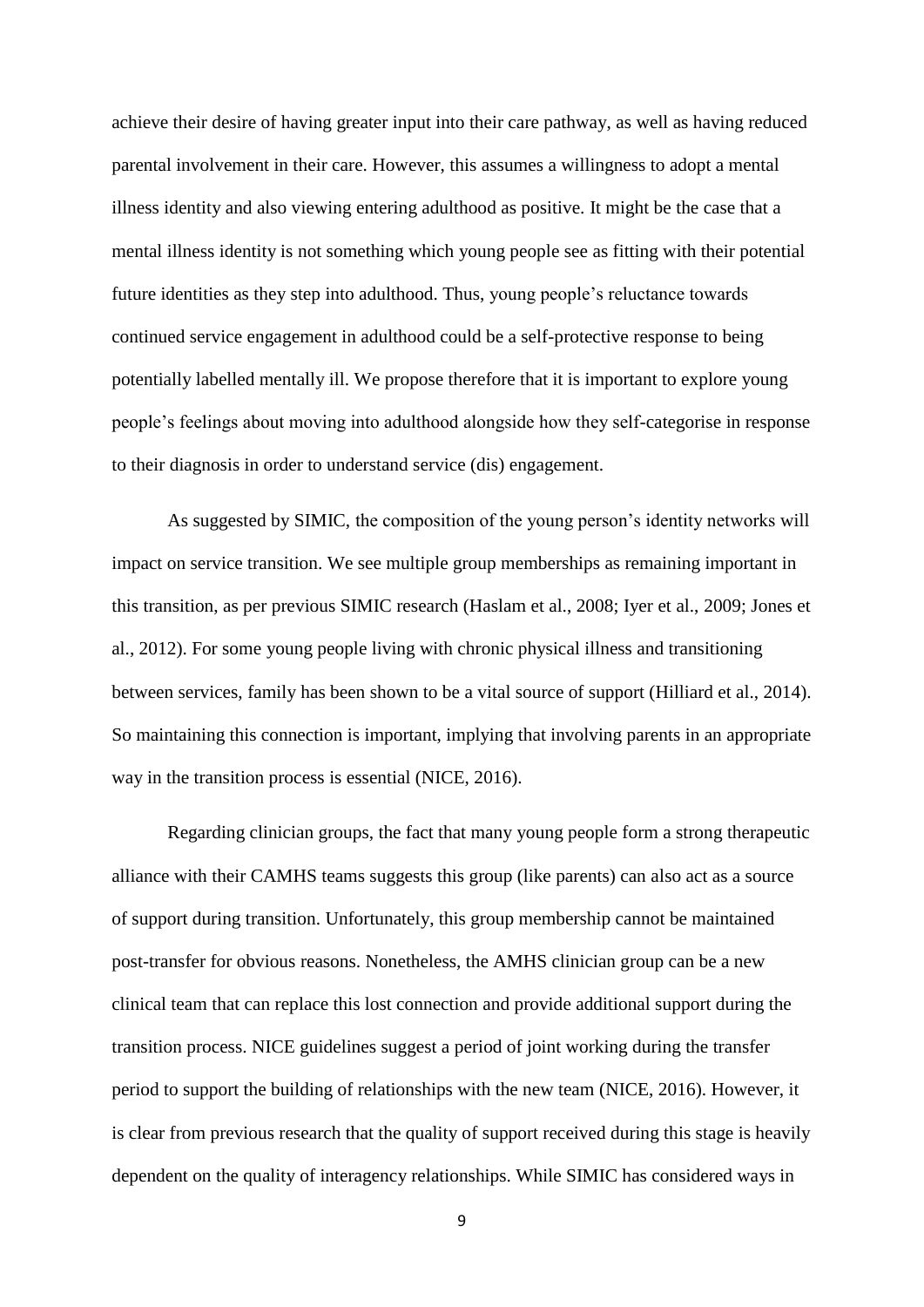which some groups can hinder successful transition (specifically, the need to move away from 'negative' groups during addiction recovery, see Dingle et al, 2015) as well as the benefits of possessing multiple group memberships, the impact of these groups' relationships with each other on transition outcomes have yet to be considered. We propose that exploration of this in the current context could provide valuable insights into an aspect of multiple group membership yet to be considered by the SIMIC model.

Finally, we suggest here that it is important to consider the young person's perceptions of the compatibility of the pre- and post-transition identities (Iyer et al., 2009). SIMIC suggests that greater compatibility between these identities facilitates adopting the new identity. In the current context, if the young person sees their CAMHS and AMHS illness identities as compatible, it is possible they will adopt the new group membership which will hopefully promote long-term service engagement.

The current study is part of the multidisciplinary, multi-study ITRACK project (McNamara et al., 2013; McNicholas et al., 2015) which examined the policies, procedures and process of transition from CAMHS to AMHS in the Republic of Ireland. The qualitative stage of this project investigated the perceived facilitators of and barriers to successful transition. The study aims were informed by the literature on transition as well as the findings of preceding quantitative ITRACK studies concerning (1) the discrepancy between the number of young people considered suitable for transfer to AMHS and those who transitioned and (2) young people's refusal of an AMHS referral. To that end, the current analysis addressed the following research questions:

- 1. What social identity changes are implicated in mental healthcare transition?
- 2. How do social identity processes influence the transition experience and subsequent service engagement?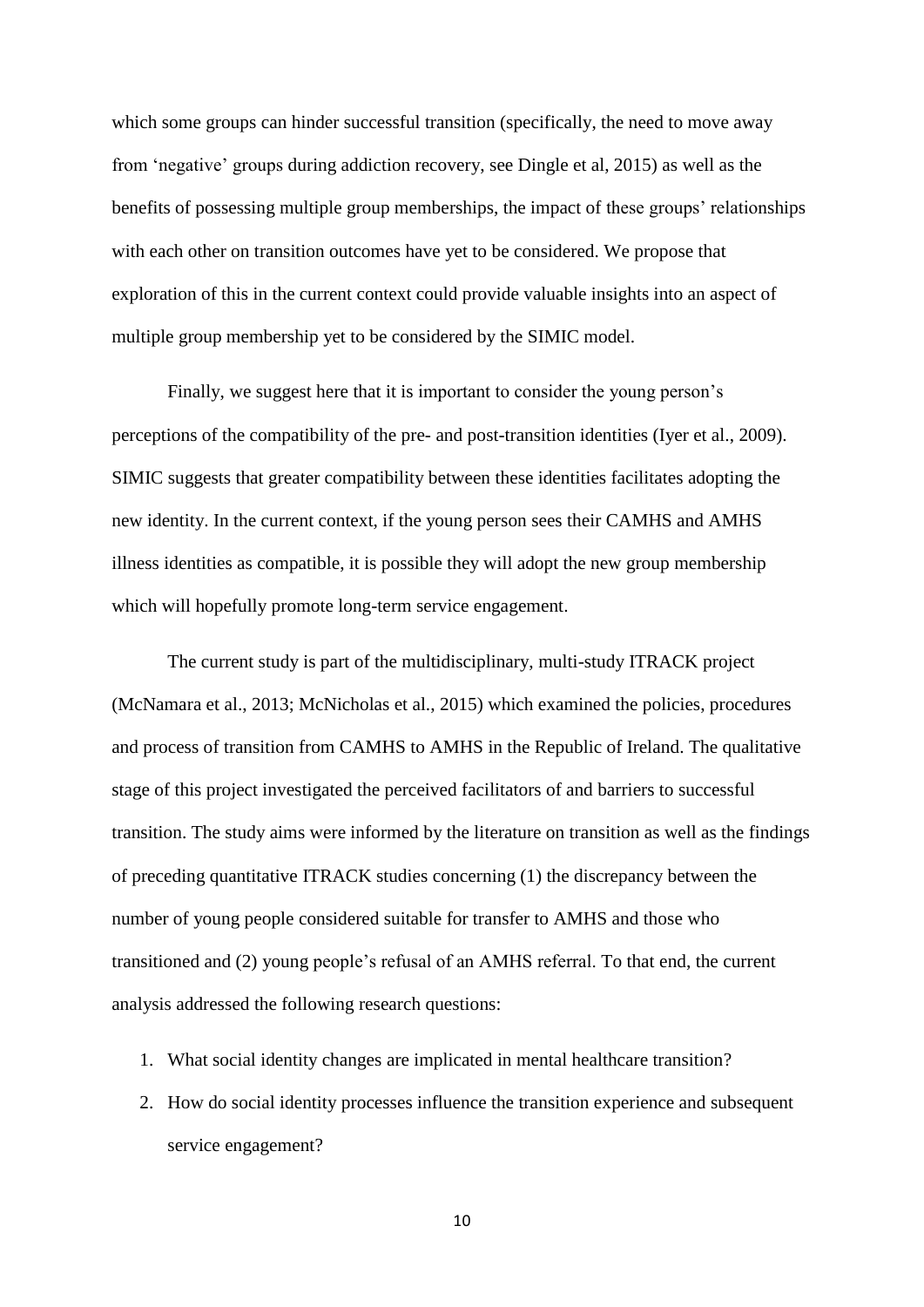## **METHOD**

## **Participants and Data collection**

**.** 

The study was reviewed and approved by an institutional ethics board and local service ethics committees where relevant. Lead clinicians from CAMHS and AMHS teams nationwide identified in Stage 1 of the ITRACK study (McNamara et al., 2013) were contacted by post requesting both their participation in the study and their assistance in identifying young people from their service who had transitioned from CAMHS to AMHS.<sup>1</sup> Follow-up emails and telephone calls were used to increase participation rates. Participating clinicians forwarded letters of invitation, participant information sheets, and consent forms to young people who met the study inclusion criteria. In addition, recruitment posters and information leaflets were made available in the waiting rooms of participating services and were distributed by voluntary service organisations involved in youth mental health support. Young people responded directly to the research team indicating their decision to participate in the study. They were subsequently asked for permission to contact their parents or carers and invite them to interview.

Thirty-five semi-structured interviews were conducted with young people (n=11), their parents  $(n=5)$ , and lead clinicians from CAMHS  $(n=11)$ , and AMHS  $(n=8)$ . Table 1 illustrates relevant demographic and service information for the young people interviewed alongside information relating to diagnostic category and the stage of transition reached. The sample was predominantly female (91%, n=10) with a mean age of 19 years. All but three participants were engaged with mental health services at the time of interview, with the majority (73%, n=8) having completed the transition to AMHS. (This was defined as being engaged with AMHS three months' post-transfer as per Singh et al., 2010). Two participants

 $1$  General Practitioners and staff from voluntary service organisations involved in support youth mental health were also interviewed in this study but this data is not reported here.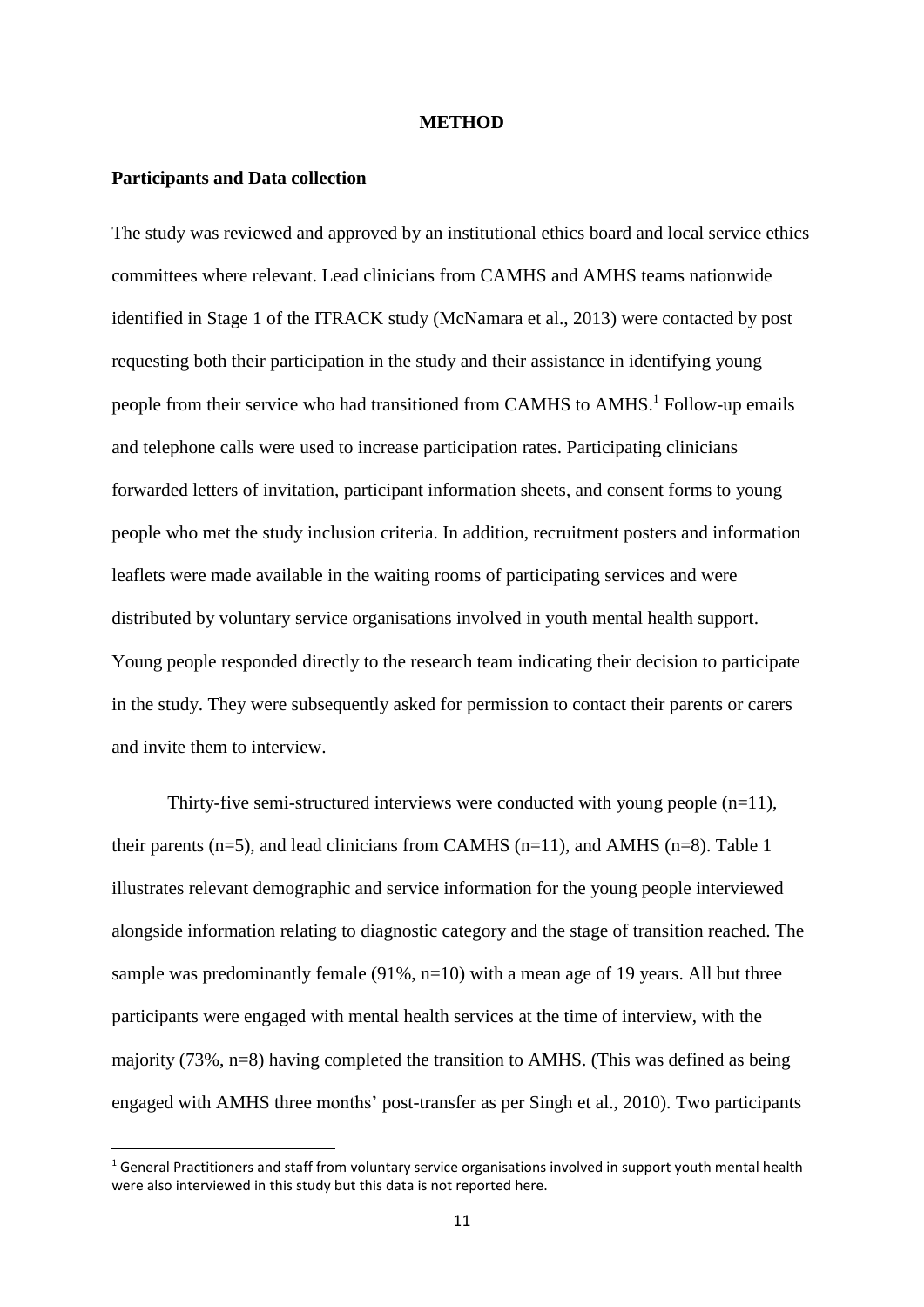were interviewed during Stage 2 of transition (i.e., the transfer period) and one participant had not progressed past stage 1 as she had refused a referral to AMHS. These critical cases helped to inform the analysis. Participants' self-reported diagnoses were classified per the classification system used by Singh et al.  $(2010)$ . Most of the sample  $(36\%, n=4)$  had multiple presenting issues (comorbidity), 27% (n=3) received diagnoses of serious and enduring mental disorders and 18% (n=2) were diagnosed with emerging personality disorders. One participant received a diagnosis of an emotional/neurotic disorder and one participant did not report a diagnosis.

Written informed consent was obtained from all participants prior to interview. Interviews were conducted in a private space by the first author and lasted between 28 and 133 minutes (mean = 47 minutes). The interview schedule was used flexibly and the interviewer was responsive to issues emerging from participants' accounts. A 'funnelling approach' (Guba & Lincoln, 1981) was followed whereby participants were initially asked general questions relating to transition (e.g., how did you realise that you (your child) would have to move to adult services; how do you decide whether to refer a young person to adult mental health services?). These questions allowed for a full discussion of participants' views and experiences before using a series of probes to explore experiences in more depth in line with previous literature and our theoretical perspective (e.g., what impression did you have of the adult service? What would you see as the main differences between the child and adult services?). This approach identifies which facilitators and barriers to transition are spontaneously mentioned by participants themselves (Dingle, Cruwys, & Frings, 2015) before specific questions on areas of interest to the researcher are introduced (Cinnirella & Loewenthal, 1999). All interviews were audio-recorded, transcribed verbatim, and entered into NVivo 10 for analysis.

## **(Table 1 here)**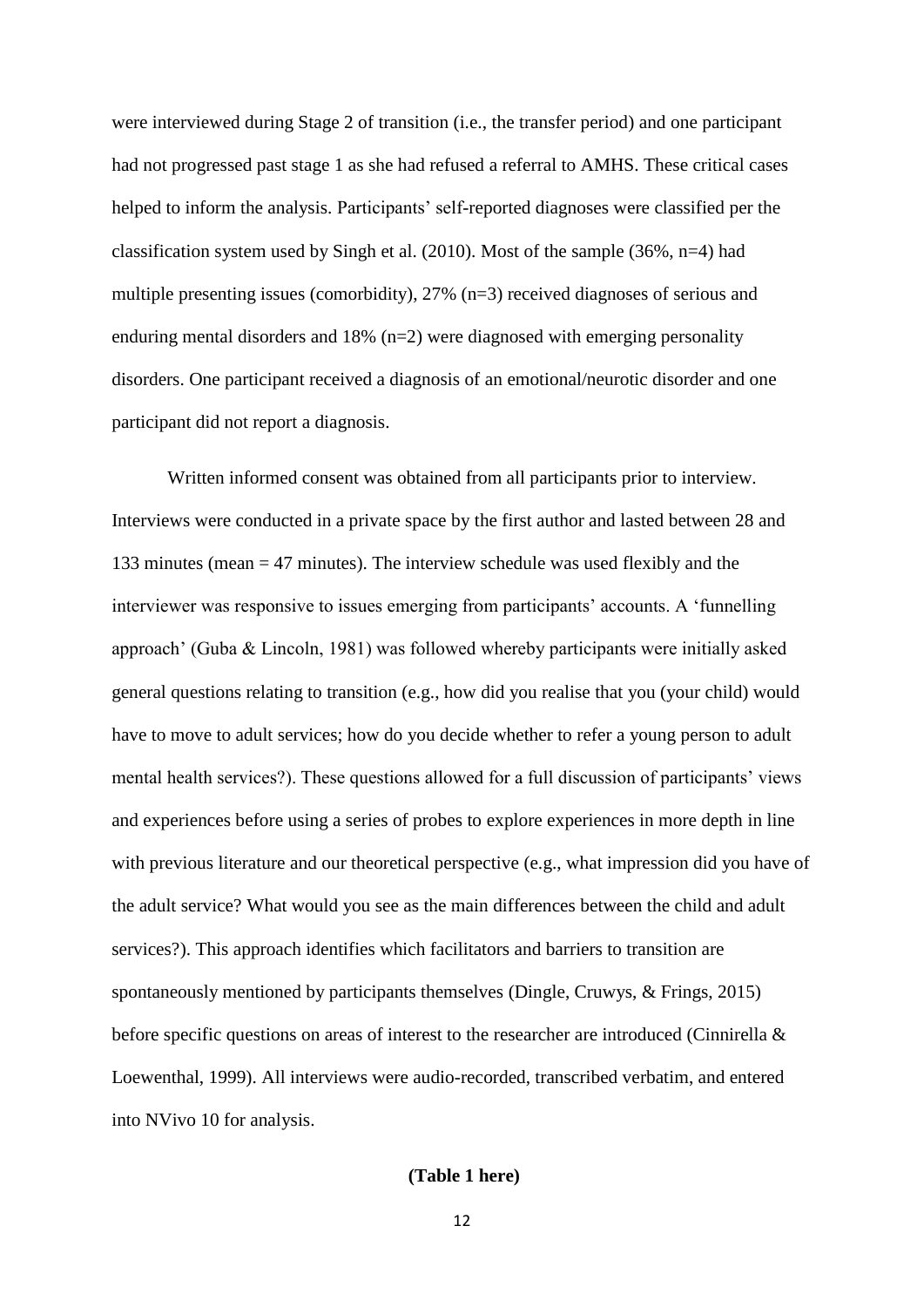#### **Analytic Procedures**

A contextualist epistemological approach was adopted in this study whereby participants' accounts were viewed as "(reflecting) multiple realities (and) the context-bound nature of reality" rather than reflecting an external reality that can be perfectly captured through coding (Braun & Clarke, 2013, p.279). This approach sees knowledge as reflecting the researcher's theoretical stance and experience but also as valid (or 'true') within the context in which it was collected (Braun & Clarke, 2006).

Data were analysed using a theoretically-guided thematic analysis (Braun & Clarke, 2006). First, transcripts were read repeatedly for data familiarisation purposes. All instances in the data which pertained to the process of transition, interagency relationships, service collaboration and planning, developmental changes, group memberships (including diagnostic categories), and service engagement and disengagement were identified. These extracts were analysed following the steps outlined by Braun and Clarke (2006). Coding and theme generation were completed by the first author. Similar codes were grouped to form themes which articulated the most salient patterns occurring across the dataset. Themes were reviewed and refined through discussion within the research team where necessary. In addition, deviant case analysis (Silverman, 2001) was used to further develop the thematic structure. In this process, identified instances which did not fit with the emerging thematic structure were used to revise it, ensuring that it accounted for the data in its entirety.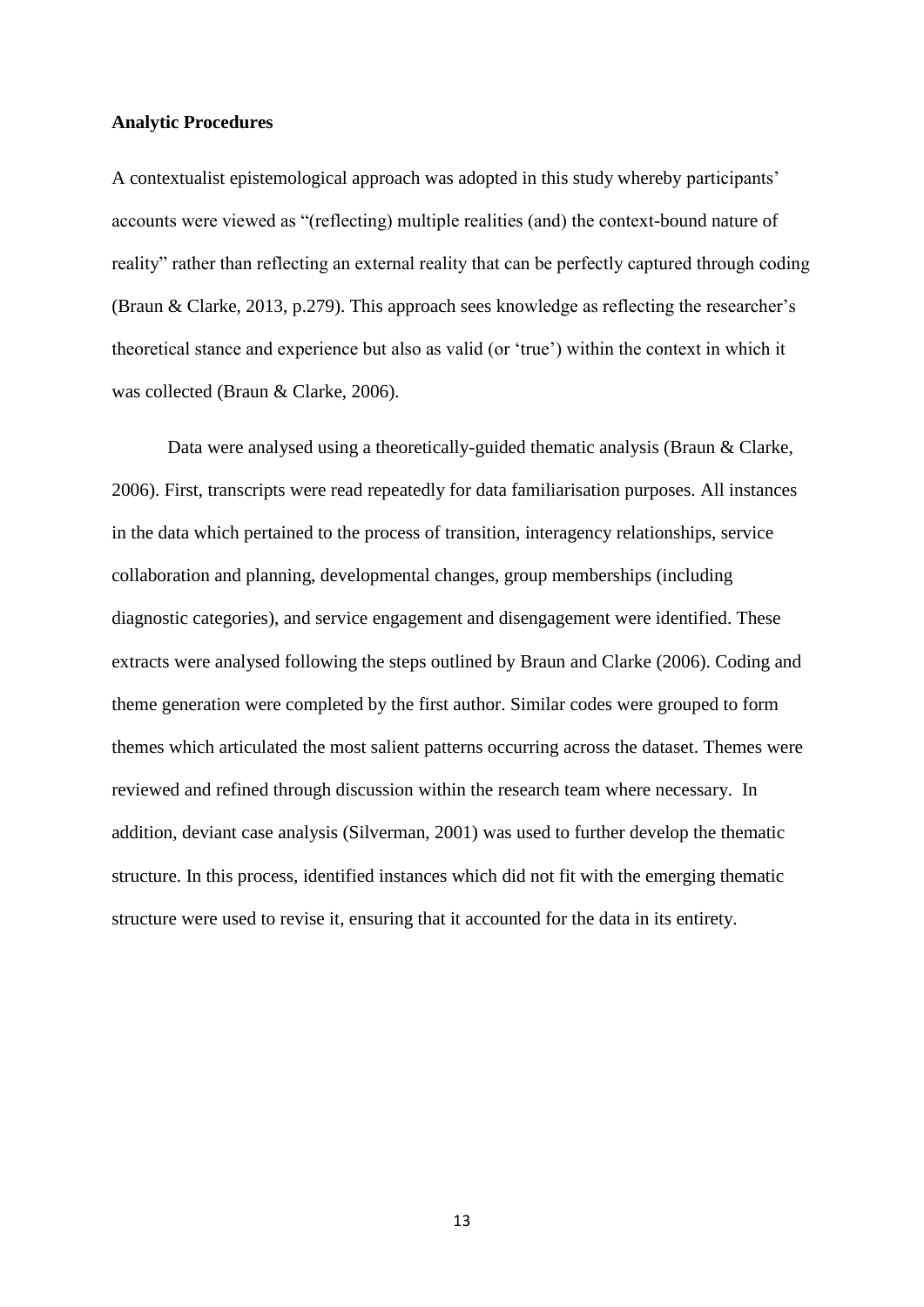#### **RESULTS**

Our data reflected the literature's conceptualisation of the transition process as comprising three stages – planning, the transfer period, and post-transfer engagement. Service protocols are written based on these stages, clinicians understand their roles in terms of these stages, and young people experience service transition itself in these stages. We examined the social identity processes implicated at each of these stages as articulated by our participants. These processes are represented in the three themes identified from the data: (1) initiating service transfer and identity change; (2) scaffolding identity during the handover of care; and (3) building an identity-based therapeutic alliance. A visual representation of the thematic structure is represented in Figure 2. This map provides an overview, not of the ideal transition process, but as it was experienced by our participants. Each theme is described in detail with extracts used for illustrative purposes.

## **(Figure 2 here)**

#### **Theme 1: Initiating service transfer and identity change**

#### *Ascertaining compatibility with the adult service*

It was clear from the data that mental healthcare transition was closely linked to changes in social group memberships. First, becoming an adult (primarily signified by turning eighteen and leaving second-level education) marked the beginning of the end of the young person's time in CAMHS and raised the question of whether to transition to AMHS. Moreover, this developmental change also marked an expected shift in the mode of engagement with mental health services. Clinicians perceived a clear distinction between the capabilities and responsibilities of children and those of adults. Children required protection, were not competent decision-makers, and should be viewed within the family context. In contrast,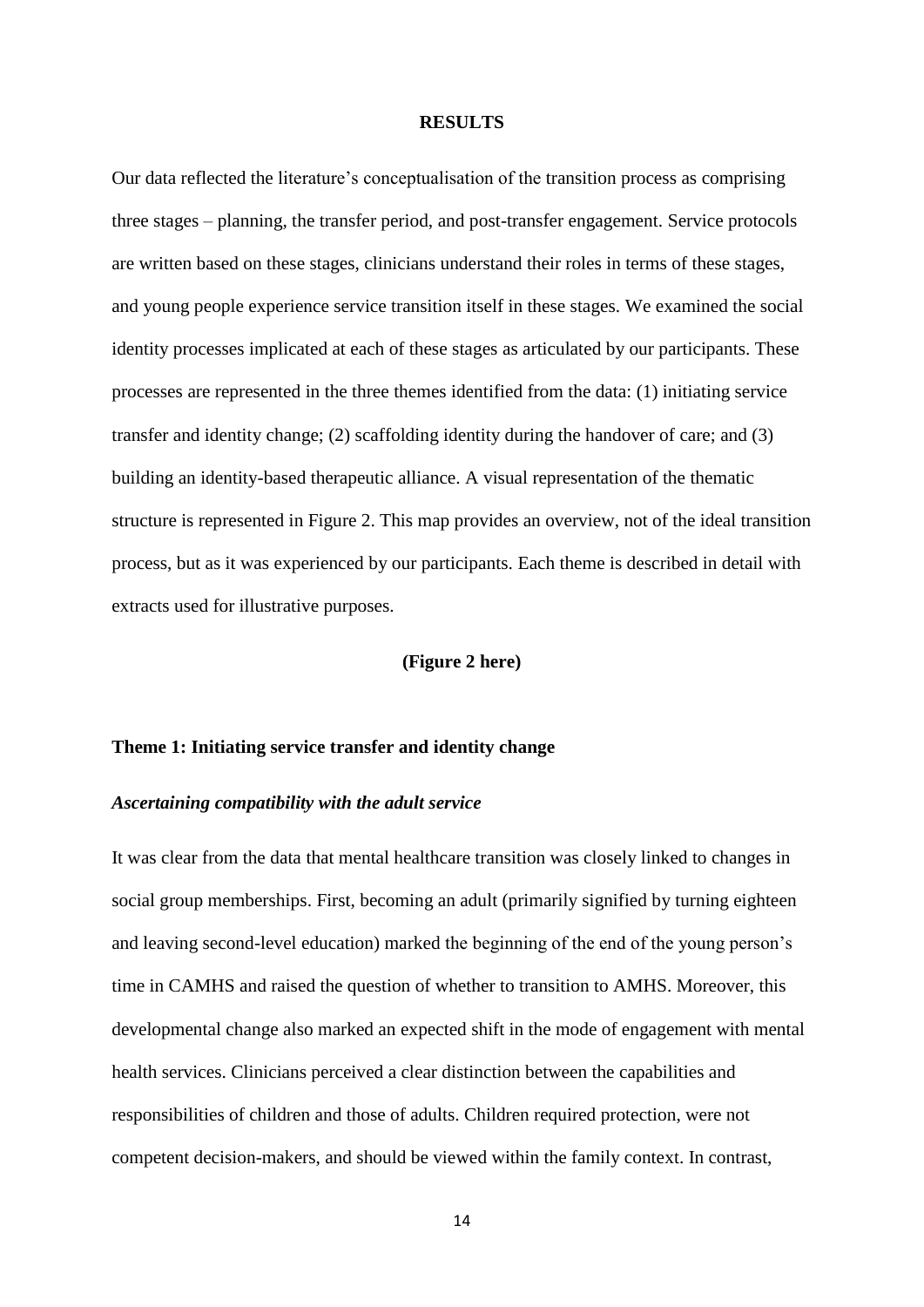adults were autonomous individuals who were primarily responsible for their mental health. These conceptualisations of 'child' and 'adult' inform service configuration and delivery and the crossing of the developmental boundary between child and adult necessitated transition to a more 'adult-type' service, as illustrated in Extract 1 below:

# **Extract 1**

*CAMHS11 …a key difference [between CAMHS and AMHS] would be, you know, the lack of parental involvement unless explicitly, you know, requested by the adult themselves. Yeah, those kind of things and that really, that the onus is on them you know, in CAMHS a lot of the onus is on maybe parents to, to bring about change in their child whereas in adult the onus is more on them, the responsibility for meds, you know, I suppose it's in keeping with lots of changes from child and it's really about their own responsibility*

CAMHS clinicians were quite clear that to ensure a positive outcome, young people needed to adopt an adult approach to their care. There needed to be evidence that the individual has displayed this developing maturity while at CAMHS. Only then could the clinician feel confident that the transfer would be a success, as CAMHS 11 explains below when outlining the "ideal" conditions for transition to AMHS:

#### **Extract 2**

**CAMHS11** *…the child themselves has developed into a kind of a, I suppose a responsible adult who's going to be responsible for their own health going forward and be keen to engage*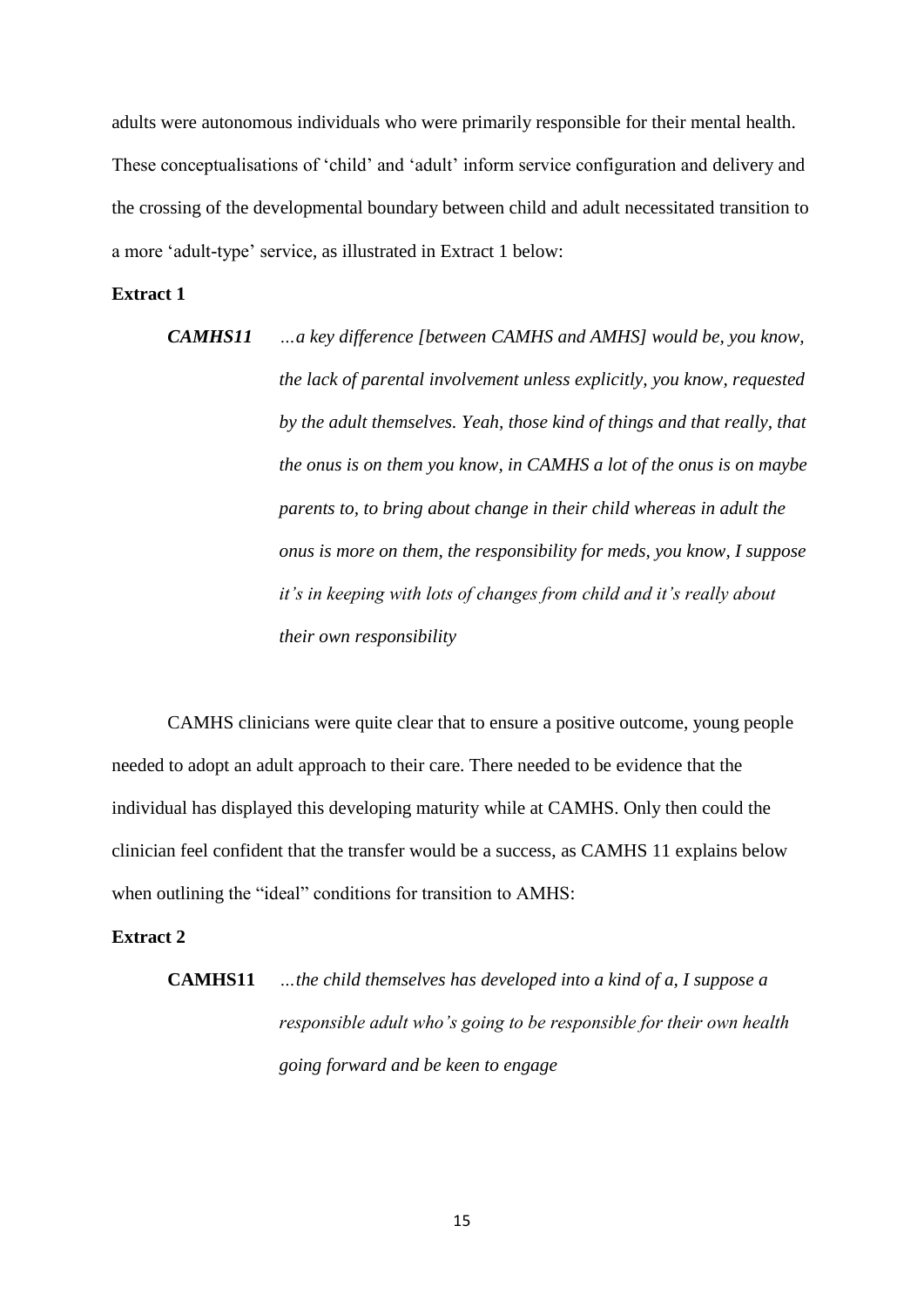In addition to reaching adulthood, CAMHS clinicians emphasised that a referral to AMHS would only occur in the context of serious and enduring mental illness (Singh et al., 2010):

# **Extract 3**

*Int. …what kind of cases would you tend to send to adult services? CAMHS05 They would be mostly the kids with maybe a recurrent depression with possible emerging bipolar, the kids who have had a clear psychotic episode, so, you know, most of them will have clear identified mental health difficulties.* 

There was a clear distinction made between childhood 'disorders' and adult 'mental illness.' Childhood and CAMHS were associated with temporary emotional, developmental and behavioural difficulties, whereas adulthood and AMHS were associated with significant and enduring mental illness. So not only do young people need an adult type service but more importantly they needed a service that had the expertise to handle a serious, long-term mental illness. The position from clinicians was that mental illness did not emerge until late adolescence or early adulthood – some CAMHS clinicians in our sample were hesitant to confirm a diagnosis of serious and enduring mental illness in children. CAMHS was viewed as a service that assisted young people in moving back towards a "health trajectory" rather than assisting them in recovering from an illness (which was the remit of AMHS):

# **Extract 4: CAMHS07**

*what adult services are dealing with is adults, who have obviously had a lot of influences of growing up, developing, they've reached a point in it and they now are, you know, more likely to have a disorder or a, an illness which requires treatment and it's maybe more about treating that than sort of deconstructing all the factors that are*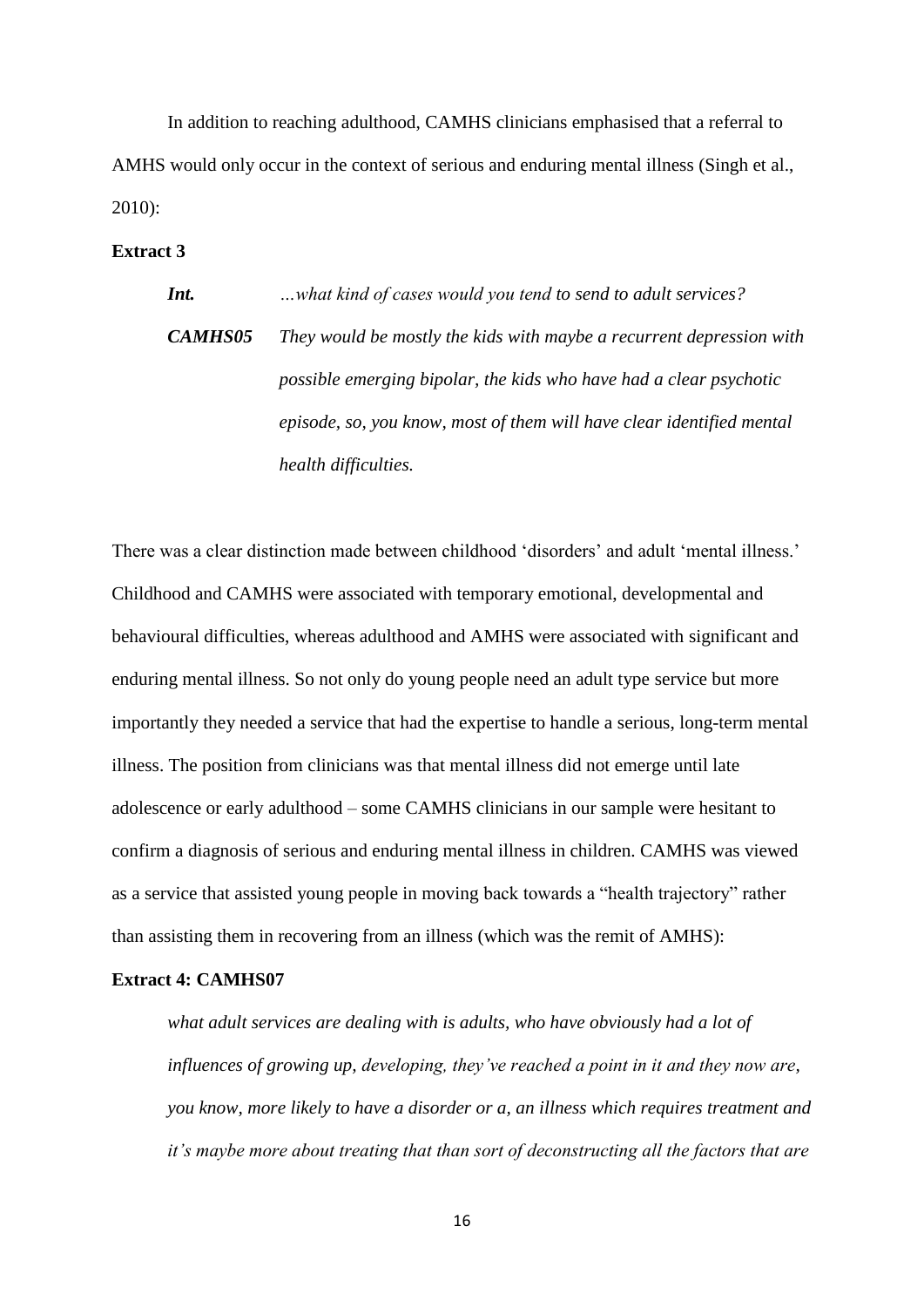*playing a part or have played a part, because they're dealing historically and we would be, easier for us to be saying well let's see if we can, you know, sort of help to get this right, maybe things won't actually continue to go wrong, so it's a bit of a privilege for us if you like. You know, we can maybe get there you know, before too much damage is done*

During transition, the conceptualisation of a mental illness diagnosis for the young adult changes from a temporary (developmental) condition (which fits the remit of CAMHS) to a more permanent and enduring illness (which is compatible with AMHS). Thus, the transfer itself emphasises that the young person's problems are long term and confirms a permanent move to an illness group.

# *Initiating identity change*

The referral criteria cited by clinicians all have implications for identity as they require a change in the young person's group memberships. The meaning of these categories and the degree to which they were seen as self-defining by young people had consequences for their acceptance (or not) of the AMHS referral (Meleis et al., 2000).

Parents and young people reacted quite differently to the developmental transition. Most young people embraced it and the associated reduction in parental involvement in their care. Others initially found the prospect of taking on greater responsibility to be daunting; but often felt a sense of pride in achieving greater independence. These participants did however appreciate the continued support of their parents. In contrast, parents found their transition a more difficult adjustment to make. While most parents acknowledged that their role must change as their child enters adulthood, there was a fear that they would not be privy to important information about their child's well-being post-transition, as exemplified below by the mother of Participant A: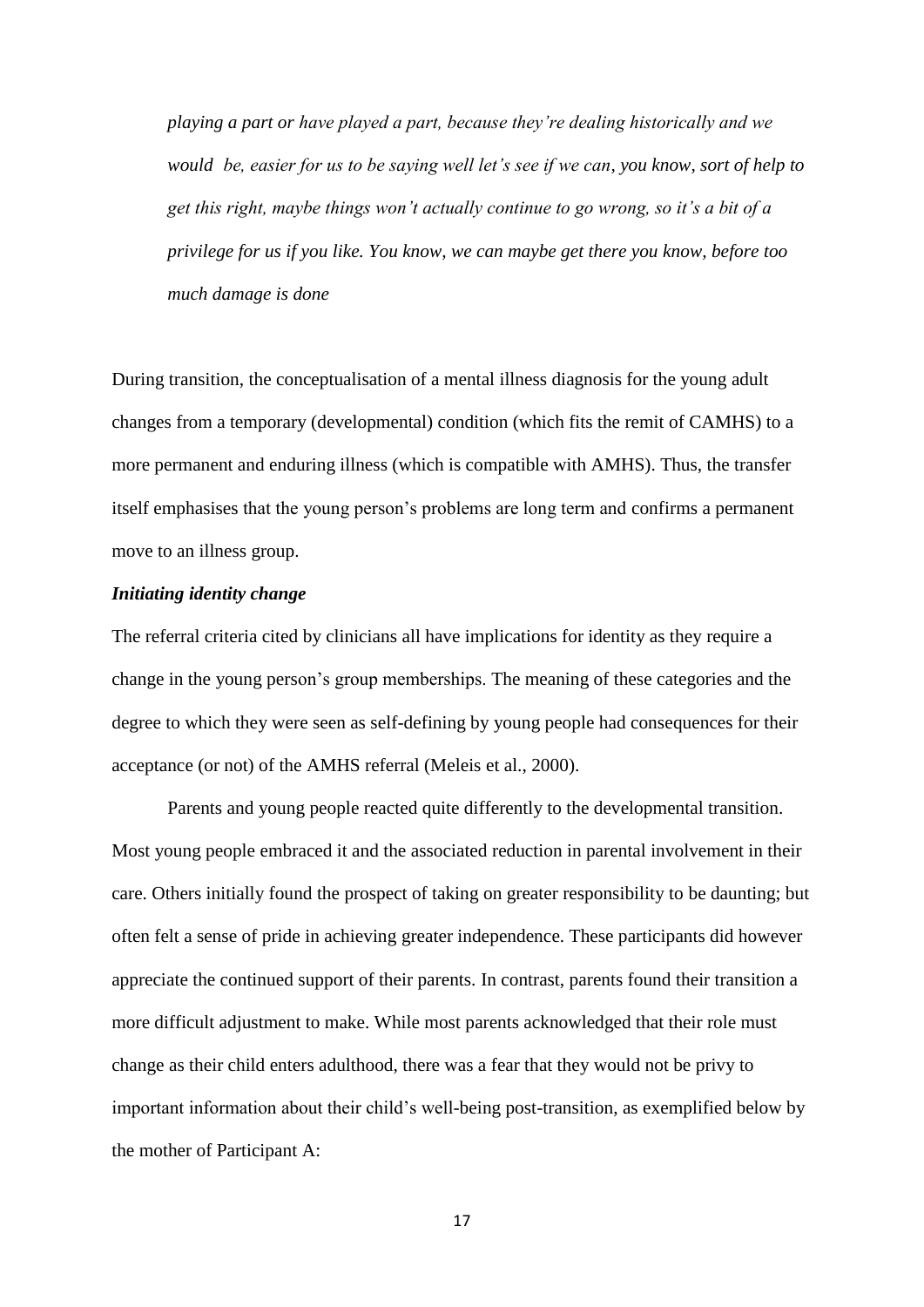#### **Extract 5: Parent 01**

*I'm just afraid maybe with the new team, [Mary] is an adult now that I'm not going to be told anymore. I'm concerned about that, I have to say, that's a worry I have that I won't be told.*

Clinicians suggested that a key issue influencing referral acceptance by young people (and, in some cases, parents) was their degree of "buy-in" to the process. They emphasised the importance of choice on the part of the young person and explained the refusal of a referral in two ways. First, refusal was articulated as an instance of the individual exercising their right as an adult to choose their care pathway. Thus, the young person was reported to be acting in a way that would be expected of someone who is becoming an adult with all the rights and responsibilities that goes with this:

# **Extract 6**

*CAMHS02 I suppose for a lot of them, you know yourself, a lot of the young people that come here, they didn't make the choice to come here, and now they have a choice as to whether or not to enter the next service and some of the, that's a very, that's a, that's a good place for them to be, you know, they, they kind of want to exert their own choice in that.* 

As illustrated above, clinicians respected that gaining adult status brings with it the right to decide one's own care pathway (within some limits) and suggested that is one reason why a referral to AMHS is declined.

In addition, the refusal was seen by clinicians as a choice on the part of young people to reject joining a socially stigmatised group (Jetten & Pachana, 2012; Meleis et al., 2000). In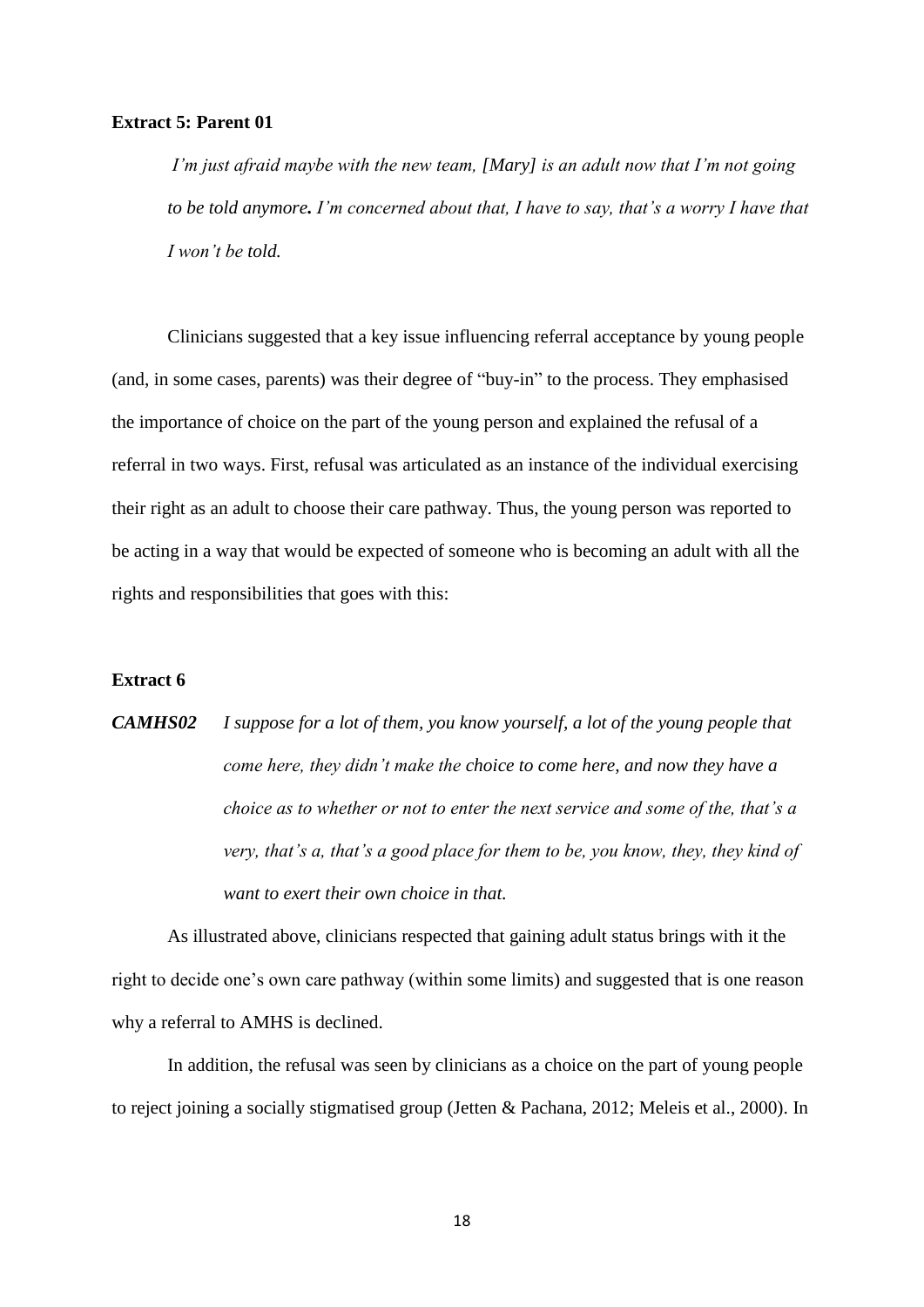the data, the typical AMHS service user was viewed as someone who is perceived to be particularly vulnerable with significant and relapsing mental health difficulties:

#### **Extract 7**

- *CAMHS11 …I wonder is there a fear amongst young people transitioning that they're going to be sitting there in a waiting room with chronic schizophrenics or you know, what their idea of a chronic schizophrenic is as well, you know. And I'm sure that can be, I'm sure that happens at times*
- *CAMHS04 I think there's still some issues about eh, the em, the power and kind of, the meaning, the implications of joining a big thing like the adult mental health service.*

The social stigma surrounding AMHS was cited by Participant E as the reason she refused a referral:

#### **Extract 8: Participant E**

*…there was maybe four people who had ever gone to [local AMHS] and they were proper – like this is going to sound very harsh – they were loopers like, they were people who would like jump out in front of trains, or usually had very severe alcohol problems, and I just didn't want to be in that*

Those who tended to accept a referral were predominantly those young people who selfcategorised as having a mental illness. (Although it should be noted that young people's mental illness identities encompassed a broader range of diagnostic categories than were included as part of clinicians' category of serious and enduring illnesses). These young people did not perceive that they had a choice in being referred to AMHS but agreed to a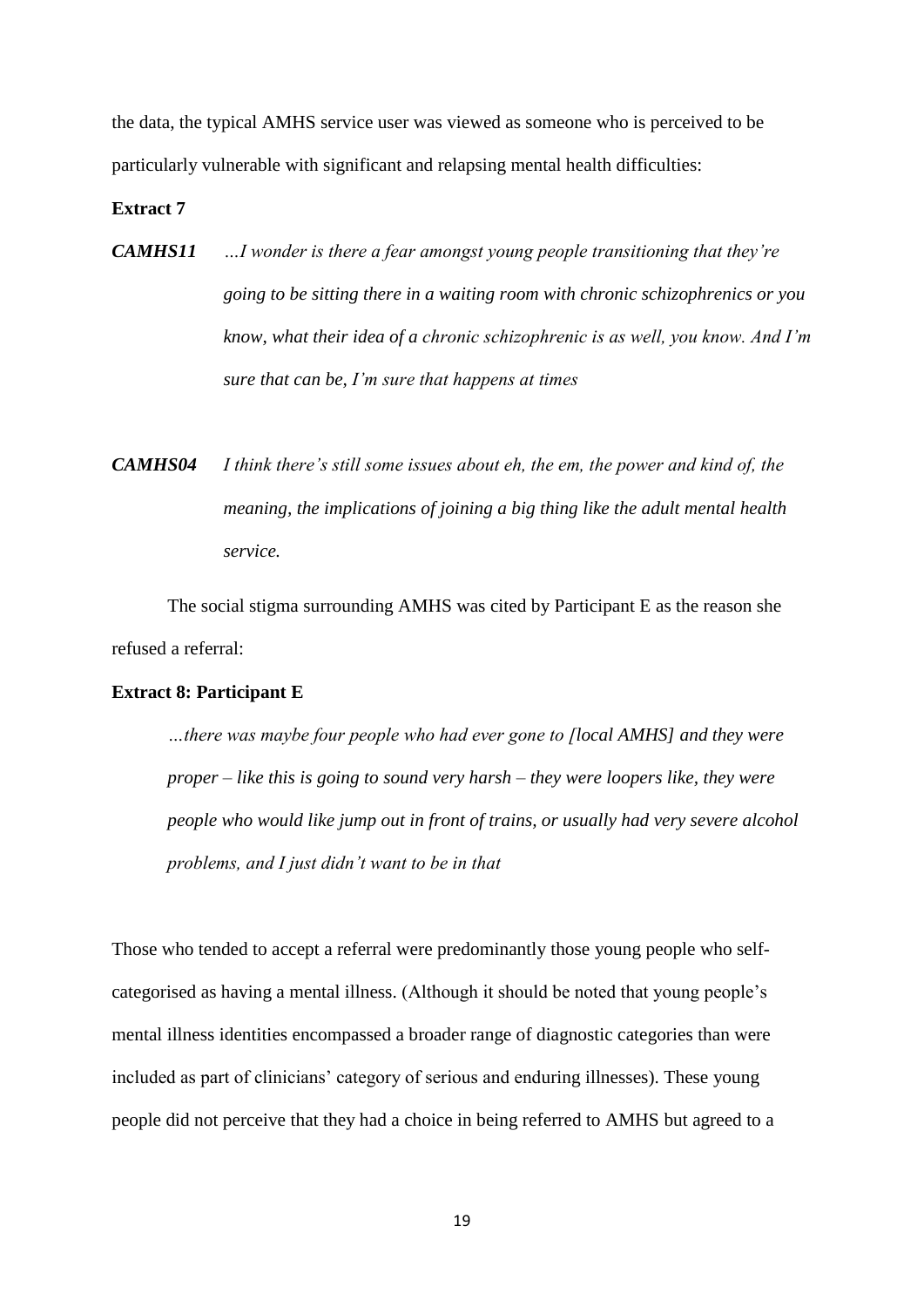referral as they recognised their need for support from a service given their move to adulthood and their diagnosis, particularly if they required on-going access to medication:

## **Extract 9: Participant F**

- *Int. did [CAMHS] give you a list of different things you could do or was it a recommendation for the adult service?*
- *PtF No, I had to do the adult service.*
- *Int. Okay, all right.*
- *PtF Because I have to, over being bipolar like it's not gonna go away.*

Participant F's self-definition as "being bipolar" suggests she is self-categorising in terms of an illness identity and recognises the need for continued engagement with mental health services on this basis ("it's not gonna go away"). Consenting to an AMHS referral was behaviour that is congruent with this identity (Turner & Oakes, 1986). However, even though most young people in our sample progressed past this first transition stage, had given their consent to the referral, and indicated their willingness to continue to engage with services, the transition process was still experienced as challenging and required support from those around them.

# **Theme 2: Scaffolding identity change during the handover of care**

As illustrated in the previous section, joining AMHS means adopting a new adult identity *and* an illness identity. The transfer period is therefore an opportunity to prepare for a move to adulthood as well as joining a new clinical team who will play a key role in supporting a move towards recovery.

Despite recommendations that such preparation is conducted collaboratively by both services (Hovish et al., 2012), it was typically perceived as the responsibility of CAMHS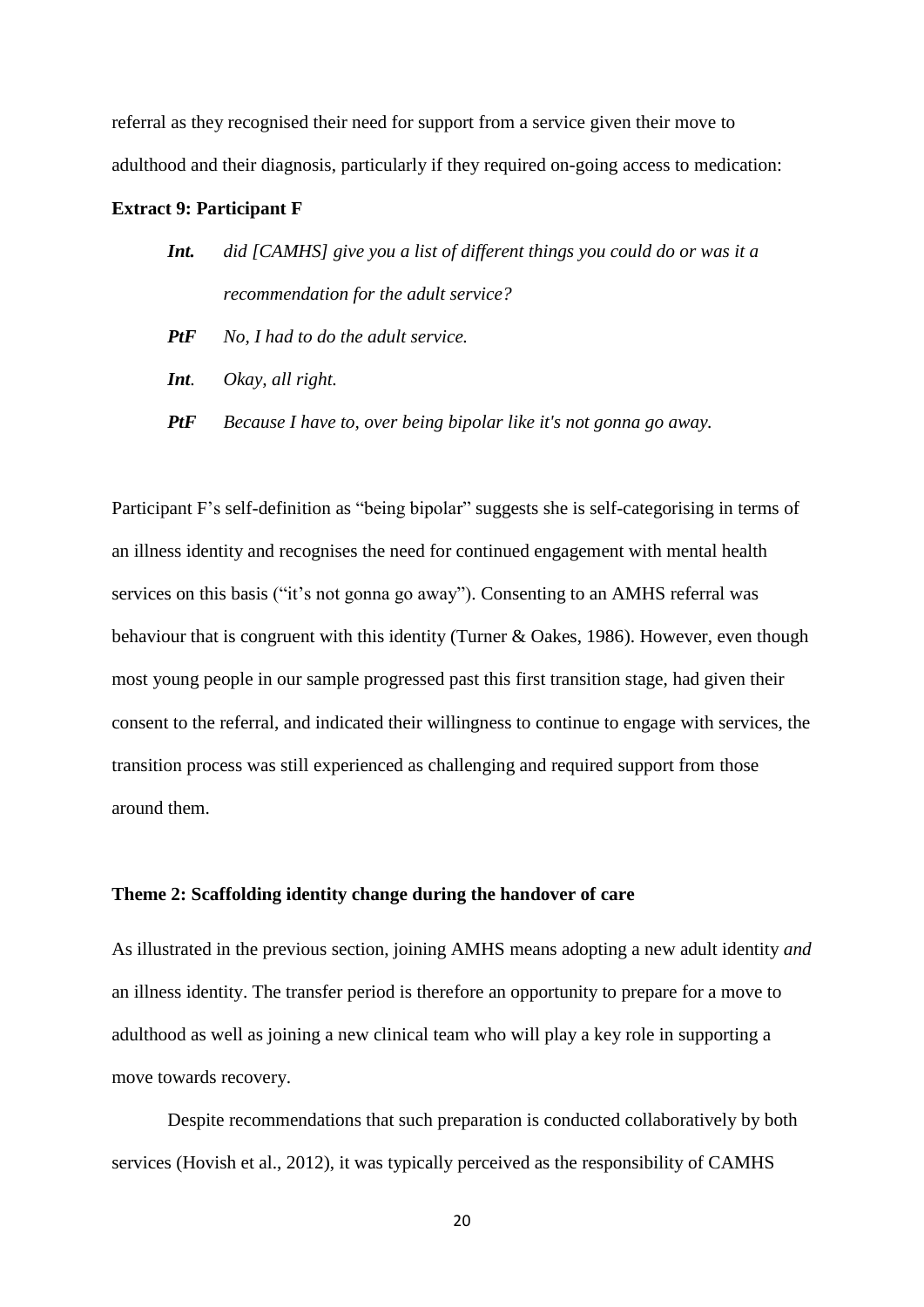clinicians. Clinicians primarily focused on supporting or scaffolding the transition to adulthood:

#### **Extract 10**

*CAMHS01 we do a lot of work on kind of the WRAP<sup>2</sup> model and keeping them safe and part of their own management of the care plan and things, yeah. So the more autonomy they can take the more they get and we always ask parents to let them do that, even if they're younger, we start that early on.*

During their time in CAMHS, a familiar environment with multiple supports in place, the adolescent is able to model an adult role by having separate appointments from their parents and by taking greater responsibility for their care by, for example, making their own appointments. Although this work was typically undertaken with all adolescents attending CAMHS, it was viewed as essential for those transitioning to AMHS so they would successfully engage with an adult service that was more "individualised" than CAMHS. This activity also assisted parents in gradually adjusting to a change in their role.

This preparation work was also motivated by CAMHS clinicians' beliefs that AMHS had limited follow-up for those who missed appointments and that families were excluded from the treatment process. However, AMHS clinicians suggested that there was a protocol for contacting high-risk individuals if they missed appointments and that families, while not having the same degree of involvement in decisions around care, were included in the treatment process with the client's permission.

This lack of knowledge of the AMHS service on the part of CAMHS extended to the care package the young person would receive post-transfer. This limited the helpfulness of the support provided by CAMHS clinicians in relation to scaffolding the illness identity transition. Across the interviews, young people stated that one of the primary stressors that

**.** 

<sup>2</sup> Wellness Recovery Action Plan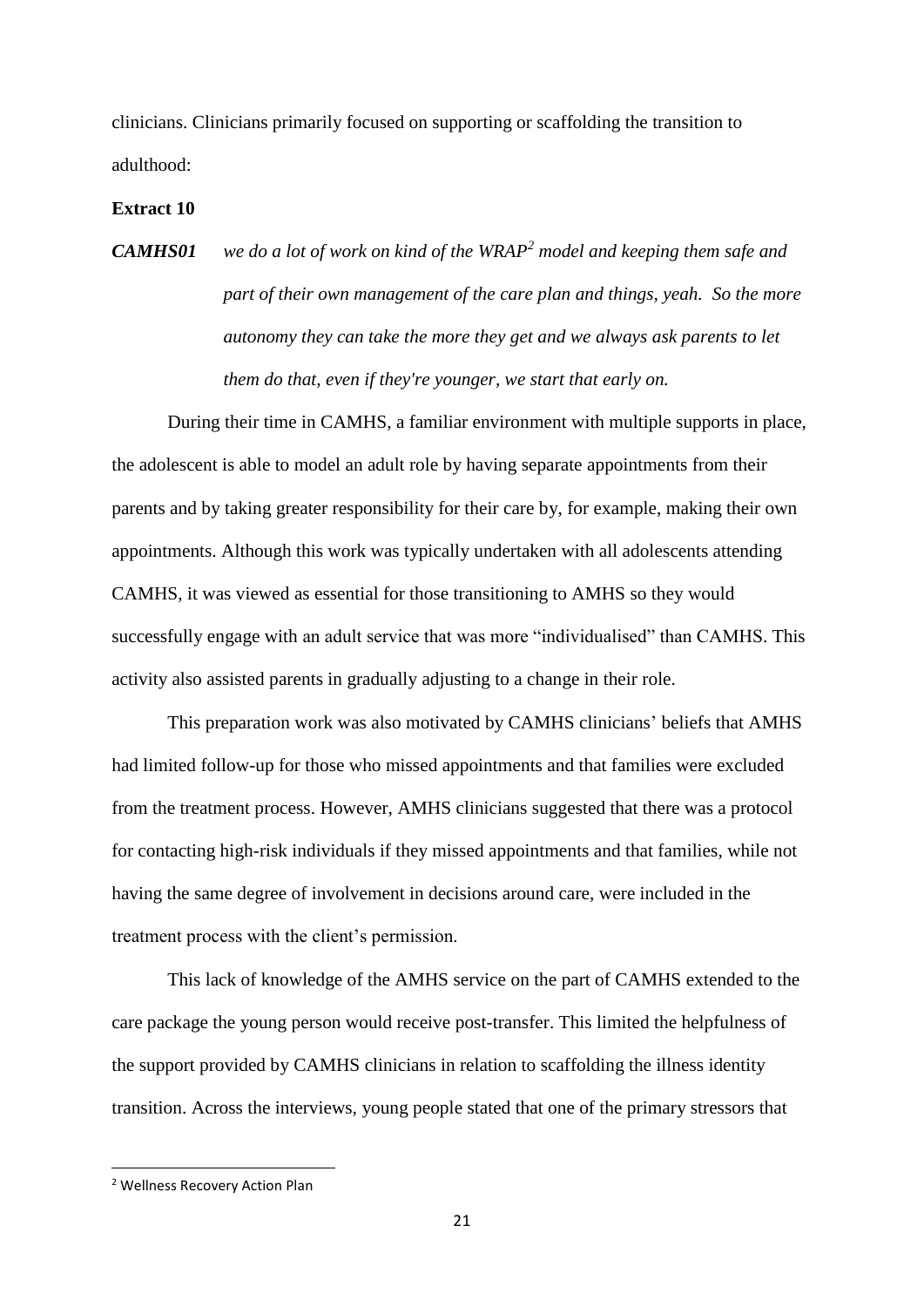they experienced during transition was uncertainty about the recovery supports they would be offered and a lack of information about AMHS. At times the information provided by CAMHS clinicians increased, rather than reduced, young people's anxiety at entering a new service. Clinicians provided minimal information on AMHS and largely emphasised that it had a very different service delivery approach:

# **Extract 11: CAMHS02**

*I suppose say that I, I'm not sure what will be on offer, but that, that they would be treated, like it's an adult service so they're going to be treated slightly differently, that there'll be more kind of personal responsibility around you know, recognising things for themselves, making their, you know, making their appointments and following up on them because they may not get the same outreach, and they may, but there's no point in pretending that they, that they will.* 

Some of the young people noted that their parents (and carer in the case of one participant) were a key source of support in helping them cope with the anxiety associated with the transition. For Participant F, her mother's support was in stark contrast to the quality of support provided by her CAMHS clinician:

## **Extract 12: Participant F**

*I was asking [CAMHS clinician], do you know, sort of what's it like, do you know, will it be the same thing like and she said no, she said they wouldn't have someone like [psychologist], so then I started to worry because I knew that was my cognitive therapy gone and she was like and you'll have to start, you know, doing it on your own, but they didn't really sit down like and say well this, this, this, this and this, do you get me, they just sort of, my mother told me most of it really, to be honest.*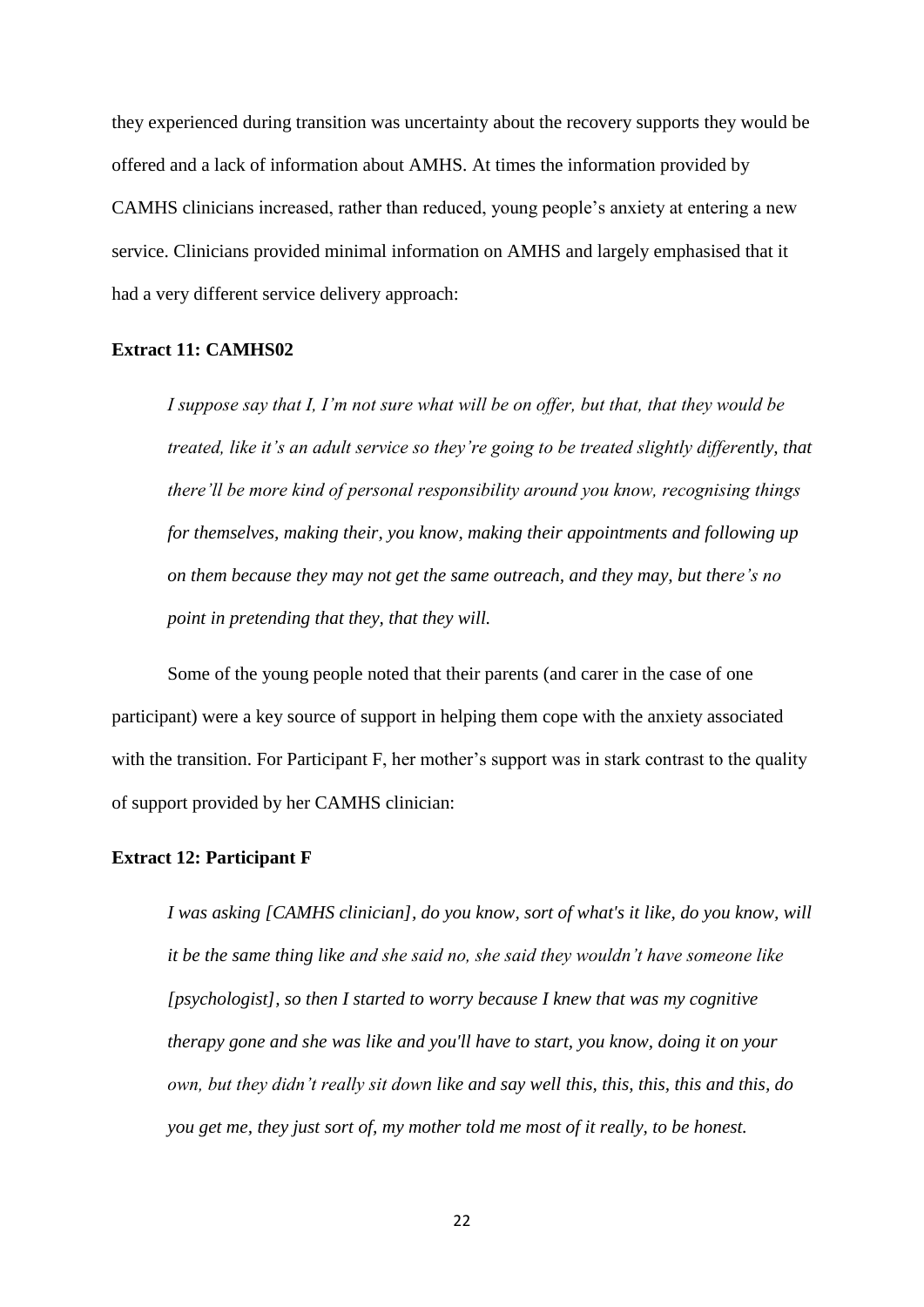As illustrated above, there was a very strong message articulated by CAMHS that AMHS is a completely different organisation, reinforced by CAMHS clinicians' admissions of a lack of knowledge about AMHS service provision. The perceived disconnect between both services is articulated below by Participant F's mother in response to a question about the extent of the information about AMHS provided by CAMHS:

# **Extract 13**

| Parent03 | Just that she'd be treated as an adult and that, you know, she'd still    |  |  |  |  |
|----------|---------------------------------------------------------------------------|--|--|--|--|
|          | have her medication and she'd still be treated for her illness, you know, |  |  |  |  |
|          | there'd be no doubt about that but they didn't know, they really didn't   |  |  |  |  |
|          | know what other back-up services were available to her.                   |  |  |  |  |
| Int.     | So CAMHS didn't really know anything about -                              |  |  |  |  |
| Parent03 | No, it seems to be a 'them and us' kind of a scenario.                    |  |  |  |  |

The service divide suggested here featured across clinician interviews as a significant barrier to successful service transitions, hindering collaboration between clinical teams:

# **Extract 14**

| <i><b>CAMHS02</b></i> | there is a gap of communication and collaboration between CAMHS               |  |  |  |  |
|-----------------------|-------------------------------------------------------------------------------|--|--|--|--|
|                       | and adult services, there is, and I think that, that drips into $[Int.$       |  |  |  |  |
|                       | <b>Everything</b> into everything, em, and then like lots of things, once you |  |  |  |  |
|                       | make, once you make personal human contact, it's okay.                        |  |  |  |  |

*AMHS01 [the] reality is that there's very little communication or liaison between child psychiatry and adult services, they are quite different. You know we don't have in my view we don't have enough joined*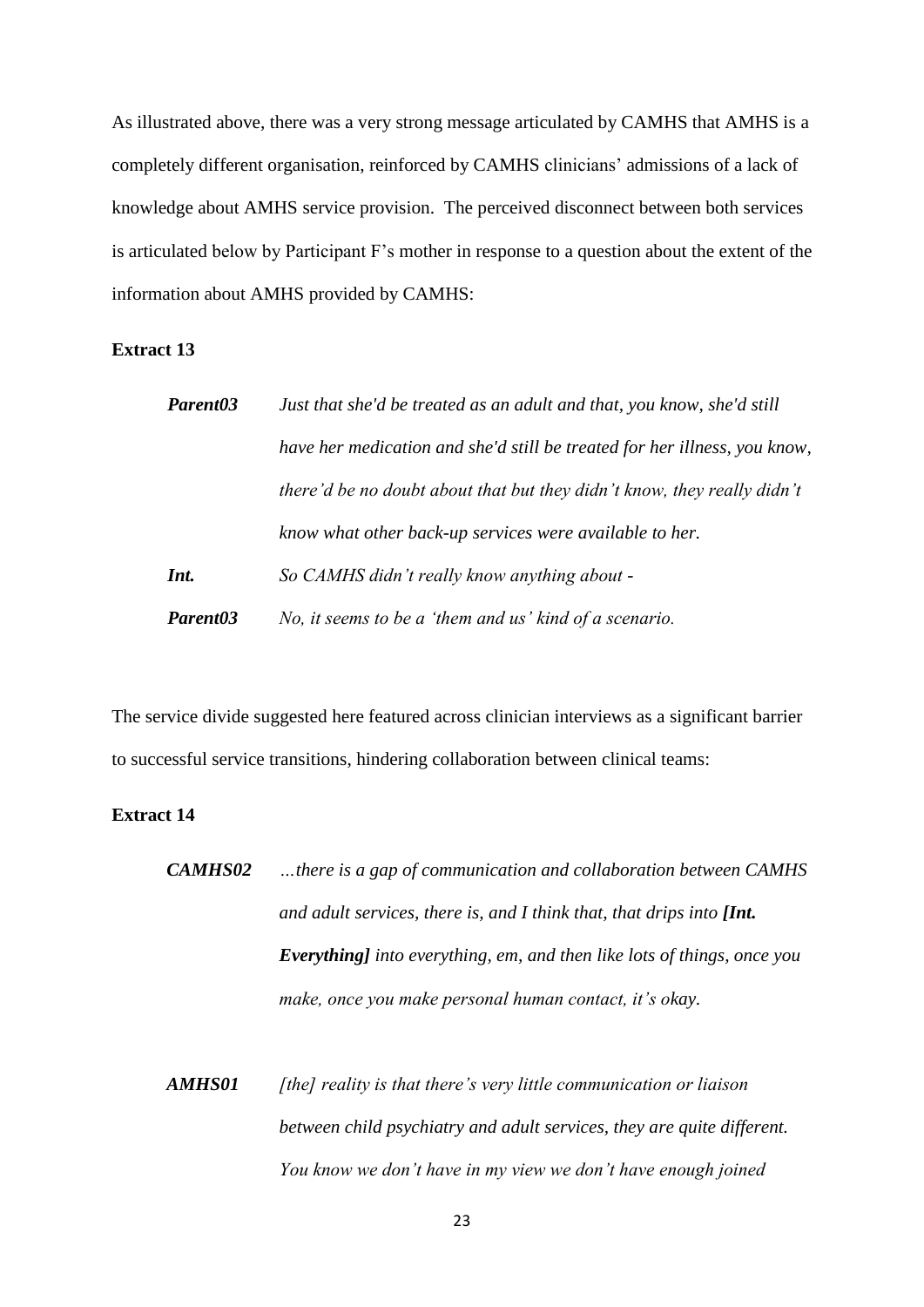*working, we don't do things together, and there's very much a…I mean there's very much a bit of a fight really you know, it's always maybe the only time when there's any discussion is about this controversial sixteen to eighteen year and there's a lot of resentment on both sides I would say about that. So I think that's a real difficulty. You know, once people go into trainees, you know we might have trainees they go into child psychiatry that's it, and child psychiatry, as I say we rarely meet if ever, I don't know if we ever meet.*

Historical disputes centred on the changing age boundary between services put professional relationships under strain. CAMHS upper age limit had been 16 years, and this was changed under the Mental Health Act (2001) to 18 years without provision of additional resources. This "dispute", as it was termed by clinicians, hindered willingness to collaborate. This was particularly noticeable during the second transition stage.

The mental health literature recommends a period of parallel care and joint working during the transfer period so that the young person can begin to establish a rapport with their new team whilst being supported by their CAMHS team (Hovish et al., 2012; NICE, 2016). Our data suggest an almost total absence of transition planning meetings involving clinicians from both services, parents and young people. Consequently, young people did not have any opportunity to meet and form connections with AMHS staff until their first appointment. This contributed to the anxiety experienced by young people during the transfer period:

# **Extract 15**

*Int. So you were saying that you'd kind of prefer to stay with [CAMHS clinician] because you know them. What do you*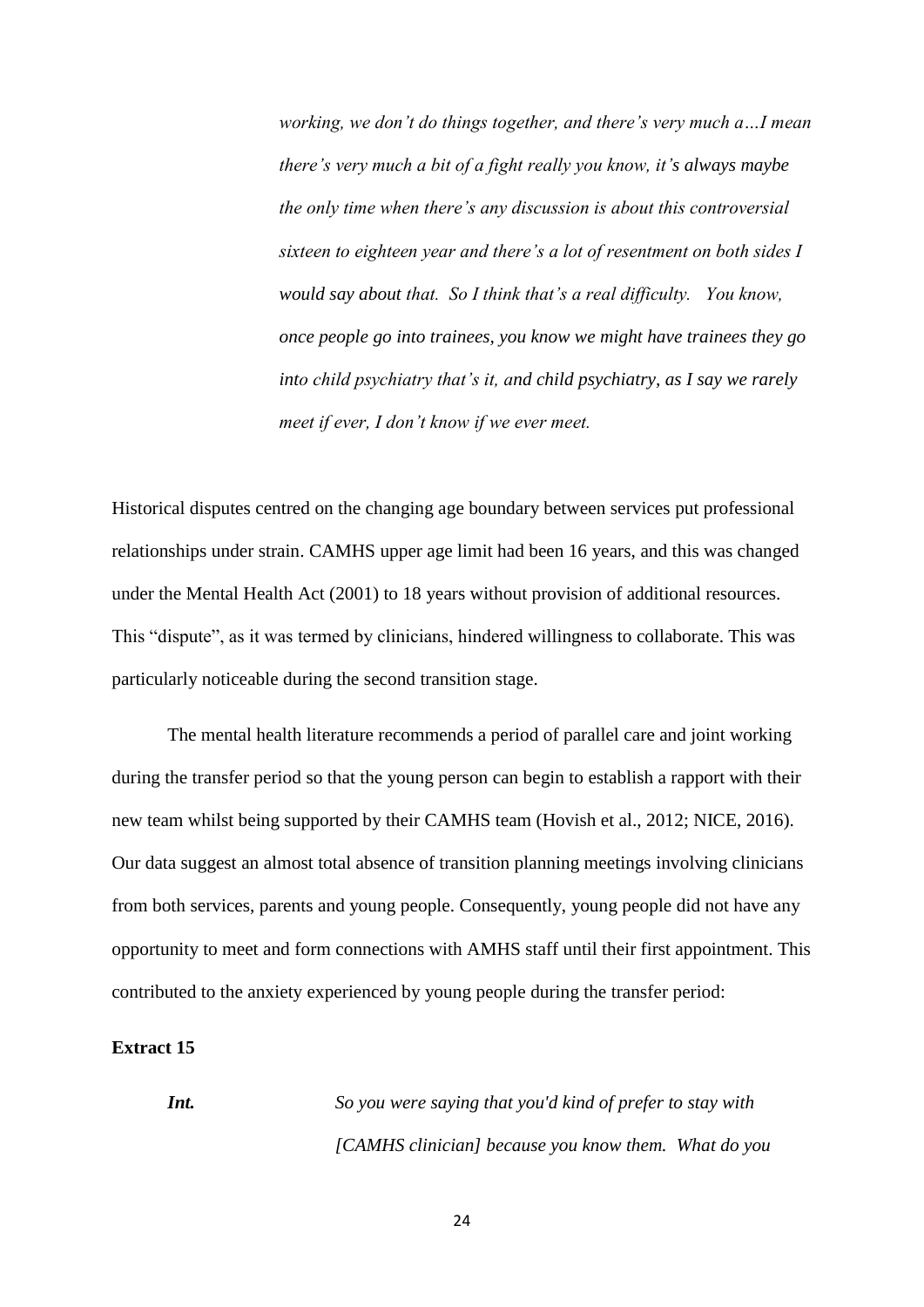*think about talking to [AMHS clinician], do you have any particular worries about going to them or anything that you're nervous about?*

*Pt A Well it's just mostly that he's a new person, I don't know what he's like, that kind of, so I'm a bit nervous for talking about stuff to him.*

In response to a question about what would have been helpful for her during this stage of her transition to AMHS, Participant H suggested the creation of a formal "transfer programme" which seems to be very much centred on the idea of supporting identity change:

# **Extract 16**

| PtH  | you'd get to go with the person you see here, like actually visit |
|------|-------------------------------------------------------------------|
|      | the place. [Int.OK] and then like shown around and told who       |
|      | you're gonna see there and introduced to them and then visit      |
|      | another couple of times and then eventually the person from here  |
|      | won't come anymore and then you'll be fully in the service.       |
| Int. | Yeah. And how do you think that would help you, if you had        |
|      | someone going with you?                                           |
| PtH  | Because, well just that the people come here because you feel     |
|      | like you have both for a certain time so like they're actually    |
|      | transferring you rather than just throwing you from one to the    |
|      | other. [Int. Okay. Yeah. Okay, so it would be good to have -]     |
|      | It would kind of feel like a bridge.                              |

In summary, the main challenge of the transfer period is to ensure a smooth handover of care and this should involve a deliberate effort on the part of clinicians from both services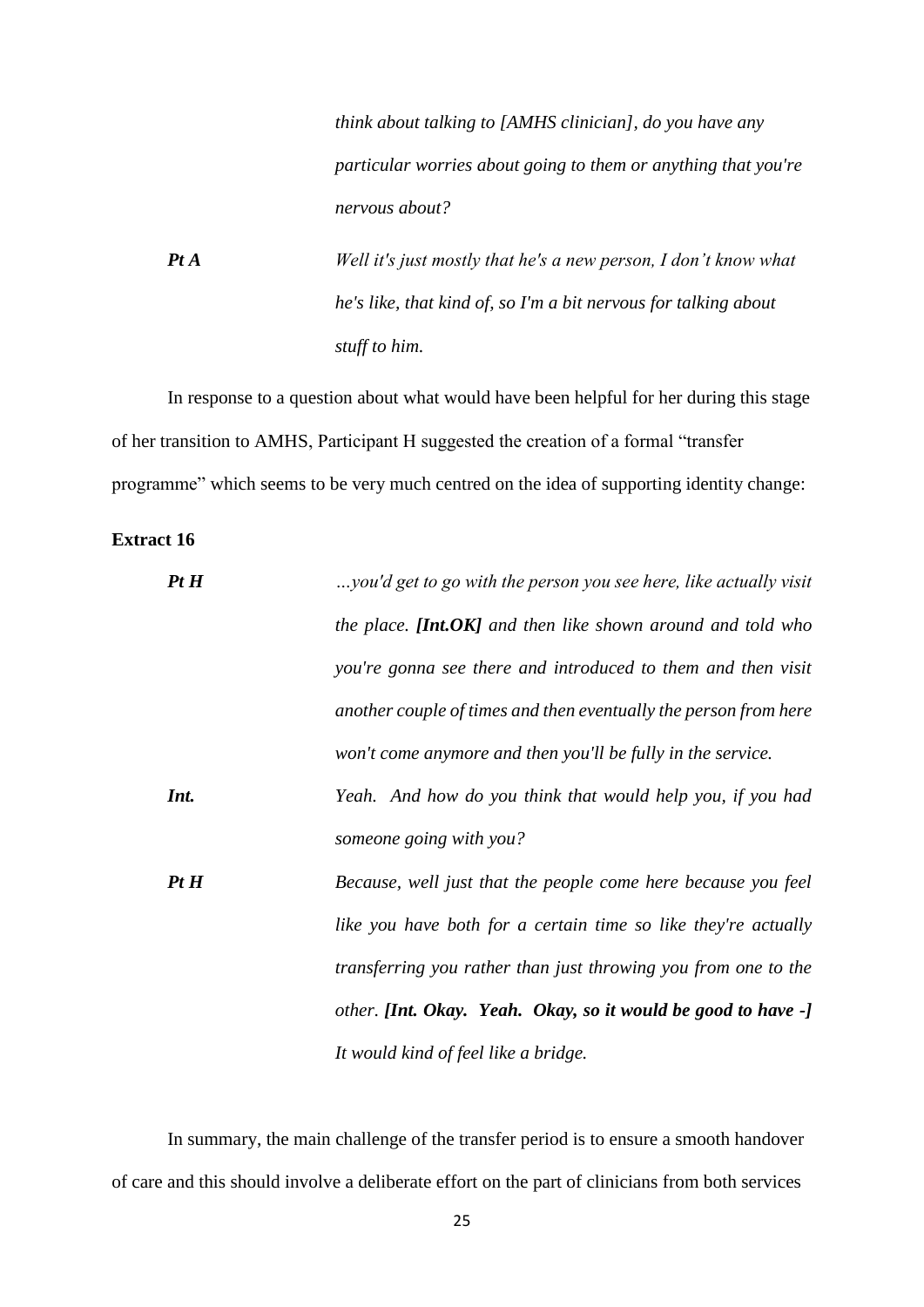to scaffold or support the identity change process for young people in such a way that they feel confident in assuming greater 'adult' responsibility for their care and in managing their illness. It was clear from our data however, that fractious professional relationships are a significant barrier to effectively supporting identity change. As illustrated in the following section, this failure to collaborate and establish connections with the new AMHS team had serious implications for post-transfer engagement.

## **Theme 3: Building an identity-based therapeutic alliance post-transfer**

Clinicians suggested post-transfer AMHS engagement varied per diagnostic category:

#### **Extract 17**

*Int. how is their level of engagement with the Service?*

*AMHS04 Gosh, that depends I would say on the diagnosis. Some of them don't engage at all, particularly if they've got addiction problems or, or personality problems. The ones who come along with diagnoses of depression, significant depression or the ones that come along with a diagnosis of schizophrenia or bi-polar, they tend to engage quite well because they seem to know that they've got a significant illness and they need to do certain things to deal with it, like get blood tests taken or, you know, see the doctor or see whoever. So they tend to engage quite well. The addiction people, personality disorders and ADHD as well, but I think that might be our fault, don't engage well.* 

AMHS04 alludes to a problem within the service that might be contributing to disengagement amongst particular diagnostic groups when he notes "that might be our fault." Exploring the young adults' accounts revealed that engagement could not be directly linked to membership of a particular diagnostic category. Our sample included a range of individuals with serious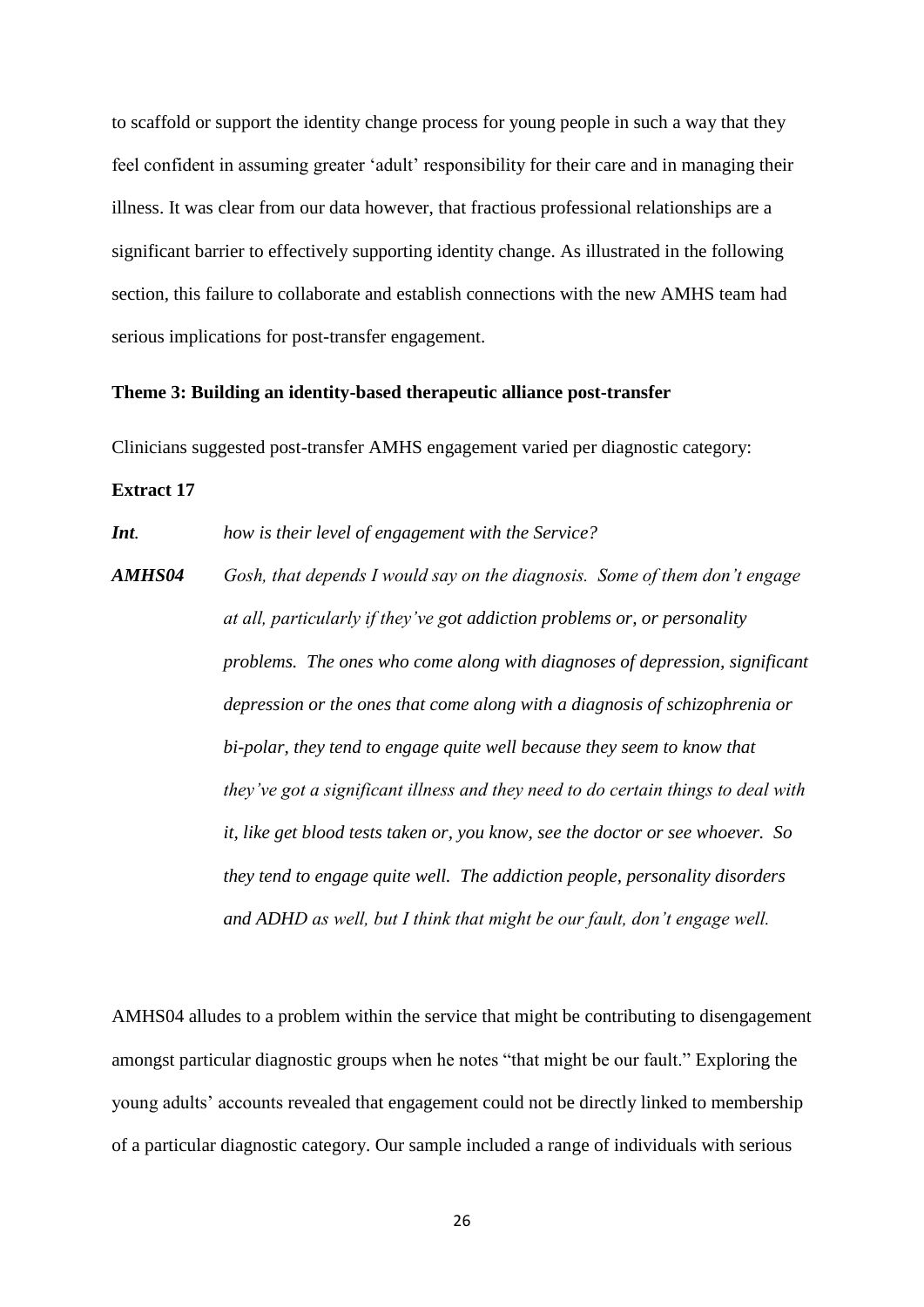and enduring diagnoses (Participants A, C and F) alongside those who were categorised as not 'fitting' with an AMHS service remit (Participants D, G, H, I, and J). While all of the former group signalled an intention to continue their AMHS engagement, so too did a number of the latter (Participants D and J) – which might not be expected from previous research (Hovish et al., 2012; Singh et al., 2010). Young people's accounts (both those who remained engaged and those who disengaged or who intended to disengage) suggested that an important factor influencing the quality of their care experience was the level of support they received from the service. For instance, Participant H attributed her desire to leave the service to a lack of support from the clinical team:

# **Extract 18**

| Int.                 | Okay. And how do you feel just in general I suppose about            |  |  |  |  |
|----------------------|----------------------------------------------------------------------|--|--|--|--|
|                      | attending mental health services?                                    |  |  |  |  |
| <b>Participant H</b> | I'm quite disillusioned now. <b>[Int. Oh really, okay.]</b> Yeah. At |  |  |  |  |
|                      | first I thought yeah it's good, it's meant to help you, whatever.    |  |  |  |  |
|                      | Now I think, no.                                                     |  |  |  |  |

Participant H explained that she had experienced a difficult transition whereby her referral from her GP was initially rejected by AMHS based on a perception that her diagnosis did not fit the service remit. However, she was later offered an appointment after experiencing a decline in her health. She felt that the AMHS team did not "understand" her and offered little in the way of appropriate support.

Participant H's experience of not feeling understood was common across those in the post-transfer stage. Young people described very different service interactions from those they had experienced in CAMHS. AMHS appointments were shorter, primarily focused on medication review, and occurred relatively infrequently for most. Initially the world of AMHS seemed harsh and uncaring. Participants expressed a desire to talk about how they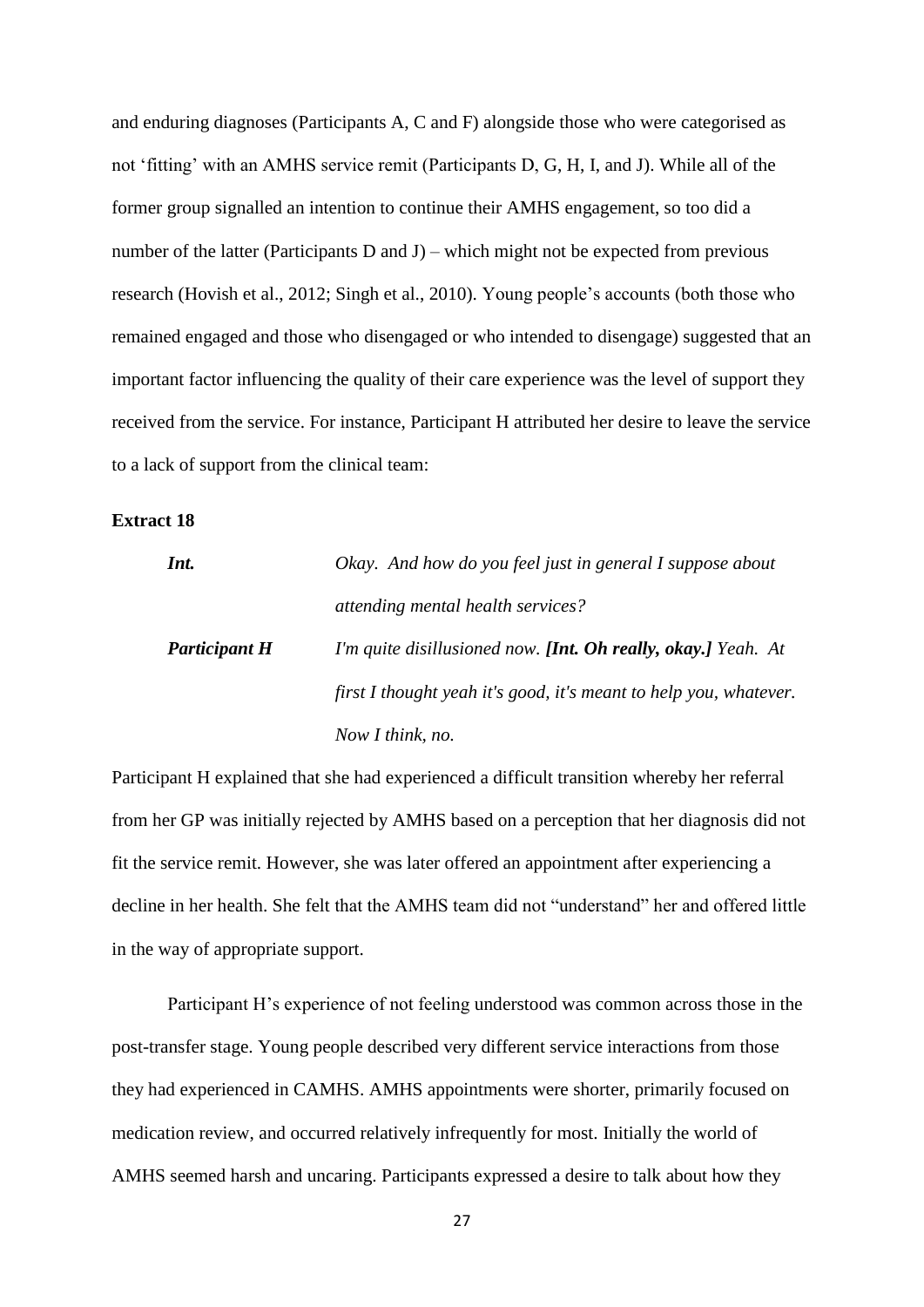were feeling which was not facilitated by short appointments. This reduced level of input was seen by AMHS clinicians as a consequence of an over-stretched service but was viewed by young people as signifying a lack of empathy:

# **Extract 19**

*AMHS07 I mean obviously we have larger numbers so that definitely affects the kind of work you do, the quality of work you do, the types of relationships you form with people.*

*Pt C …we visited the place the other day and we were in it for a good while and then when we went in we only got about five minutes with the doctor and she was, it was very fast, I didn't really like it…*

Denhov and Topor (2012) highlight the importance of the use of time in the building of therapeutic relationships. They suggest that it is "interpreted as an expression of the relationship between the institution, the professional, and the user" (p.421). Here it would appear that short appointments communicated a negative message about the adult service's interest in young people's recovery, or interest in building a therapeutic alliance similar to that experienced in CAMHS.

While many did eventually develop a rapport with AMHS staff, those whose relationships remained strained or who completely disengaged from services typically reflected instances where young people felt that AMHS did not offer the support they needed to manage their condition. AMHS interactions often became a site of identity conflict (Stevenson et al., 2014). This was particularly evident in the case of participants who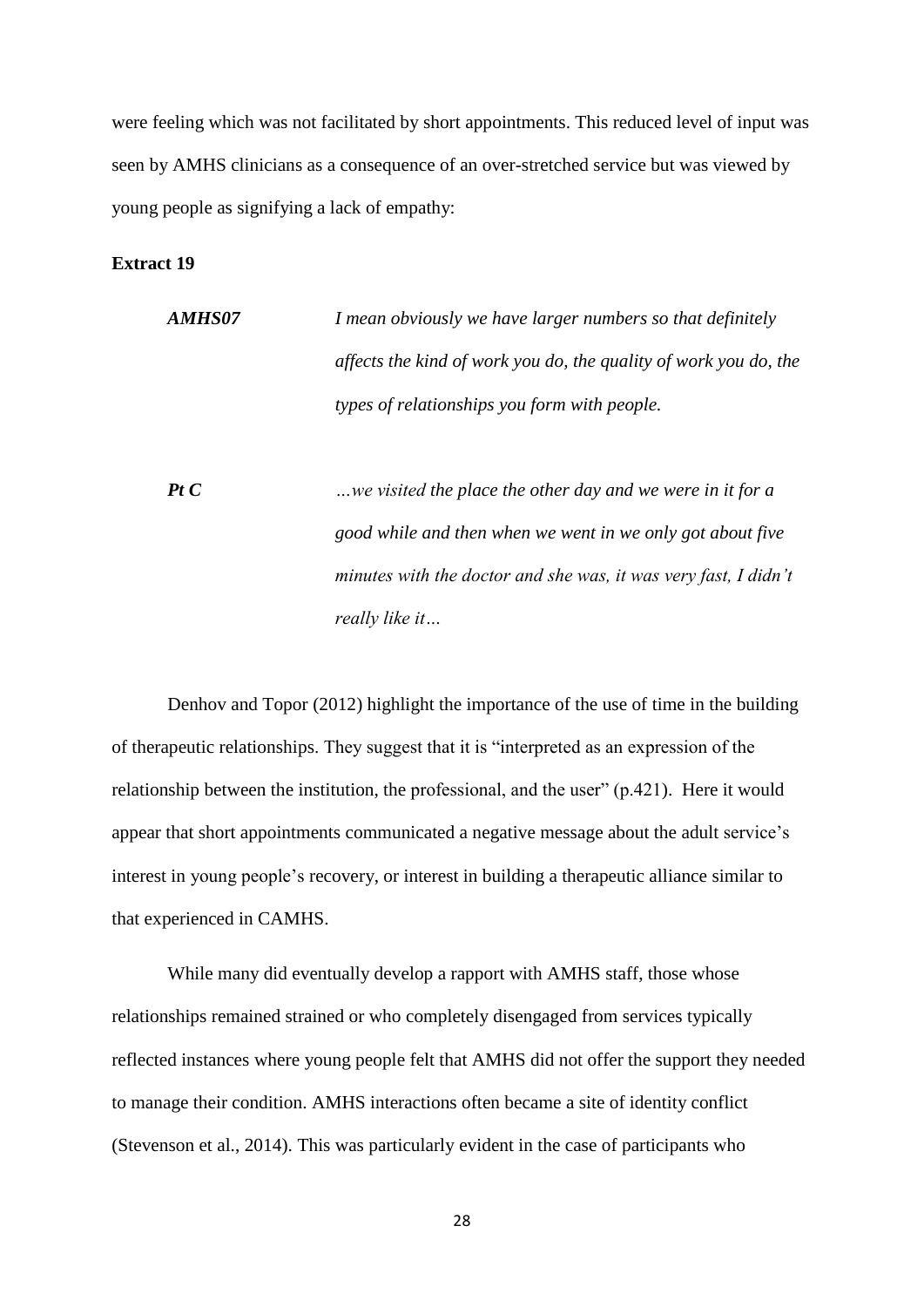transferred to AMHS with co-morbid neurodevelopmental issues or diagnoses that were incompatible with the AMHS service remit. These participants felt that AMHS clinicians were not interested in them or in an element of the issues with which they struggled. Participant I, who eventually disengaged from the service during the post-transfer stage, was re-diagnosed with borderline personality disorder on joining AMHS. She was quite resistant to 'losing' her ADHD diagnosis and resented what she perceived as a lack of empathy from AMHS:

#### **Extract 20: Participant I**

*…they were like right you're an adult now, ADD doesn't exist when you're an adult, get off Ritalin, and my life just went back to this kind of like chaos. That was one thing that, that was kind of the main thing that I absolutely hate about [AMHS], they basically were just like, you know, it's time to grow up, get over your whole scatterbrain-ness…*

Participant J who transferred with co-morbid Asperger's and depression felt AMHS treatment did not address all her issues:

## **Extract 21: Participant J**

*…that's the only one [negative] thing I'd have to say about the adult services, is that they don't really talk much about the Asperger's*

To access and have the full support of AMHS staff, service users need to adopt the identity imposed by clinicians (Hastings et al., 2016; Walter et al., 2015). It was not enough to selfcategorise in terms of a mental illness identity (as most of our sample did), rather this illness identity should be one that corresponds with a diagnostic category that is perceived to be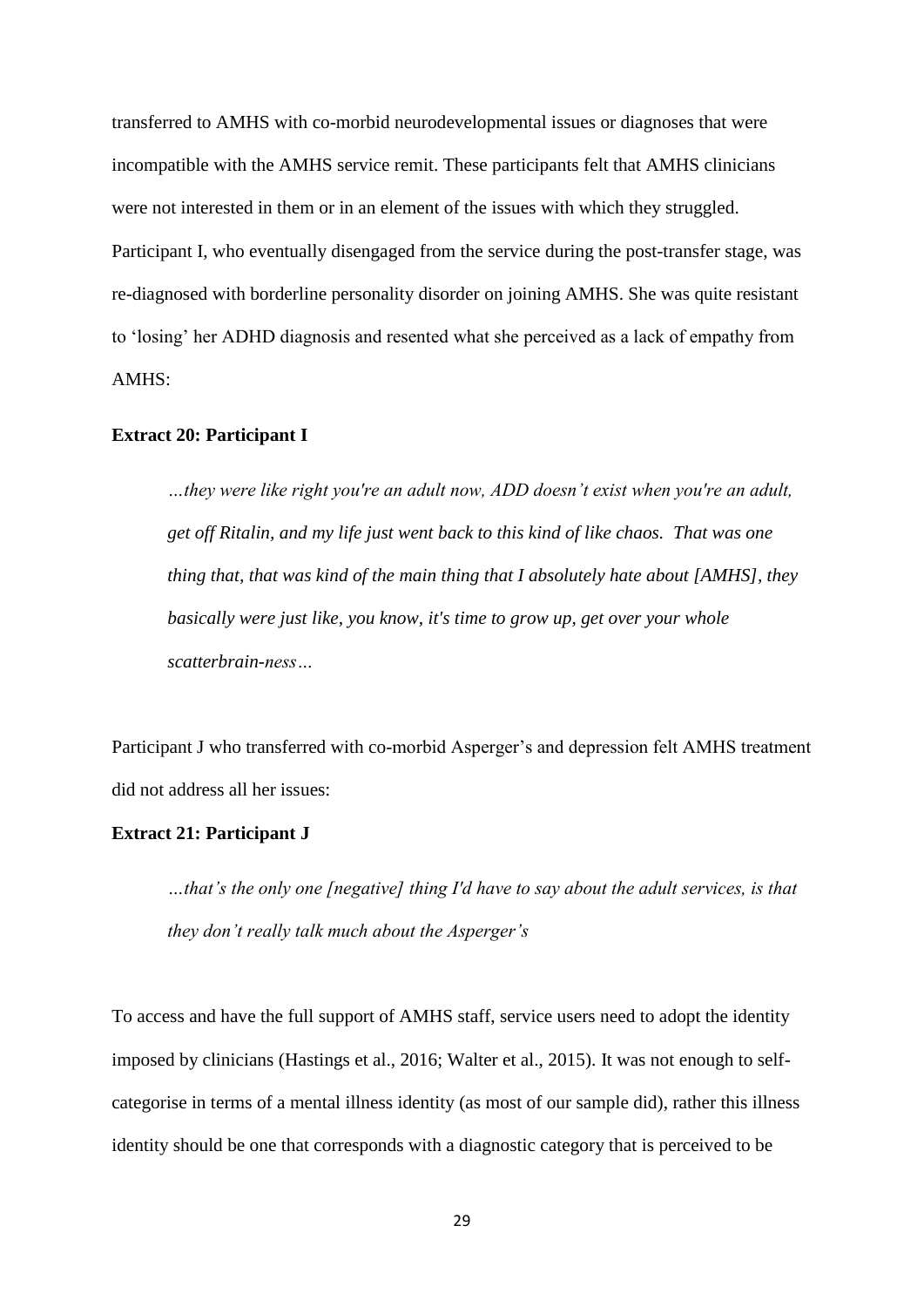compatible with the service. Re-defining that illness identity through re-diagnosis can have serious implications for engagement if the individual does not self-categorise in those terms, as seen in the case of Participant I who ultimately disengaged from AMHS.

Nonetheless, it was evident from the data that having a good rapport and developing a relationship with AMHS staff can help the individual overcome perceived deficits in service provision (Haslam, Branscombe, & Bachman, 2003). For Participant J, AMHS' sole focus on her depression diagnosis to the exclusion of her Asperger's diagnosis did impact somewhat negatively on her overall care experience. However, she remained engaged, possibly due to the fact that she reported enjoying a good relationship with her AMHS clinician and had had an overall positive transition experience. In contrast to Participant I, Participant G, who was also re-diagnosed with borderline personality disorder post-transfer, did not resist the change in diagnostic category and remained engaged with AMHS. Similar to Participant J, Participant G reported a more positive overall experience in joining AMHS whereby she maintained the support of her parents, was allowed a greater degree of control over her care pathway, and was developing a good rapport with AMHS clinicians. Unlike Participant I, she did not seem as attached to her previous diagnosis and referred to her new diagnosis as "just a label."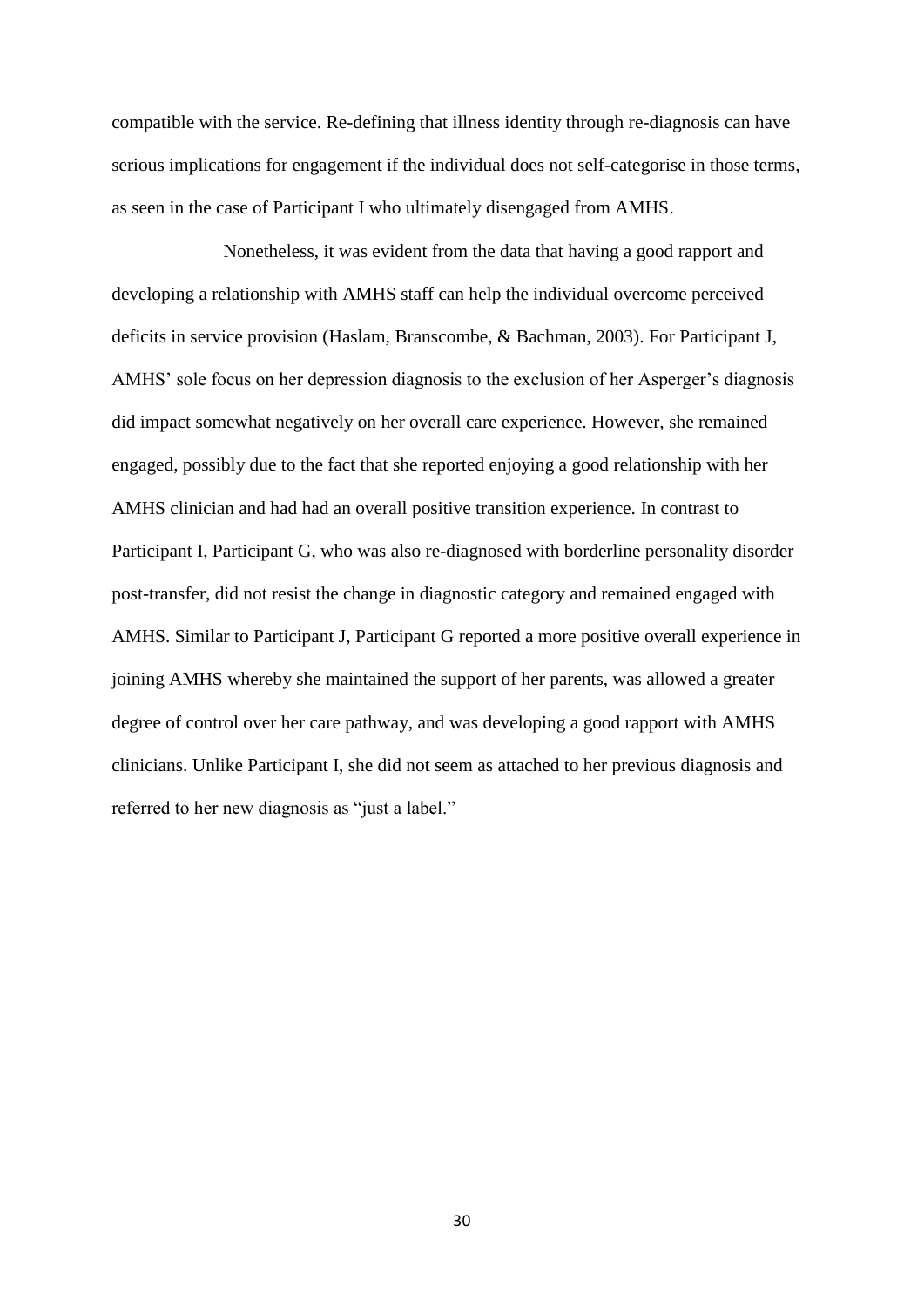#### **DISCUSSION**

## **Summary of findings**

Our data suggest that successful mental healthcare transition depended on the individual self-categorising as a responsible adult *with* a serious mental illness requiring ongoing care. This initially manifested itself as "buy in" to the referral process. Disengagement at stage one was attributed to reluctance to self-define in terms of a stigmatised group *or* as acting in terms of an adult identity characterised by greater independence. Uncertainty and anxiety during the transfer period was fuelled by fractious professional relationships which hindered the smooth development of a therapeutic alliance between young people and AMHS staff post-transfer. A lack of close connections with the new AMHS team compounded problems emerging from a disagreement between young people and clinicians as to the extent to which their illness identity was compatible with the AMHS service remit, leading to disengagement or intentions to disengage.

These findings support previous research suggesting mental healthcare transitions are challenging for young people and poorly planned by services (Davidson et al., 2011; Davis & Sondheimer, 2005; McGorry, 2007; McNamara et al., 2013; McNicholas et al., 2015; Singh et al., 2010). Using the SIMIC framework in the current study allowed us to build on this and articulate how social identity processes contribute to the success (or otherwise) of transitions. In the next section, we explore this further and suggest some developments of the SIMIC model as well as suggestions for service development and clinical practice.

#### **Theoretical and practical implications**

# *Multiple group memberships, intergroup leadership, and identity change management*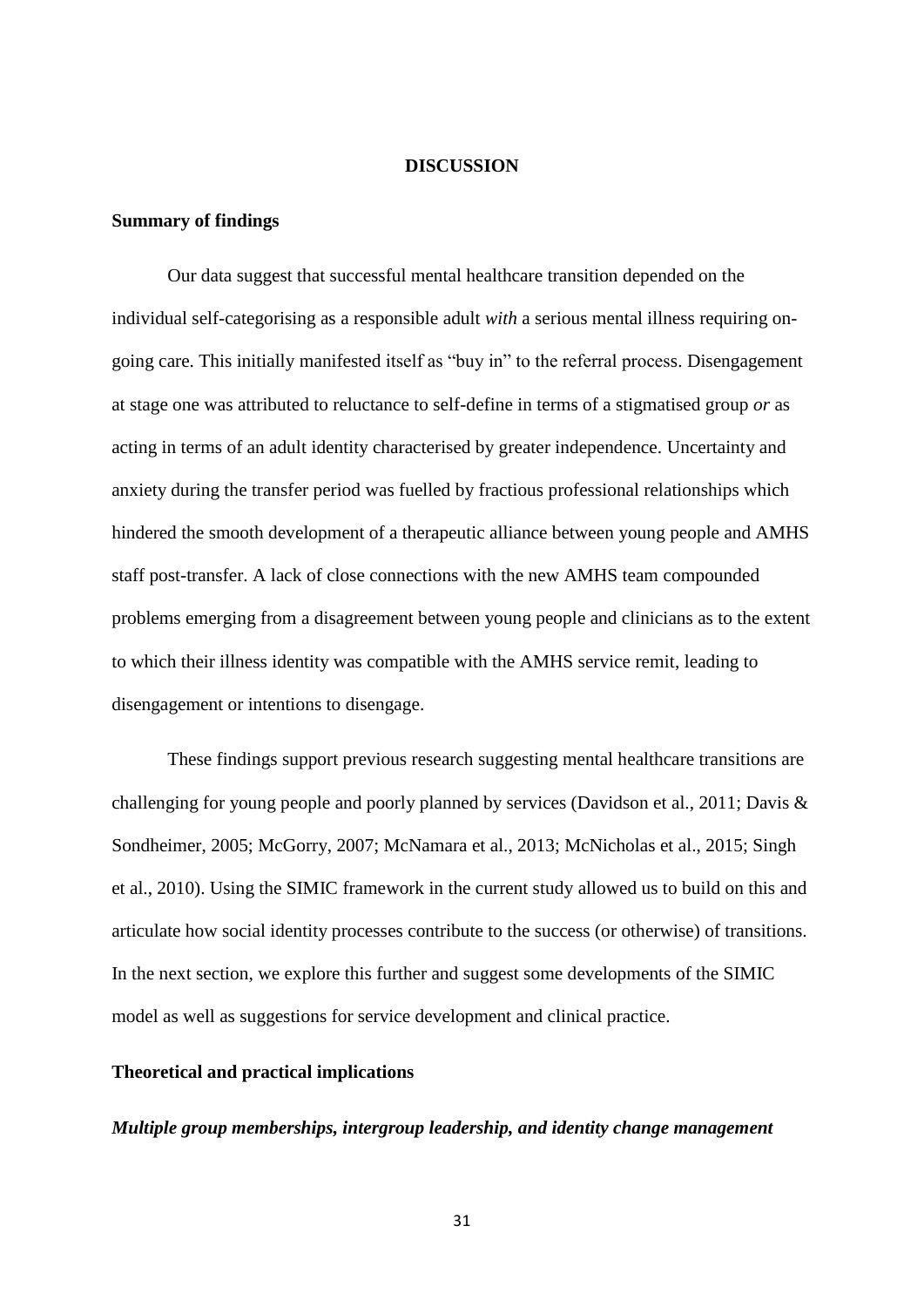In accordance with SIMIC, young people's identity networks both facilitated and hindered successful transition (Haslam et al., 2008; Iyer et al., 2008; Iyer et al., 2009; Jetten & Pachana, 2012). Our findings draw attention to the powerful role of the trusted other in enabling (or impeding) transition. Information obtained from in-group sources has the potential to influence appraisals of stressful circumstances such that events thought to be stressful can be re-appraised as relatively benign (Haslam, Jetten, O'Brien, & Jacobs, 2004). The current data suggest that family members were a source of effective support for some (Hilliard et al., 2014), particularly in coping with the anxiety experienced during the transfer period. The perceived lack of informational support from clinicians intensified young people's anxiety. We suggest that it is not just the absence of information per se that is stressful but rather that a trusted other suggests that AMHS might not fully meet the individual's needs (Haslam et al., 2004).

In this context it can be argued that CAMHS consultant psychiatrists are effectively ingroup leaders. Haslam, Reicher and Platow (2011) propose that leaders are influential in building perceptions of a shared identity between the leader and his/her group. Our findings extend this to suggest that leaders' communications about outgroups are influential in shaping group members' own perceptions of those outgroups. In the current context of strained interagency relationships and ever-shrinking resources (McNicholas et al., 2015), negative views or misperceptions of AMHS held by CAMHS clinicians can potentially build negative impressions of that service in the minds of those transitioning.

In light of this, we suggest one development to the SIMIC model is to consider the nature of the intergroup relations that exist between the pre- and post-change groups when considering how existing group memberships influence the individual's ability to adopt a new group membership during transition. Strained intergroup relations between CAMHS and AMHS clinicians undermined the quality and level of support offered to those transitioning.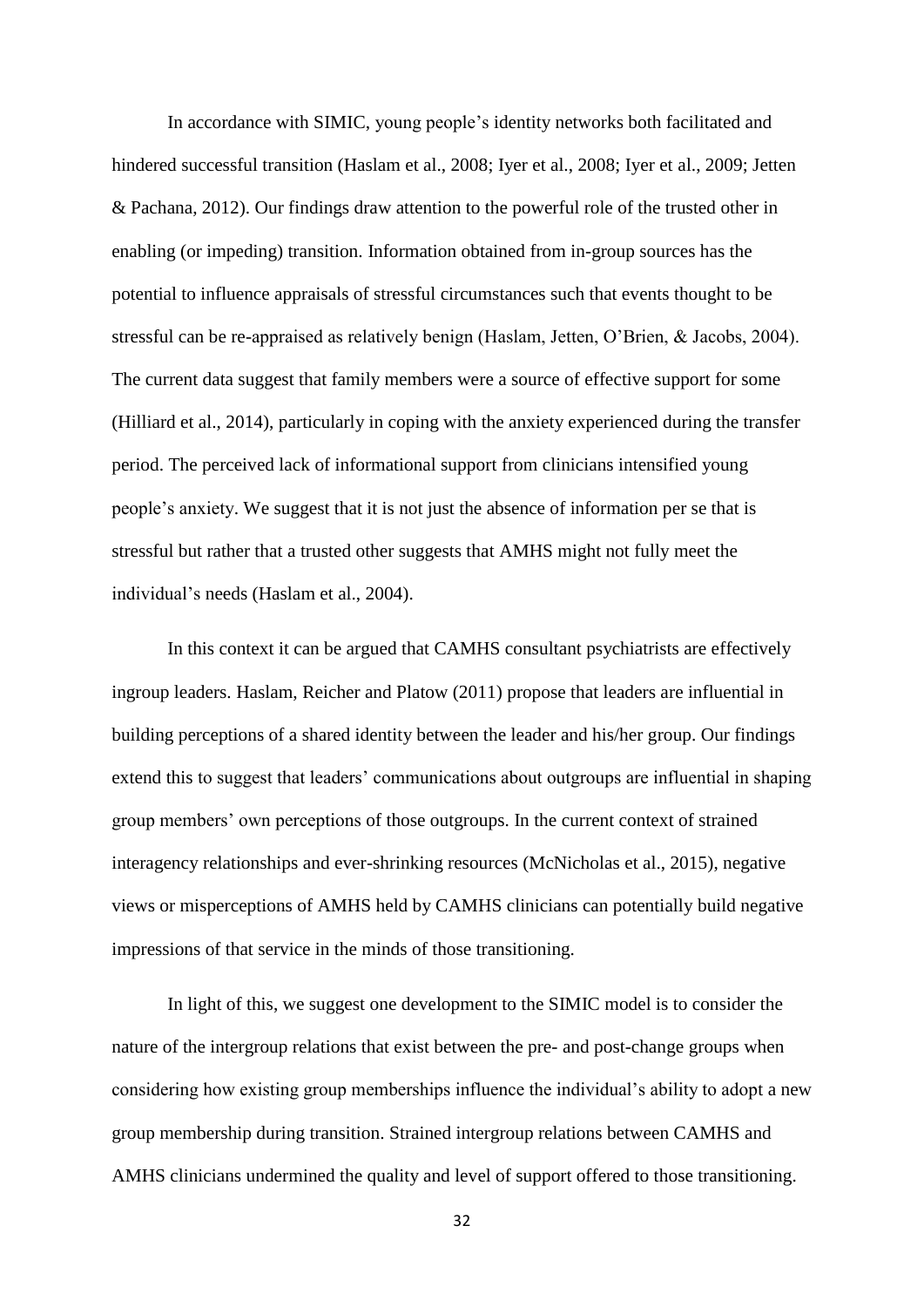To counteract this in practice, we propose drawing on Hogg, van Knippenberg and Rast's (2012) work on intergroup leadership. This form of leadership is required where collaboration between multiple groups is necessary to achieve an organisation's key goals or ensure its successful operation. In such situations, leaders must be in a position to exert influence within and across group boundaries. Central to this is the leaders' communication and creation of a positive *intergroup relational identity* (Hogg et al., 2012), whereby the self is defined in terms of a collaborative relationship between his/her ingroup and a specific outgroup (Hogg et al., 2012). The way in which leaders model collaborative intergroup relations has implications for those for whom they have influence (Hogg et al., 2012). Therefore, we suggest that within the mental health service, modelling collaborative relationships between CAMHS and AMHS at national level might encourage local collaboration. This in turn would attenuate anxiety and influence the views of those transitioning as they experience both groups working together during the transition period. Formal collaboration between services would also aid existing work undertaken by clinicians during the planning and transfer stages. As part of an identity change management programme, service collaborations could inform the preparation work for adopting an adult role and managing a serious and enduring mental illness. Transition planning meetings and preparation work could draw on techniques used in social identity interventions for those in transition (e.g., Groups 4 Health, Haslam et al., 2016) whereby young people are encouraged to plan how existing groups can assist them during transition and also what additional groups they might wish to join to support them in managing their illness and achieving recovery (Best et al., 2016; Haslam et al., 2016; McNamara& Parsons, 2016).

# *Identity compatibility, intergroup relational identity, and service engagement*

The issue of compatibility featured prominently during the planning and post-transfer engagement stages. During the former, clinician referral decisions were guided by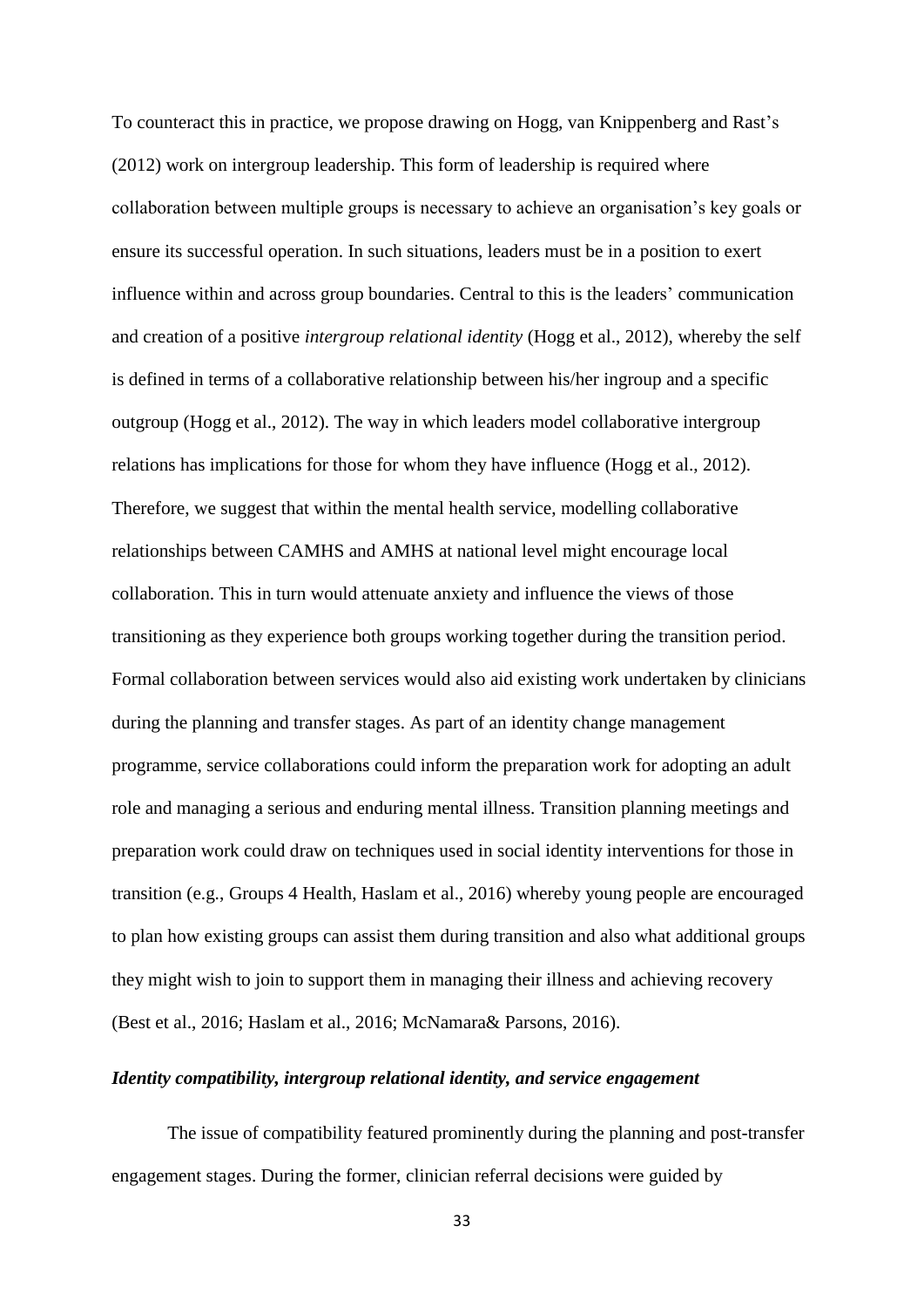judgements of compatibility between diagnostic category and the AMHS service. Confirmation of an illness identity provoked divergent responses from young people. Young people who self-categorised in terms of serious and enduring diagnoses saw continued service engagement as identity-congruent (Turner & Oakes, 1986). However, for one participant, the suggestion of a transition to AMHS represented an identity threat (Branscombe, Ellemers, Spears, & Doosje, 1999; Haslam, 2004) by proposing a permanent move to a stigmatised group (Haslam et al., 2008; Iyer et al., 2009; Jetten & Pachana, 2012). Service disengagement occurred as a result of resistance to adopting an illness identity, in line with SIMIC predictions (Haslam et al., 2008; Iyer et al., 2008; Jetten & Pachana, 2012). However, this disengagement could be viewed not just as a rejection of a stigmatised identity but also as acting in terms of an adult identity.

To date, SIMIC research has only considered changes in one social group membership during transition. Here our data suggest a dual identity change. Consequently, we suggest that SIMIC needs to not only consider multiple identity changes during a single life transition but also the intersection between these new identities in order to fully articulate the implications for transition outcomes. In the current context, the developmental transition was closely intertwined with the service transition (which confirmed an illness identity) and shaped individual responses to the service transition. Most notably, becoming an adult was embraced by young people. It opened up the option of disengaging in response to the identity threat posed by the referral or as a response to a re-diagnosis by AMHS. Thus, in some instances, reasons for engagement (or disengagement) with mental health services could only be fully understood in the context of this 'intersection' between adult and illness identities.

The issue of compatibility also impacted on post-transfer engagement. Previous research in the mental health literature found that individuals with diagnoses that were not compatible with an AMHS service remit had suboptimal transition experiences (Singh et al.,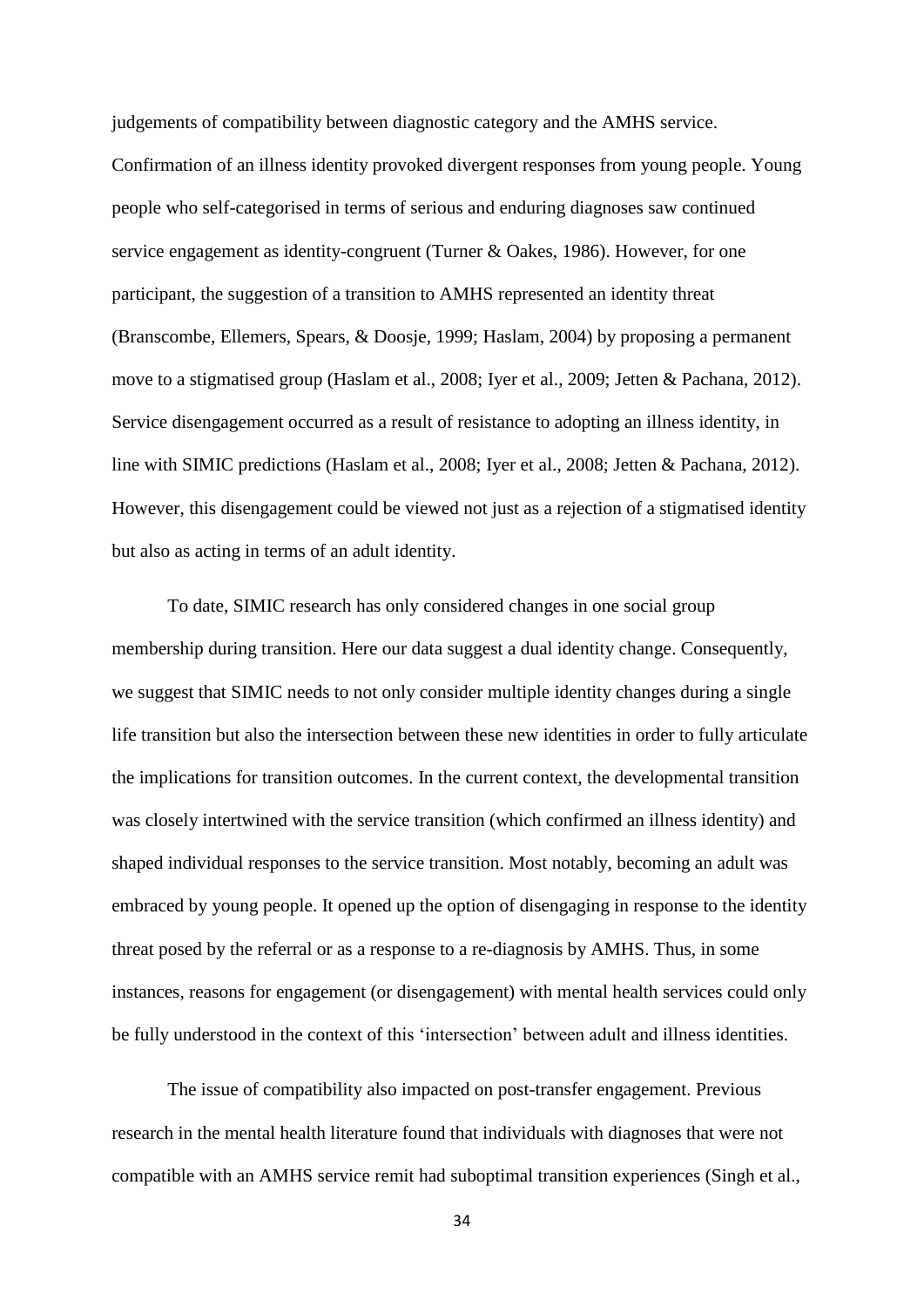2010). This was somewhat supported in our data which suggested that in order to successfully access AMHS and perceive that the support available was appropriate, young people's illness identities should correspond with a service-compatible diagnostic category. However, there were participants who possessed 'incompatible' illness identities who nonetheless reported satisfactory transition experiences and remained engaged with the service. Their continued engagement appeared to be supported by a strong therapeutic alliance with their AMHS clinical team which not only helped them 'forgive' perceived service shortcomings (Haslam et al., 2003) but also adjust to a re-diagnosis during the transition process.

This implies a second benefit of effective intergroup leadership, namely, the creation of meaningful connections between young people and AMHS staff in a context where young people can draw on the support provided by a member of a valued identity group (i.e. their CAMHS clinician) (Haslam et al., 2008). We also propose a novel conceptualisation of the therapeutic alliance between clinicians and service users as an intergroup relational identity. Previous work has suggested that service interactions could be enhanced by promoting the development of a sense of shared identity (Haslam et al., 2003; Stevenson et al., 2014). We suggest that clinicians and service users might struggle to accomplish this given their distinct group identities (Hogg et al., 2012). However, they could be in a position to develop an intergroup relational identity based on a sense of trust and common purpose that relies on collaboration to reach the ultimate goal of recovery. Such alliances are key to both short- and long term health outcomes (Denhov & Topor, 2012; Schön, Denhov, & Topor, 2009).

# **Strengths, limitations and suggestions for future research**

Our work is a first step in exploring mental healthcare transition from an identity change perspective. Our findings illustrate that SIMIC can be usefully applied to understand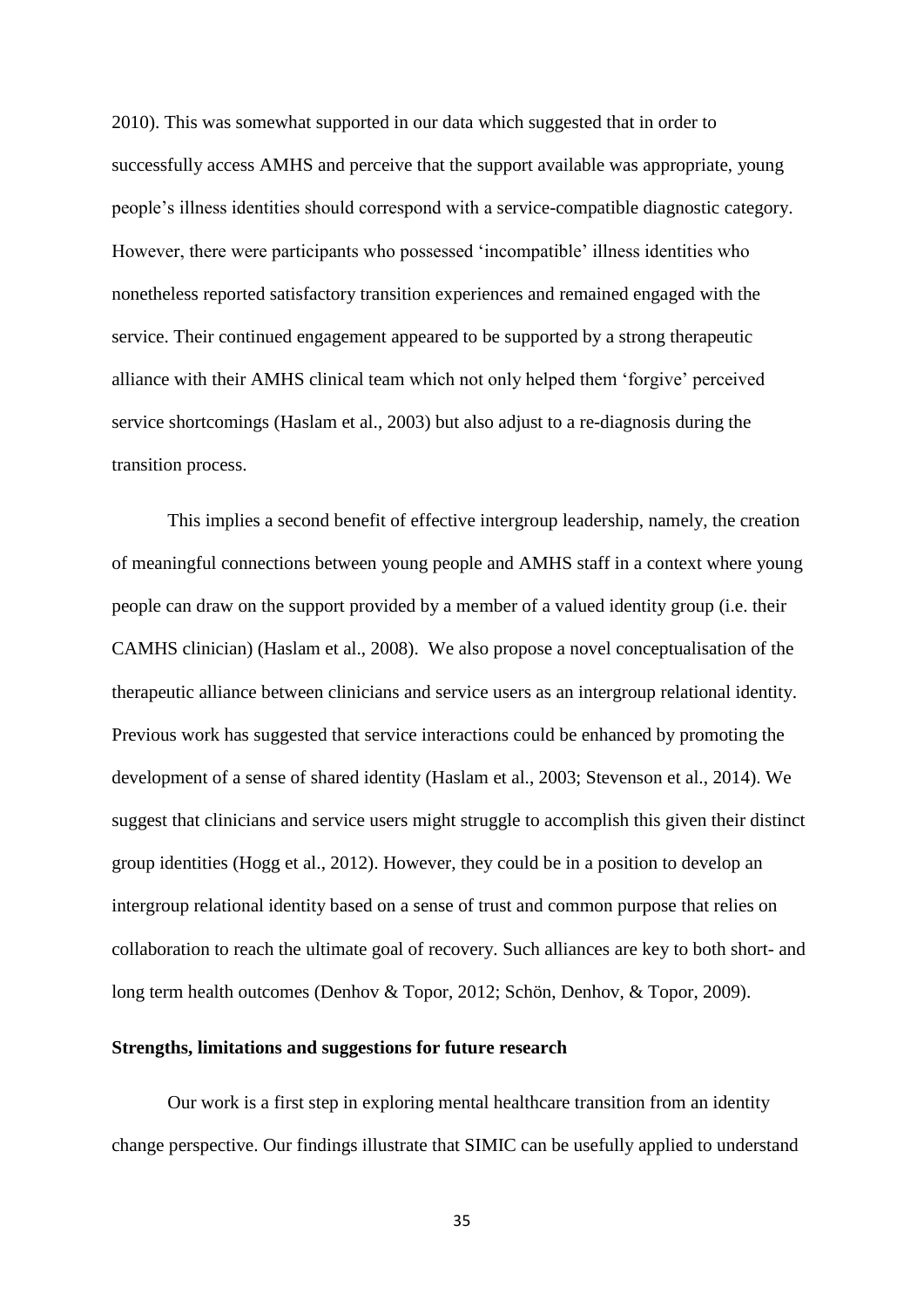the social psychological consequences of the mental healthcare transition process. It offers additional insights into some of the barriers and enablers to successful transition experienced by young people and their parents. We also outlined ways in which SIMIC constructs can be further developed. Specifically, we suggest consideration of multiple simultaneous changes in group memberships during a single life transition and the need to explore how these identities intersect as well as understanding the individual's perceptions of their compatibility (with each other and with aspirational identities) to determine their impact on transition outcomes. We also further suggest considering the intergroup relationships between pre- and postchange groups when conceptualising how existing group memberships influence transition to new groups. Additional research is needed to examine more closely and provide additional empirical support for the developments suggested here.

Furthermore, while samples in the mental health literature tend to focus on the engaged service user, our sampling methods actually obtained a number of disengaged clients as well as collecting data from all groups involved in the transition process. Nonetheless, we were unable to fully document the experiences of those who initially refused a referral to AMHS (as only one participant in our study had this experience). Thus, while we are able to propose some reasons underlying refusal and disengagement, these primarily derive from an analysis of clinician responses. Including the voices of those young people, with an on-going mental health service need who disengaged from services on leaving CAMHS, is an important avenue for future research.

In conclusion, we believe that this study represents an important addition to the mental healthcare transition literature as well as to the social cure literature. The aim of the study was to explore the facilitators of, and barriers to, transition from CAMHS to AMHS within a social identity change perspective. Adopting this perspective allowed us to understand why previously identified factors act as facilitators or barriers to transition and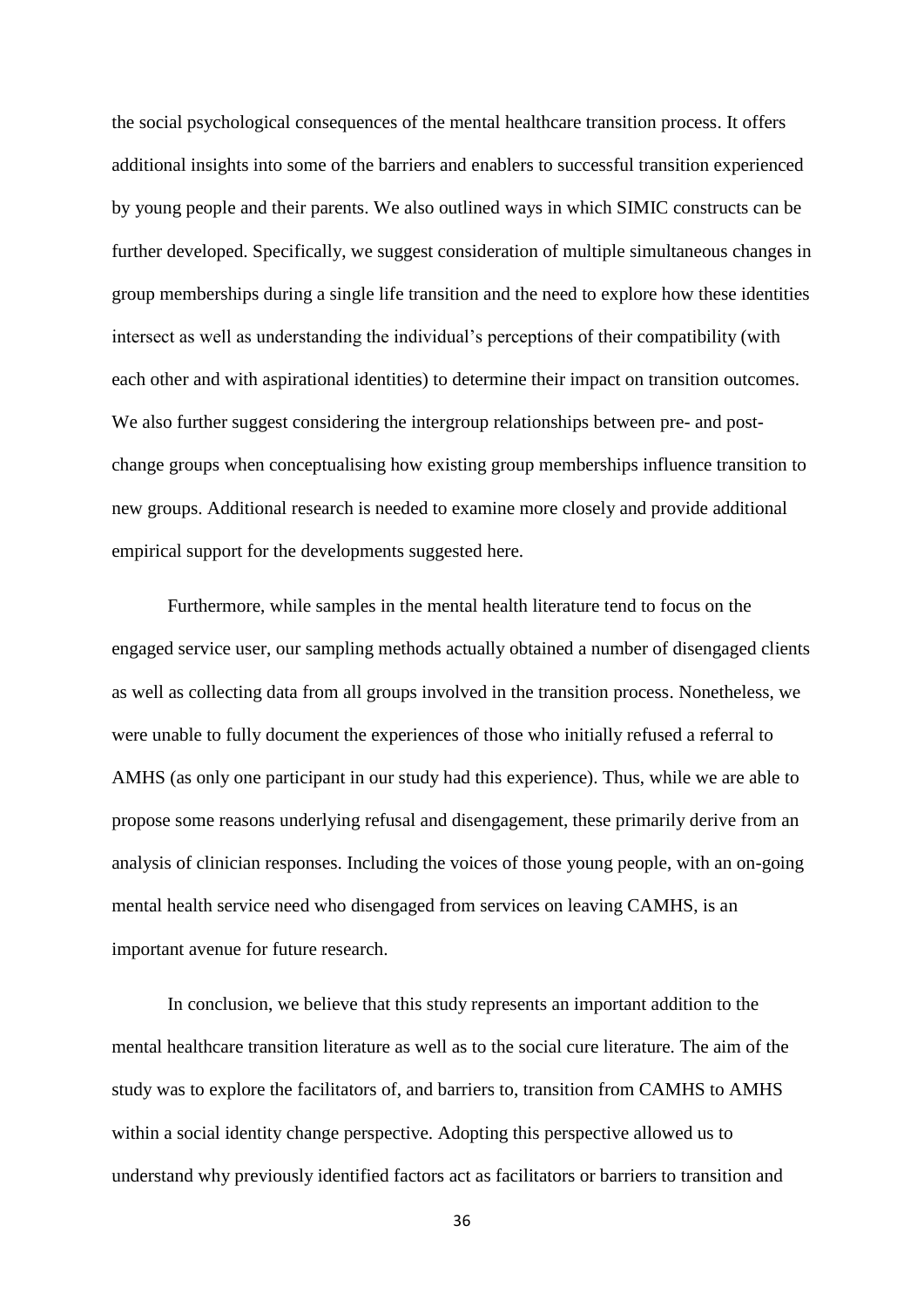also to suggest some service developments that have the potential to improve the transition experience for all involved.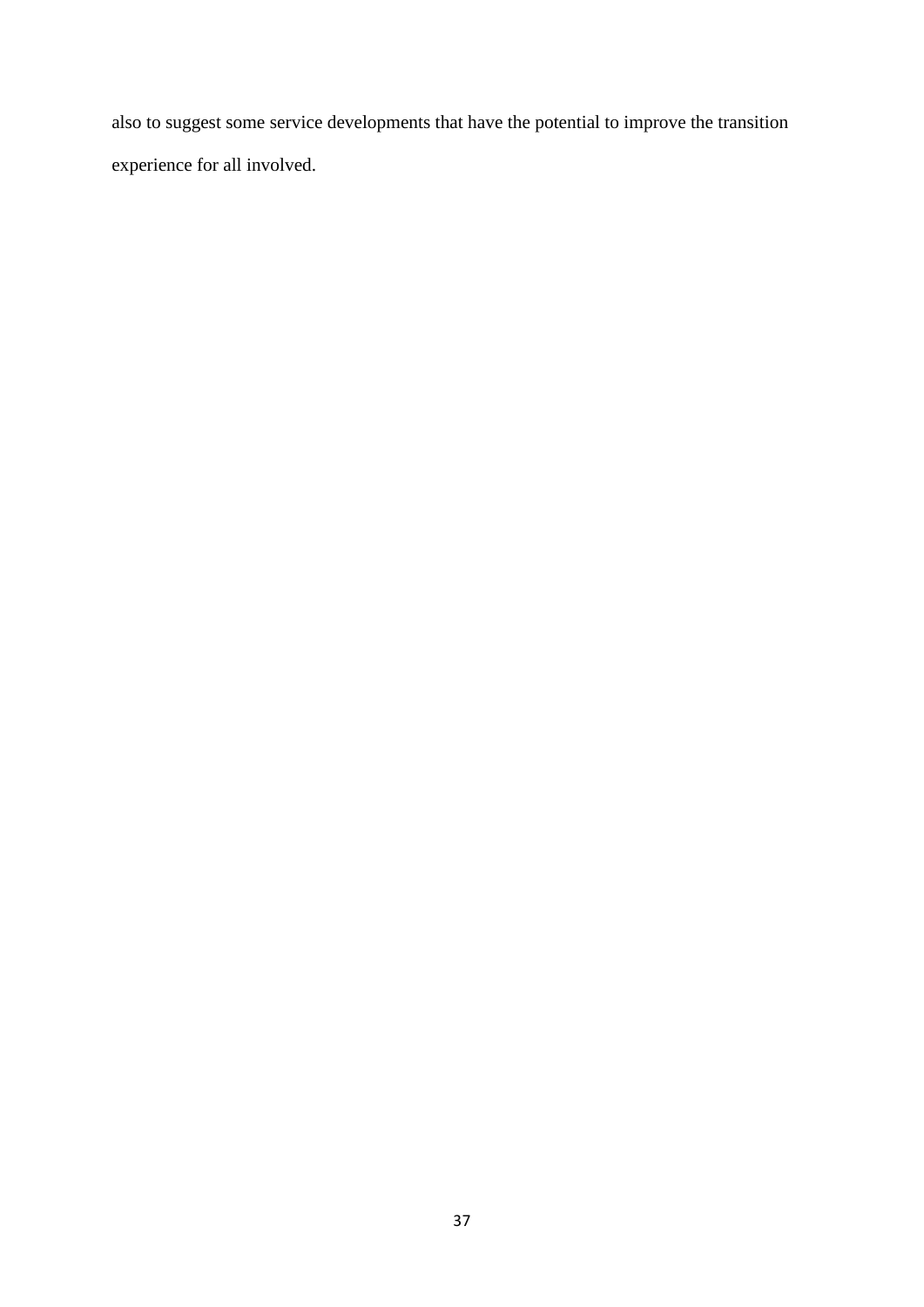#### **References**

- Arcelus, J., Bouman, W.P., & Morgan, J.F. (2008). Treating young people with eating disorders: Transition from child mental health to specialist adult eating disorder services. *European Eating Disorders Review*, *16*, 30-36.
- Best, D., Beckwith, M., Haslam, C., Haslam, S.A., Jetten, J., Mawson, E., & Lubman, D.I. (2016). Overcoming alcohol and other drug addiction as a process of social identity transition: The social identity model of recovery (SIMOR). *Addiction Research & Theory*, *24*(2), 111-123.
- Beckwith, M., Best, D., Dingle, G., Perryman, C., & Lubman, D. (2015). Predictors of flexibility on social identity among people entering a therapeutic community for substance abuse. *Alcoholism Treatment Quarterly*, *33*(1), 93-104.
- Bordin, E. (1979). The generalizability of the psychoanalytic concept of the working alliance. *Psychotherapy: Theory, Research & Practice*, *16*, 252-260.
- Branscombe, N.R., Ellemers, N., Spears, R., Doosje, B. (1999). The context and content of social identity threat. In N. Ellemers, R. Spears, & B. Doosje (Eds.), *Social identity: Context, commitment, content* (pp.35-58). Oxford: Blackwell.
- Braun, V., & Clarke, V. (2006). Using thematic analysis in psychology. *Qualitative Research in Psychology*, *3*, 77-101.
- Braun, V., & Clarke, V. (2013). *Successful qualitative research*. London: Sage.
- Bruce, H., & Evans, N. (2008). The transition into adult care. *Psychiatry*, *7*, 399-402.
- Chick, N., & Meleis, A.I. (1986). Transitions: A nursing concern. In P.L. Chinn (Ed.), *Nursing research methodology* (p.237-257). Boulder, CO, USA: Aspen Publication.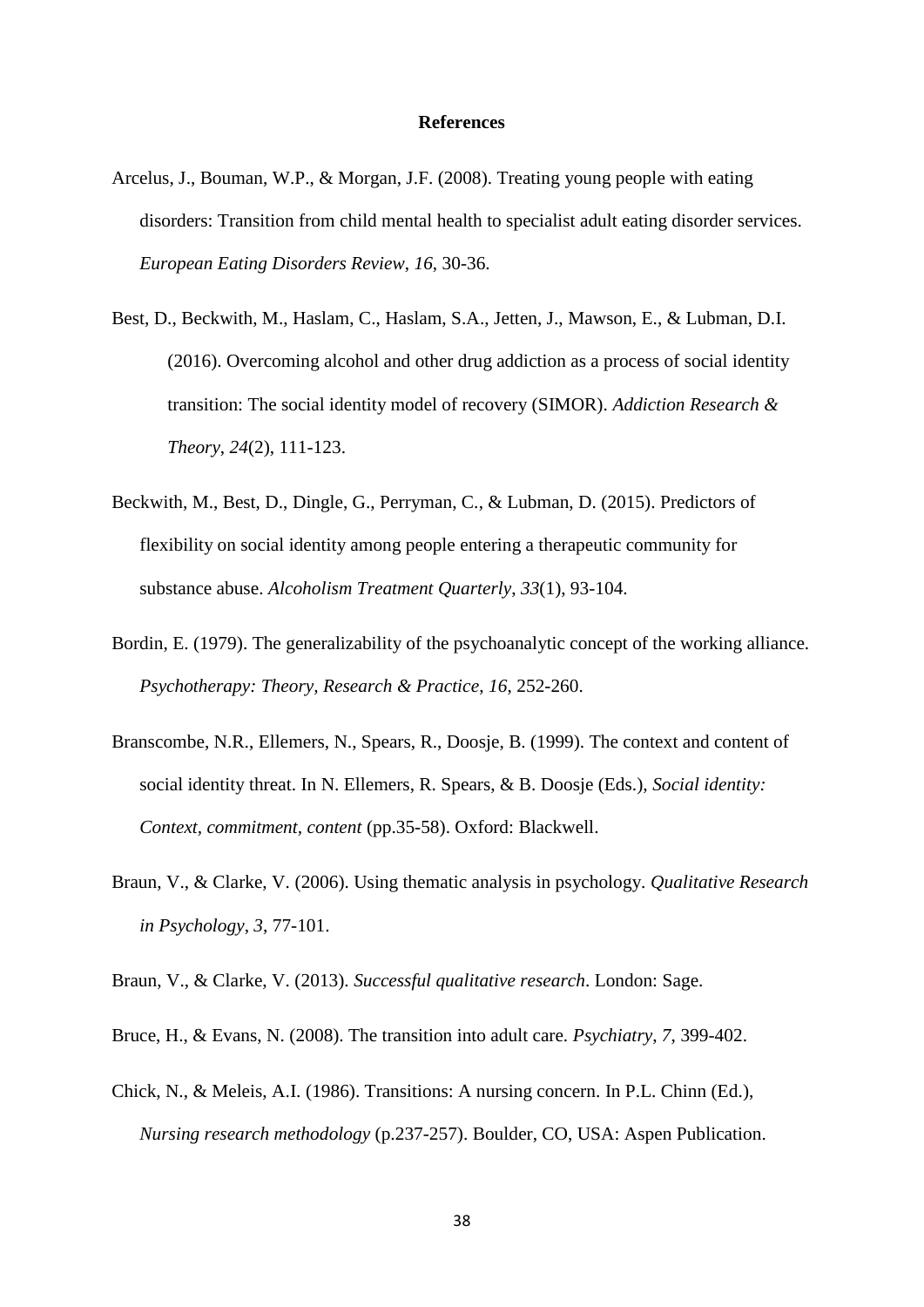- Cinnirella, M. & Loewenthal, K.M. (1999). Religious and ethnic group influences on beliefs about mental illness: a qualitative interview study. *British Journal of Medical Psychology*, *72*, 505-524.
- Coyne, I., McNamara, N., Healy, M., Gower, C., Sarkar, M., & McNicholas, F. (2015). Adolescents' and parents' views of child and adolescent mental health services (CAMHS) in Ireland. *Journal of Psychiatric & Mental Health Nursing*, *22*(8), 561-569.
- Davidson, S., Cappelli, M., & Vloet, M.A. (2011). *We've got growing up to do: Transitions policy paper*. Ontario, Canada: Ontario Centre of Excellence for Child and Youth Mental Health. Retrieved from:

www.excellenceforchildandyouth.ca/sites/default/files/policy\_growing\_up\_to\_do.pdf.

- Davis, M., & Butler, M. (2002). *Service system supports during the transition from adolescence to adulthood: Parent perspectives*. Alexandria, VA, USA: National Association of State Mental Health Program Directors.
- Davis, M., & Sondheimer, D.L. (2005). State child mental health efforts to support youth in transition to adulthood. *Journal of Behavioural Health Services & Research*, *55*, 336-347.
- Denhov, A., & Topor, A. (2012). The components of helping relationships with professionals in psychiatry: Users' perspective. *International Journal of Social Psychiatry*, *58*(4), 417- 424.
- Dingle, G.A., Cruwys, T., & Frings, D. (2015). Social identities as pathways into and out of addiction. *Frontiers in Psychology*, *6*, 1795.
- Dingle, G.A., Stark, C., Cruwys, T., & Best, D. (2015). Breaking good: Breaking ties with social groups may be good for recovery from substance misuse. *British Journal of Social Psychology*, *54*,236-254.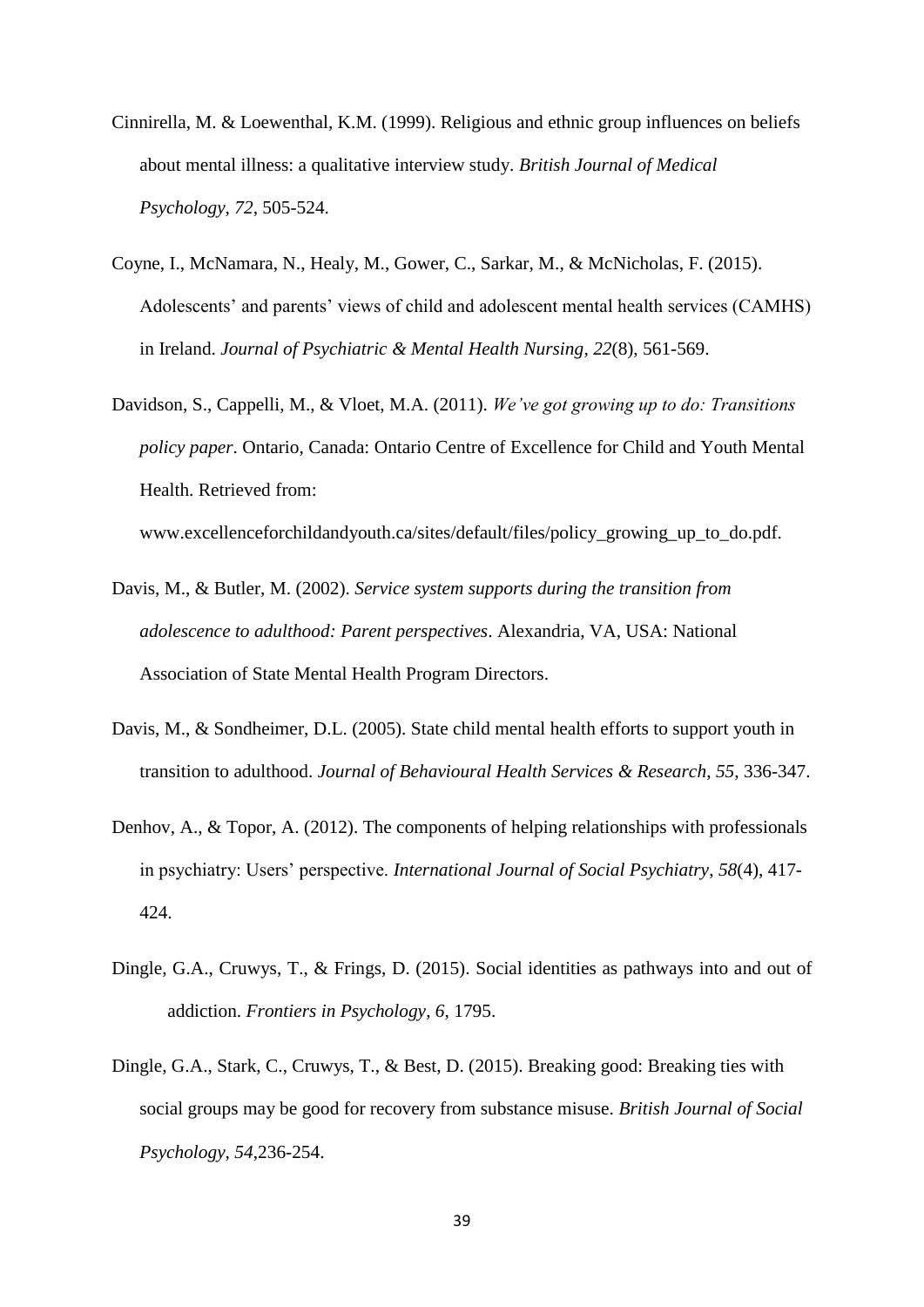- Ellemers, N. (2003). Identity, culture, and change in organisations: A social identity analysis and three illustrative cases. In S.A. Haslam, D. van Knippenberg, M.J. Platow, & N. Ellemers (Eds.), *Social identity at work: Developing theory for organisational practice* (pp.191-203). New York: Psychology Press.
- Embrett, M.G., Randall, G.E., Longo, C.J., Nguyen, T., & Mulvale, G. (2016). Effectiveness of health system services and programmes for youth to adult transitions in mental healthcare: A systematic review of academic literature. *Administration & Policy in Mental Health*, *43*(2), 259-269.
- Frings, D., & Albery, I.P. (2015). The social identity model of cessation maintenance: Formulation and initial evidence. *Addictive Behaviors*, *44*, 35-42.
- Gube, E. & Lincoln, Y. (1981). *Effective evaluation*. San Francisco: Jossey Bass. Haslam, C., Cruwys, T., Haslam, S.A., Dingle, G., & Chang, M.X.L. (2016). Groups 4 Health: Evidence that a social-identity intervention that builds and strengthens social group membership improves mental health. *Journal of Affective Disorders*, *194*, 188-195.
- Haslam, C., Holme, A., Haslam, S.A., Iyer, A., Jetten, J., & Williams, H.W. (2008). Maintaining group memberships: Social identity continuity predicts well-being after stroke. *Neuropsychological Rehabilitation*, *18*, 671-691.
- Haslam, S.A. (2004). *Psychology in organisations: The social identity approach*. London: Sage.
- Haslam, S.A., Branscombe, N.R., & Bachman, S. (2003). Why consumers rebel: Social identity and the etiology of adverse reactions to service failure. In S.A. Haslam, D. van Knippenberg, M.J. Platow, & N. Ellemers. (Eds.), *Social identity at work: Developing theory for organizational practice* (pp.293-310). New York: Psychology Press.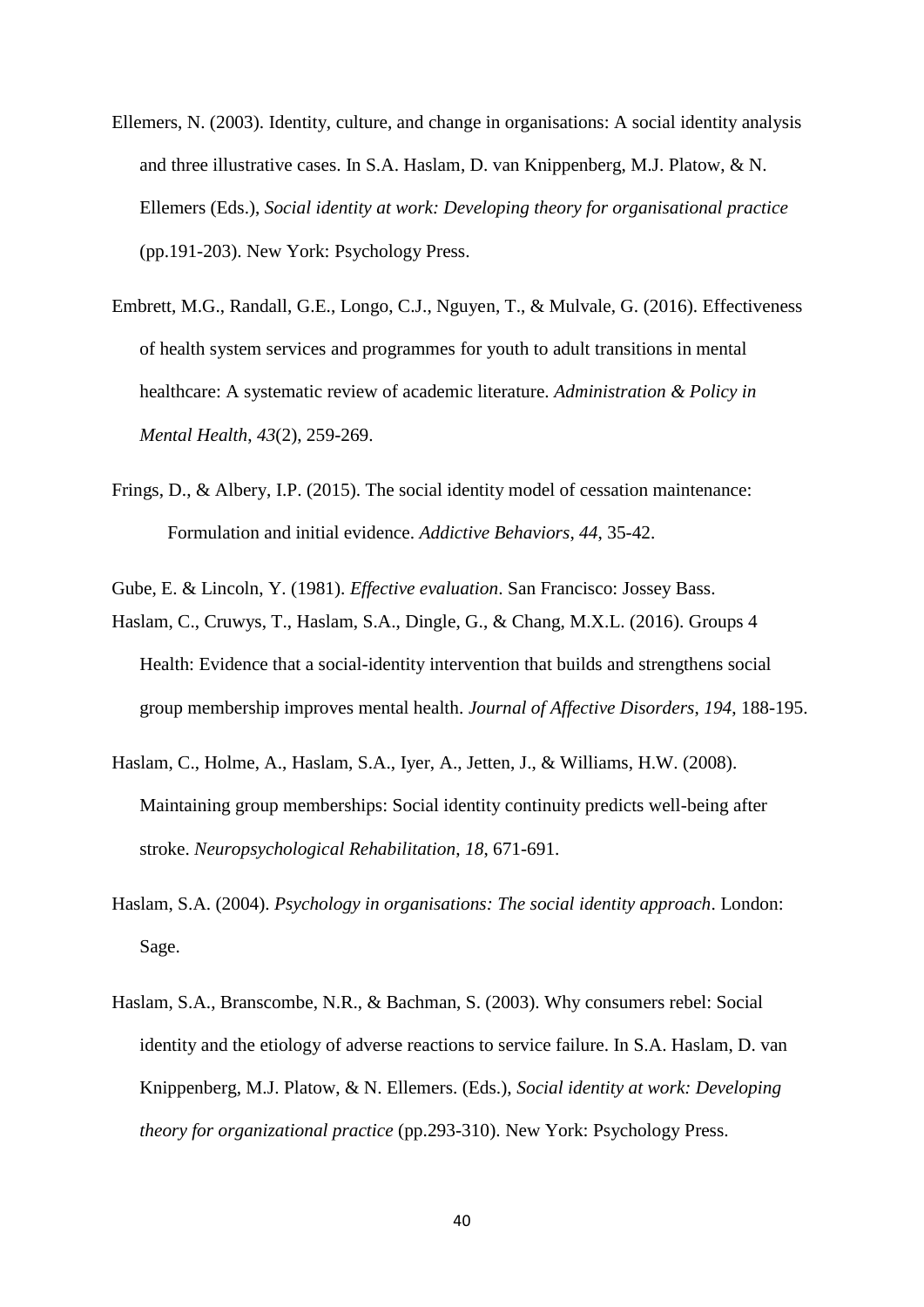- Haslam, S.A., Jetten, J., O'Brien, A., & Jacobs, E. (2004). Social identity, social influence and reactions to potentially stressful tasks: Support for the self-categorisation model of stress. *Stress & Health*, 20, 3-9.
- Haslam, S.A., O'Brien, A., Jetten, J., Vormedal, K., & Penna, S. (2005). Taking the strain: Social identity, social support and the experience of stress. *British Journal of Social Psychology*, *44*, 355-370.
- Haslam, S.A., Reicher, S.D., & Platow, M.J. (2011). *The new psychology of leadership: Identity, influence and power*. New York: Psychology Press.
- Hastings, A., McNamara, N., Allan, J., & Marriott, M. (2016). *The importance of social identities in the management of and recovery from 'Diabulimia': A qualitative exploration*. Manuscript submitted for publication.
- Hilliard, M.E., Perlus, J.G., Clark, L.M., Haynie, D.L., Plotnick, L.P., Guttmann-Bauman, I., Iannotti, R.J. (2014). Perspectives from before and after the paediatric to adult care transition: A mixed-methods study in type 1 diabetes. *Diabetes Care*, *37*, 346-354.
- Hogg, M.A., van Knippenberg, D., & Rast, D.E. (2012). Intergroup leadership in organisations: Leading across group and organisational boundaries. *Academy of Management Review*, *37*, 232-255.
- Hovish, K., Weaver, T., Islam, Z., Paul, M., & Singh, S.P. (2012). Transition experiences of mental health service users, parents and professionals in the United Kingdom: A qualitative study. *Psychiatric Rehabilitation Journal*, *35*, 251-257.
- Iyer, A., Jetten, J., Tsivrikos, D., Postmes, T., & Haslam, S.A. (2009). The more (and the more compatible) the merrier: Multiple group memberships and identity compatibility as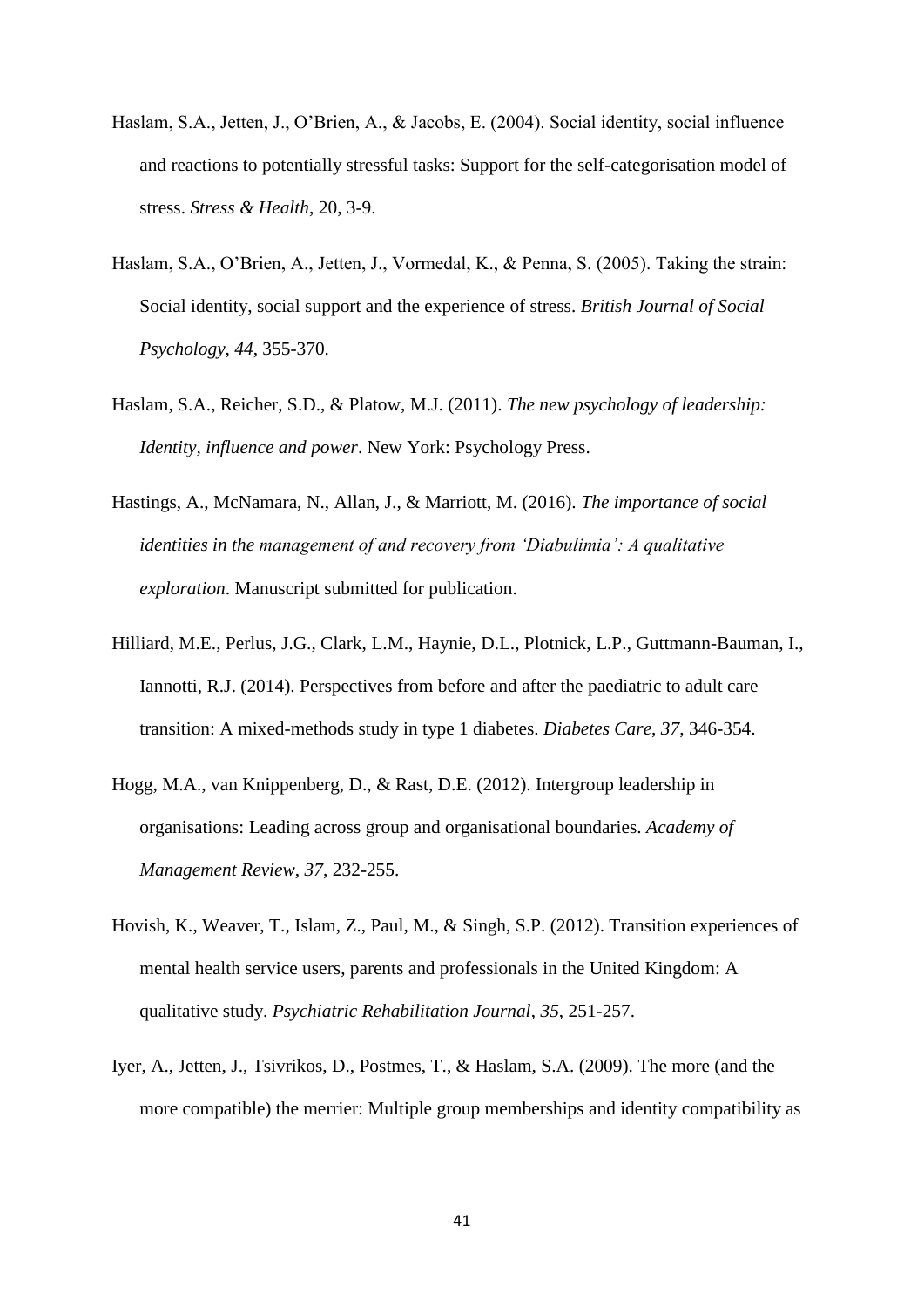predictors of adjustment after life transitions. *British Journal of Social Psychology*, *48*, 707-733.

- Iyer, A., Jetten, J., & Tsivrikos, D. (2008). Torn between identities: Predictors of adjustment to identity change. In F Sani (Ed.), *Self-continuity: Individual and collective perspectives* (pp.187-197). New York: Psychology Press.
- Jetten, J., Haslam, C., Haslam, S.A., Dingle, G., & Jones, J.M. (2014). How groups affect our health and well-being: The path from theory to policy. *Social Issues & Policy Review*, *8*, 103-130.
- Jetten, J., Haslam, C., & Haslam, S.A. (2012). *The social cure: Identity, health and wellbeing*. New York: Psychology Press.
- Jetten, J., & Pachana, N.A. (2012). Not wanting to grow old: A social identity model of identity change (SIMIC) analysis of driving cessation among older adults. In J. Jetten, C. Haslam, & S.A. Haslam (Eds.), *The social cure: Identity, health and well-being* (pp.97- 113). New York: Psychology Press.
- Jivangee, P., Kruzich, J.M., & Gordon, L.J. (2009). The age of uncertainty: Parent perspectives on the transition of young people with mental health difficulties to adulthood. *Journal of Child & Family Studies*, *18*(4), 435-446.
- Jones, J.M., Williams, H.W., Jetten, J., Haslam, S.A., Harris, A., & Gleibs, I.H. (2012). The role of psychological symptoms and social group memberships in the development of post-traumatic stress after traumatic brain injury. *British Journal of Health Psychology*, *17*, 798-811.
- Lamb, C., Hall, D., Kelvin, R., & van Beinum, M. (2008). Working at the CAMHS/adult interface: Good practice guidelines for the provision of psychiatric services to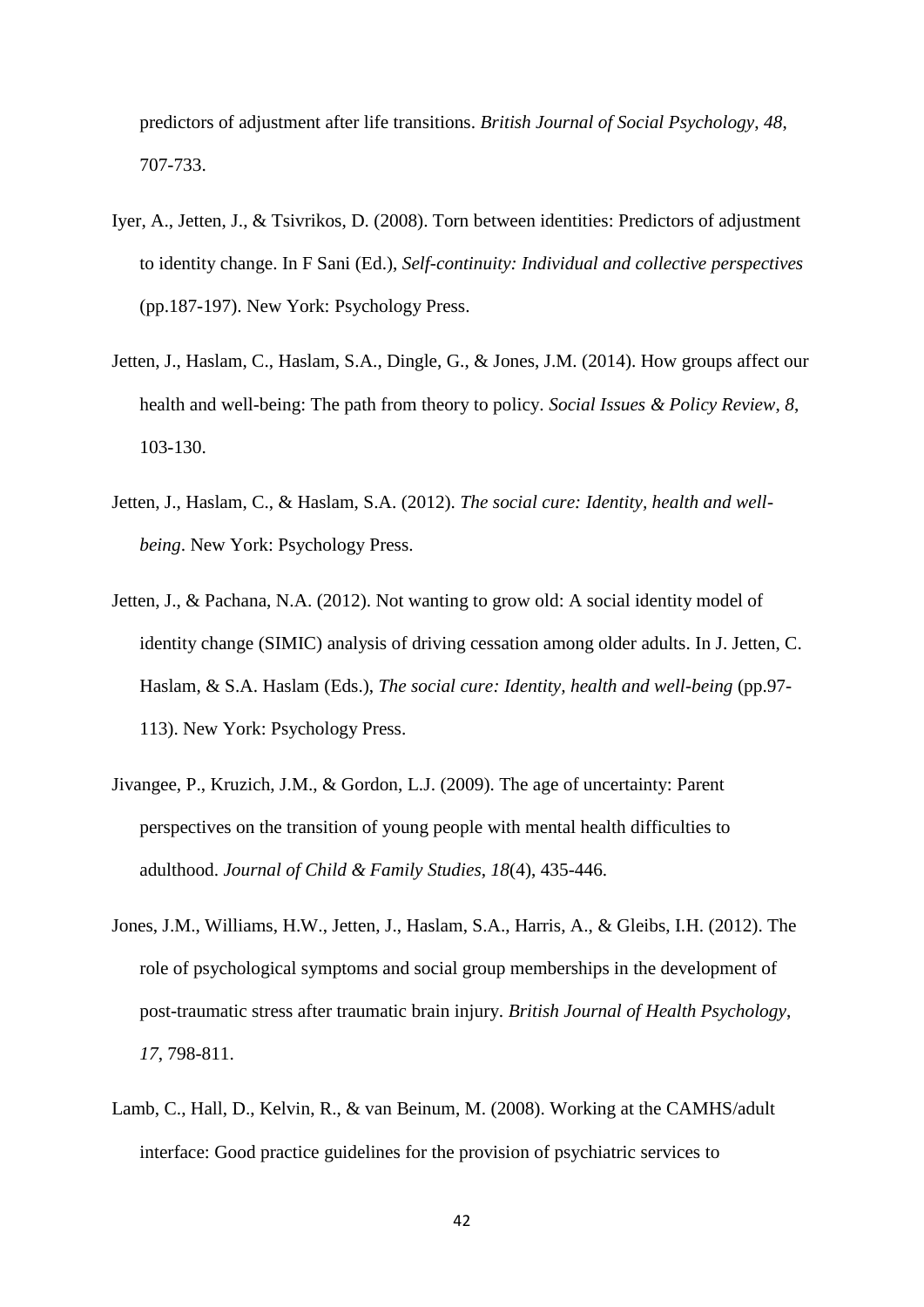adolescents/young adults. London: Royal College of Psychiatrists. Retrieved from: https://www.rcpsych.ac.uk/pdf/Transition\_2008.pdf

- Meleis, A.I., Sawyer, L.M., Im, E.O., Hilfinger Messias, D.K., & Schumacher, K. (2000). Experiencing transitions: An emerging middle-range theory. *Advances in Nursing Science*, *23*,12-28.
- McGorry, P.D. (2007). The specialist youth mental health model: Strengthening the weakest link in the public mental health service. *Medical Journal of Australia*, *187*, S53-S56.
- McLaren, S., Belling, R., Paul, M., Ford, T., Kramer, T., Weaver, T., Hovish, K., Islam, Z., White, S., & Singh, S.P. (2013). 'Talking a different language': An exploration of the influence of organisational cultures and working practices on transition from child to adult mental health services. *BMC Health Services Research*, *13*, 254-262.
- McNamara, N., McNicholas, F., Ford, T., Paul, M., Gavin, B., Coyne, I., Cullen, W., O'Connor, K., Ramperti, N., Dooley, B., Barry, S., & Singh, S.P. (2014). Transition from child and adolescent to adult mental health services in the Republic of Ireland: An investigation of process and operational practice. *Early Intervention in Psychiatry*, *8*,291- 297.
- McNamara, N., & Parsons, H. (2016). *"Everyone here wants everyone else to get better": The role of social identity in eating disorder recovery.* Manuscript submitted for publication.
- McNicholas, F., Adamson, M., McNamara, N., Gavin, B., Paul, M., Ford, T., Barry, S., & Dooley, B., Coyne, I., Cullen, W., & Singh, S.P. (2015). Who is in the transition gap? Transition from CAMHS to AMHS in the Republic of Ireland. *Irish Journal of Psychological Medicine*, *32*, 61-69.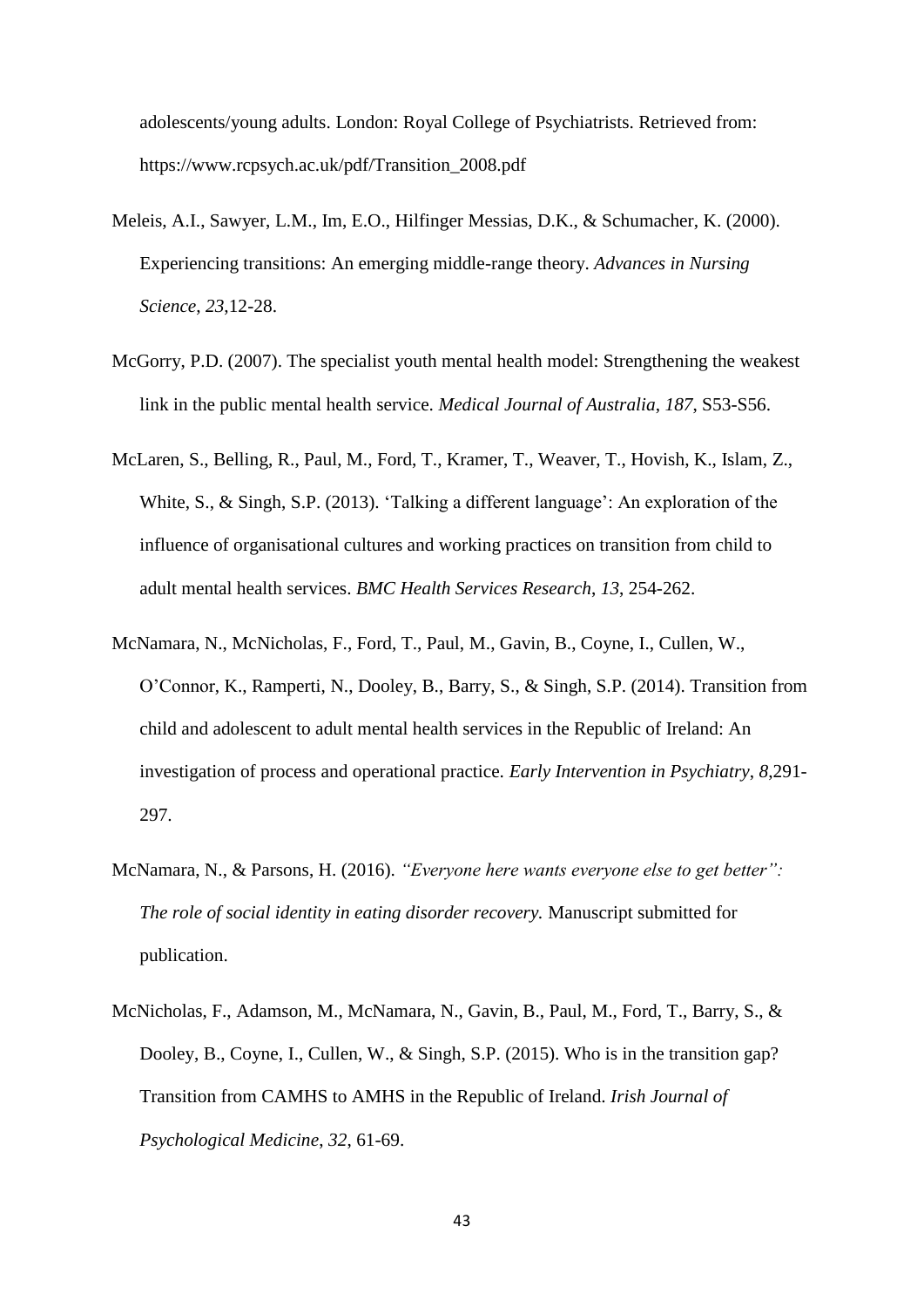- Muñoz-Solomando, A., Townley, A., & Williams, R. (2010). Improving transition for young people who move from child and adolescent mental health services to mental health services for adults: Lessons from research and young people's and practitioners' experiences. *Current Opinion in Psychiatry*, *23*, 311-317.
- NICE (2016). *Transition from children's to adult's services for young people using health or social care services*. Retrieved from: http://nice.org.uk/guidance/ng43
- Paul, M., Street, C., Wheeler, N., & Singh, S.P. (2015). Transition to adult services for young people with mental health needs: A systematic review. *Clinical Child Psychology & Psychiatry*, *20*, 436-457.
- Pottick, K.J., Bilder, S., Van der Stoep, A., Warner, L.A., & Alvarez, M.F. (2008). US patterns of mental health service utilisation for transition-age youth and young adults. *Journal of Behavioural Health Services & Research*, *35*, 373-389.
- Reder, P., McClure, M., Jolley, A. (2000*). Family matters: Interfaces between child and adult mental health*. New York: Routledge.
- Royal College of Nursing. (2007). *Lost in transition: Moving young people between child and adult health services*. London: Royal College of Nursing.
- Schön, U.K., Denhov, A., & Topor, A. (2009). Social relationships as a decisive factor in recovering from severe mental illness. *International Journal of Social Psychiatry*, *55*(4), 336-347.
- Silverman, D. (2001). *Interpreting qualitative data: Methods for analysing talk, text and interaction*. London: Sage.
- Singh, S.P. (2009). Transition of care from child to adult mental health services: The great divide. *Current Opinion in Psychiatry*, *22*, 386-390.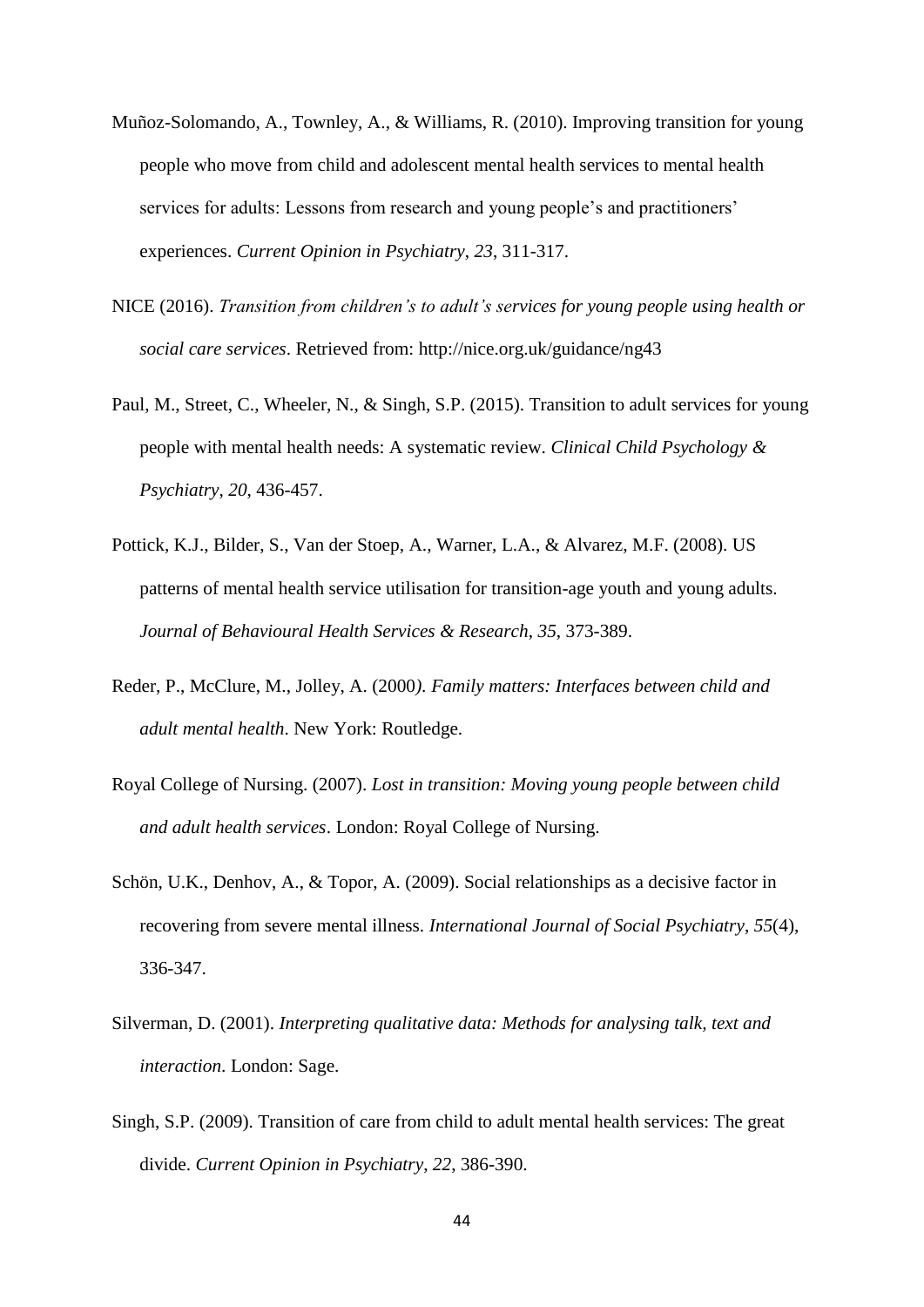- Singh, S.P., Evans, N., Sireling, L., & Stuart, H. (2005). Mind the gap: The interface between child and adult mental health services. *Psychiatric Bulletin*, *29*, 292-294.
- Singh, S.P., Paul, M., Ford, T., Kramer, T., Weaver, T., McLaren, S., Islam, Z., Belling, R., & White, S. (2010). Process, outcome and experience of transition from child to adult mental healthcare: Multiperspective study. *British Journal of Psychiatry*, *197*, 305-312.
- Singh, S.P., Paul, M., Ford, T., Kramer, T., & Weaver, T. (2008). Transition of care from child and adolescent mental health services to adult mental health services (TRACK study): A study of protocols in Greater London. *BMC Health Services Research*, *8*, 135- 141.
- Stevenson, C., McNamara, N., & Muldoon, O. (2014). Stigmatised identity and service usage in disadvantaged communities: Residents', community workers' and service providers' perspectives. *Journal of Community & Applied Social Psychology*, *24*, 453-466.
- Tajfel, H. (1982). Social psychology of intergroup relations. *Annual Review of Psychology*, *33*, 1-39.
- Tantam, D. (2005). Pathways into adult care. *Psychiatry*, *4*, 141-144.
- Taylor, N., Fauset, A., & Harpin, V. (2010). Young adults with ADHD: An analysis of their service needs on transfer to adult services. *Archives of Disease in Childhood*, *95*, 513- 517.
- Treasure, J., Schmidt, U., & Hugo, P. (2005). Mind the gap: Service transition and interface problems for patients with eating disorders. *British Journal of Psychiatry*, *187*, 398-400.
- Turner, J.C., & Oakes, P. (1986). The significance of the social identity concept for social psychology with reference to individuals, interactionism and social influence. *British Journal of Social Psychology*, *25*, 237-252.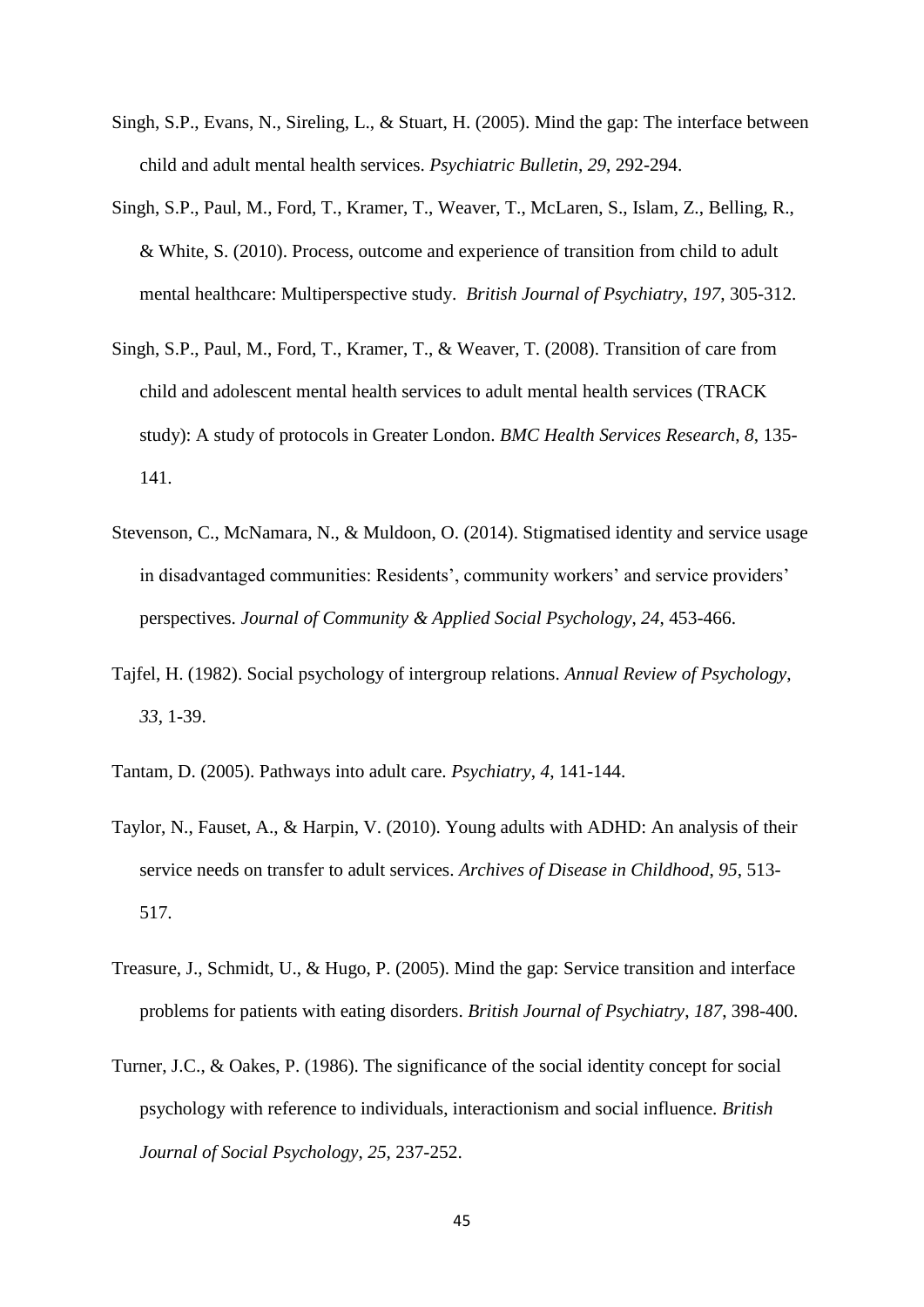- Viner, R. (1999). Transition from paediatric to adult care. Bridging the gap or passing the buck? *Archives of Disease in Childhood*, *81*, 271-273.
- Walter, Z.C., Jetten, J., Parsell, C., & Dingle, G.A. (2015). The impact of self-categorising as "homeless" on well-being and service use. *Analyses of Social Issues & Public Policy*, *15*(1), 333-356.
- While, A., Forbes, A., Ullman, R., Lewis, S., Mathes, L., & Griffiths, P. (2004). Good practices that address continuity during transition from child to adult care: Synthesis of the evidence. *Child Care Health & Development*, *30*, 439-452.
- Williams, J., & Hewson, L. (2010). Improving the transition from CAMHS to adult services. *YoungMinds Magazine*, *103*, 13.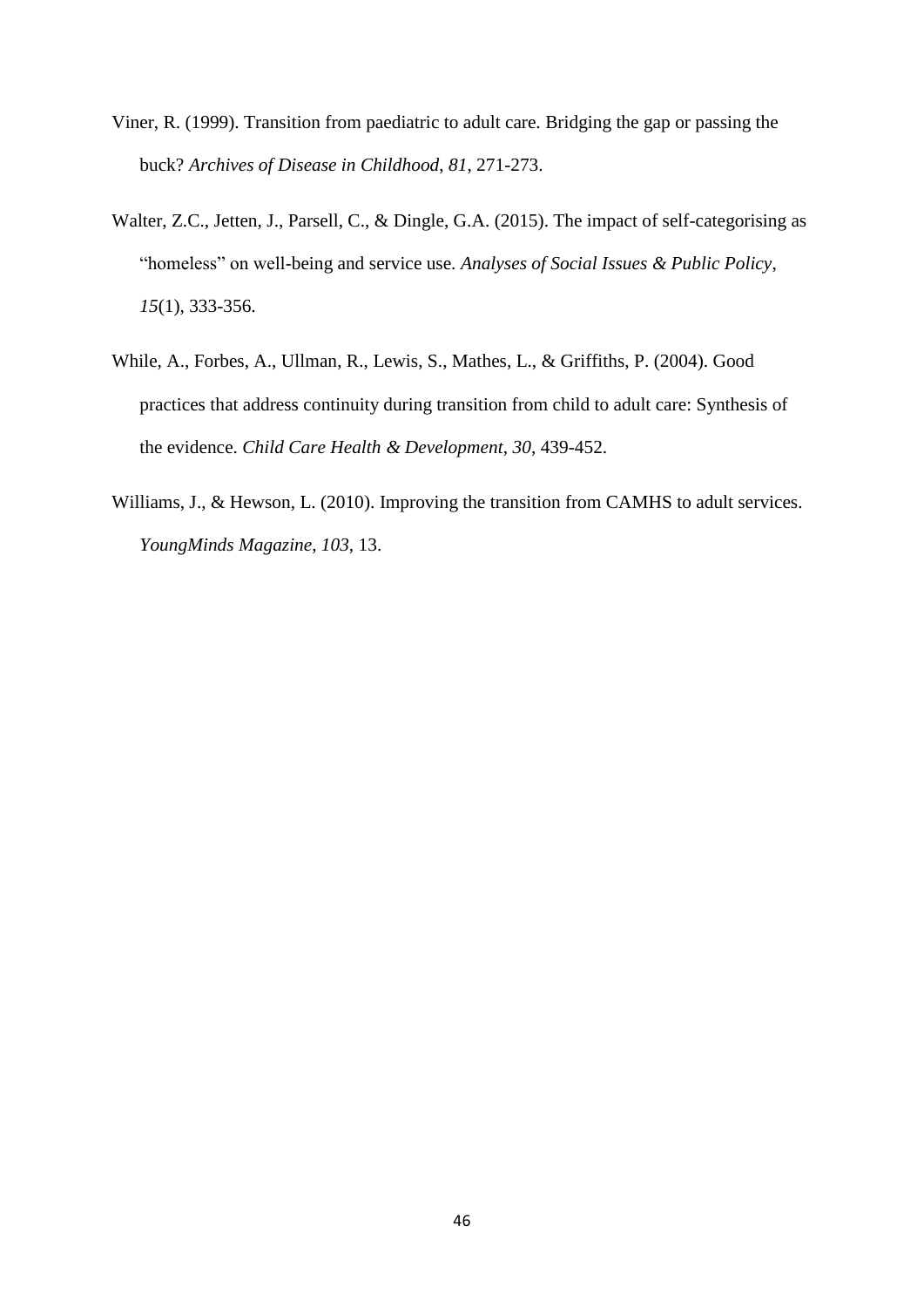| Young         |        |    | Gender Age Approximate | <b>Transition</b> | Self-reported          | <b>Diagnosis</b>   | <b>Diagnosis</b> | <b>Parent</b> |
|---------------|--------|----|------------------------|-------------------|------------------------|--------------------|------------------|---------------|
| <b>Person</b> |        |    | length of time         | <b>Stage</b>      | <b>Diagnosis</b>       | Category           | change           | interviewed   |
| ID            |        |    | engaged with           |                   |                        |                    | during           |               |
|               |        |    | <b>AMHS</b> at time    |                   |                        |                    | transition       |               |
|               |        |    | of interview           |                   |                        |                    |                  |               |
|               |        |    | (months)               |                   |                        |                    |                  |               |
| $\mathbf{A}$  | Female | 18 | Not yet                | $\overline{2}$    | Paranoid Schizophrenia | Serious & Enduring | $\rm No$         | Yes           |
|               |        |    | attended 1st           |                   |                        |                    |                  |               |
|               |        |    | <b>AMHS</b>            |                   |                        |                    |                  |               |
|               |        |    | appointment at         |                   |                        |                    |                  |               |
|               |        |    | time of                |                   |                        |                    |                  |               |
|               |        |    | interview              |                   |                        |                    |                  |               |
| $\bf{B}$      | Male   | 18 | 2                      | $\overline{2}$    | OCD/Anxiety/Substance  | Comorbidity        | No               | No            |
|               |        |    |                        |                   | Misuse                 |                    |                  |               |
| $\mathcal{C}$ | Female | 19 | 6                      | 3                 | Schizophrenia          | Serious & Enduring | No               | Yes           |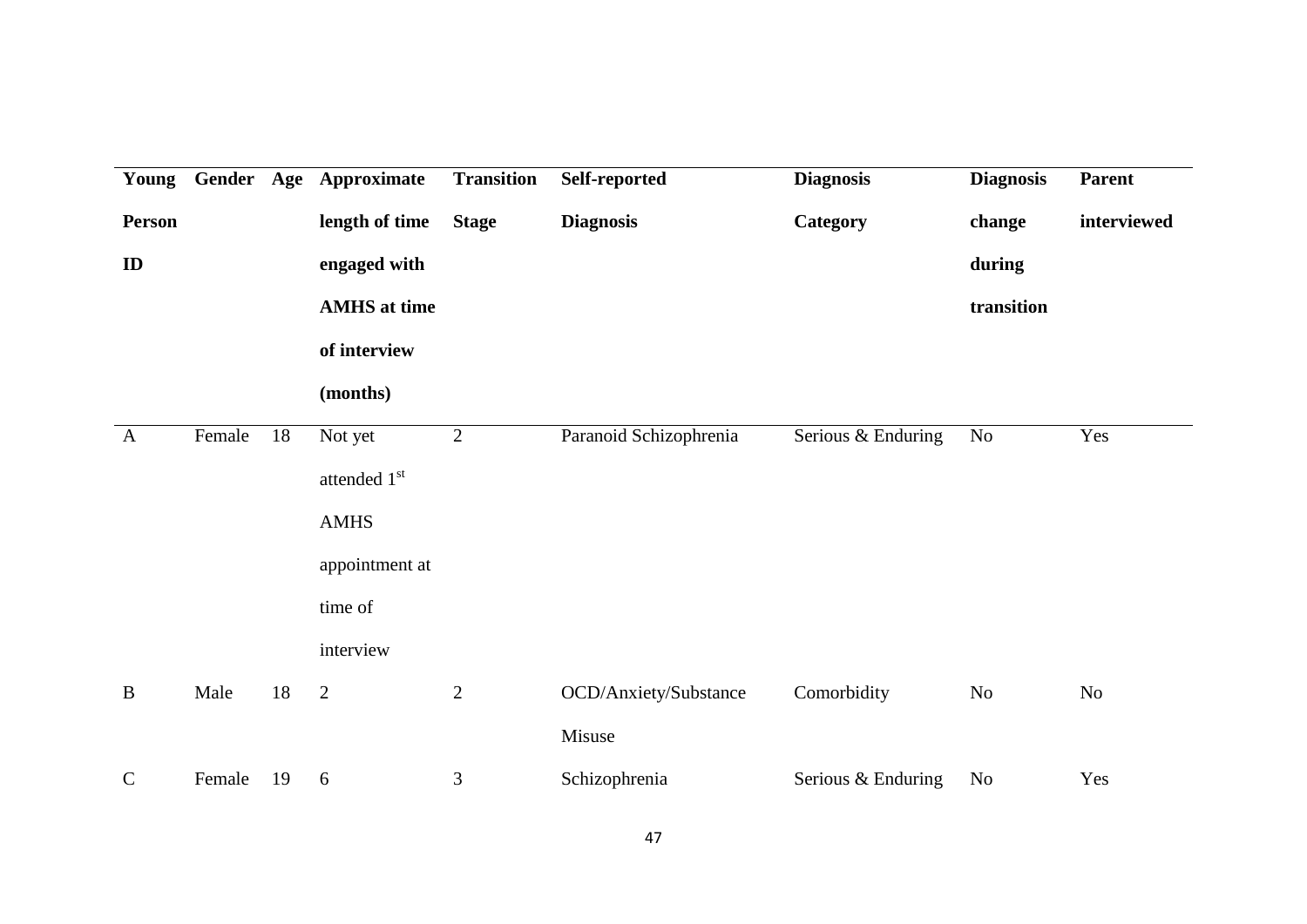| D           | Female | 19                       | 8          | 3              | <b>ADHD/Bipolar Affective</b> | Comorbidity                 | No             | No             |
|-------------|--------|--------------------------|------------|----------------|-------------------------------|-----------------------------|----------------|----------------|
|             |        |                          |            |                | Disorder                      |                             |                |                |
| E           | Female | $\mathbb{L}$             | Refused    | $\mathbf{1}$   | Depression                    | Emotional/Neurotic          | N <sub>o</sub> | N <sub>o</sub> |
|             |        |                          | referral   |                |                               |                             |                |                |
| $\mathbf F$ | Female | 19                       | 12         | $\mathfrak{Z}$ | <b>Bipolar Disorder</b>       | Serious & Enduring          | No             | Yes            |
| G           | Female | 19                       | 12         | $\mathfrak{Z}$ | <b>Borderline Personality</b> | Emerging                    | Yes            | No             |
|             |        |                          |            |                | Disorder                      | <b>Personality Disorder</b> |                |                |
| H           | Female | $\sim$                   | 14         | 3              | PDD-NOS/Self-                 | Comorbidity                 | N <sub>o</sub> | N <sub>o</sub> |
|             |        |                          |            |                | harm/Depression               |                             |                |                |
| $\mathbf I$ | Female | 20                       | Disengaged | 3              | <b>Borderline Personality</b> | Emerging                    | Yes            | N <sub>o</sub> |
|             |        |                          |            |                | Disorder                      | <b>Personality Disorder</b> |                |                |
| $\bf J$     | Female | 20                       | 15         | $\mathfrak{Z}$ | Asperger's/Depression         | Comorbidity                 | No             | Yes (both)     |
| $\bf K$     | Female | $\overline{\phantom{a}}$ | Disengaged | $\mathfrak{Z}$ | Not specified                 | Unclassified                |                | No             |
|             |        |                          |            |                |                               |                             |                |                |

**Table 1: Demographic and clinical characteristics of young people interviewed**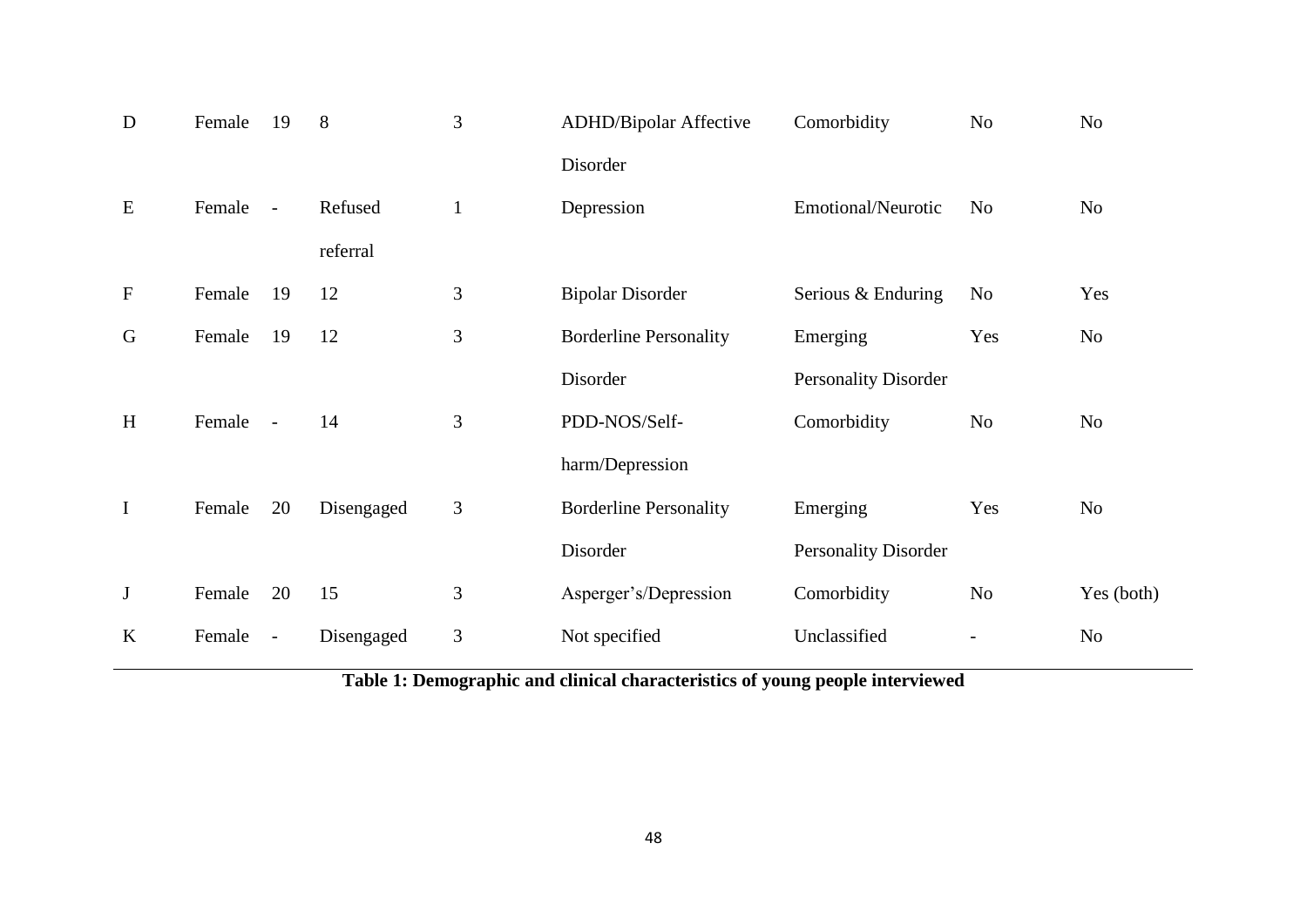

Figure 1: The Social Identity Model of Identity Change applied to mental healthcare transition (adapted from Jetten & Pachana, 2012)